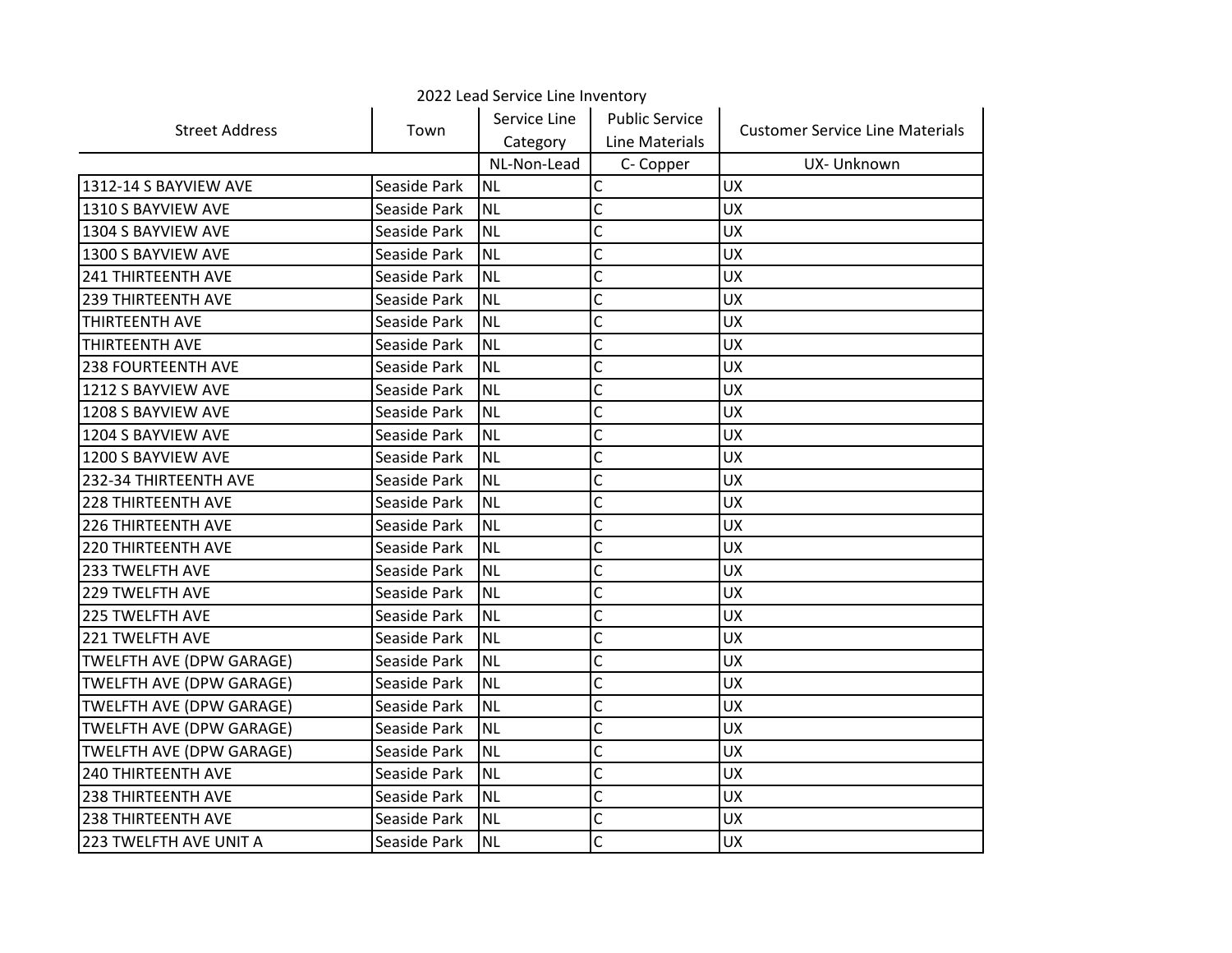| 223 TWELFTH AVE UNIT B    | Seaside Park | <b>NL</b> | C            | UX.       |
|---------------------------|--------------|-----------|--------------|-----------|
| 1114 S BAYVIEW AVE        | Seaside Park | <b>NL</b> | C            | <b>UX</b> |
| 1110 S BAYVIEW AVE        | Seaside Park | <b>NL</b> | C            | <b>UX</b> |
| 1106 S BAYVIEW AVE        | Seaside Park | <b>NL</b> | Ċ            | <b>UX</b> |
| 1100 S BAYVIEW AVE        | Seaside Park | <b>NL</b> | C            | <b>UX</b> |
| 1228 TWELFTH AVE          | Seaside Park | <b>NL</b> | C            | UX        |
| 222 TWELFTH AVE           | Seaside Park | <b>NL</b> | Ċ            | <b>UX</b> |
| <b>220 TWELFTH AVE</b>    | Seaside Park | <b>NL</b> | C            | <b>UX</b> |
| 216 TWELFTH AVE           | Seaside Park | <b>NL</b> | C            | <b>UX</b> |
| <b>212 TWELFTH AVE</b>    | Seaside Park | <b>NL</b> | C            | <b>UX</b> |
| 1210 TWELFTH AVE          | Seaside Park | <b>NL</b> | Ċ            | UX        |
| <b>204 TWELFTH AVE</b>    | Seaside Park | <b>NL</b> | C            | <b>UX</b> |
| <b>225 ELEVENTH AVE</b>   | Seaside Park | <b>NL</b> | C            | <b>UX</b> |
| <b>221 ELEVENTH AVE</b>   | Seaside Park | <b>NL</b> | C            | <b>UX</b> |
| 219 ELEVENTH AVE          | Seaside Park | <b>NL</b> | C            | <b>UX</b> |
| 1215 ELEVENTH AVE         | Seaside Park | NL        | Ċ            | <b>UX</b> |
| 211 ELEVENTH AVE          | Seaside Park | <b>NL</b> | C            | <b>UX</b> |
| 1105-07 BARNEGAT AVE      | Seaside Park | <b>NL</b> | Ċ            | <b>UX</b> |
| l1115 BARNEGAT AVE UNIT A | Seaside Park | <b>NL</b> | C            | <b>UX</b> |
| 1115 BARNEGAT AVE UNIT B  | Seaside Park | <b>NL</b> | C            | <b>UX</b> |
| 1101 BARNEGAT AVE         | Seaside Park | <b>NL</b> | C            | <b>UX</b> |
| <b>207 ELEVENTH AVE</b>   | Seaside Park | <b>NL</b> | C            | <b>UX</b> |
| 1014 S BAYVIEW AVE        | Seaside Park | <b>NL</b> | C            | <b>UX</b> |
| 1014 S BAYVIEW AVE        | Seaside Park | <b>NL</b> | C            | <b>UX</b> |
| 1008 S BAYVIEW AVE        | Seaside Park | <b>NL</b> | C            | <b>UX</b> |
| 1008 S BAYVIEW AVE        | Seaside Park | <b>NL</b> | C            | <b>UX</b> |
| 1004 S BAYVIEW AVE        | Seaside Park | <b>NL</b> | C            | <b>UX</b> |
| 1000 S BAYVIEW AVE        | Seaside Park | <b>NL</b> | C            | <b>UX</b> |
| <b>218 ELEVENTH AVE</b>   | Seaside Park | <b>NL</b> | C            | <b>UX</b> |
| 1212 ELEVENTH AVE         | Seaside Park | <b>NL</b> | $\mathsf{C}$ | <b>UX</b> |
| <b>210 ELEVENTH AVE</b>   | Seaside Park | <b>NL</b> | $\mathsf{C}$ | <b>UX</b> |
| 204-06 ELEVENTH AVE       | Seaside Park | <b>NL</b> | Ċ            | UX        |
| 200-02 ELEVENTH AVE       | Seaside Park | <b>NL</b> | C            | <b>UX</b> |
| 215 TENTH AVE             | Seaside Park | <b>NL</b> | Ċ            | <b>UX</b> |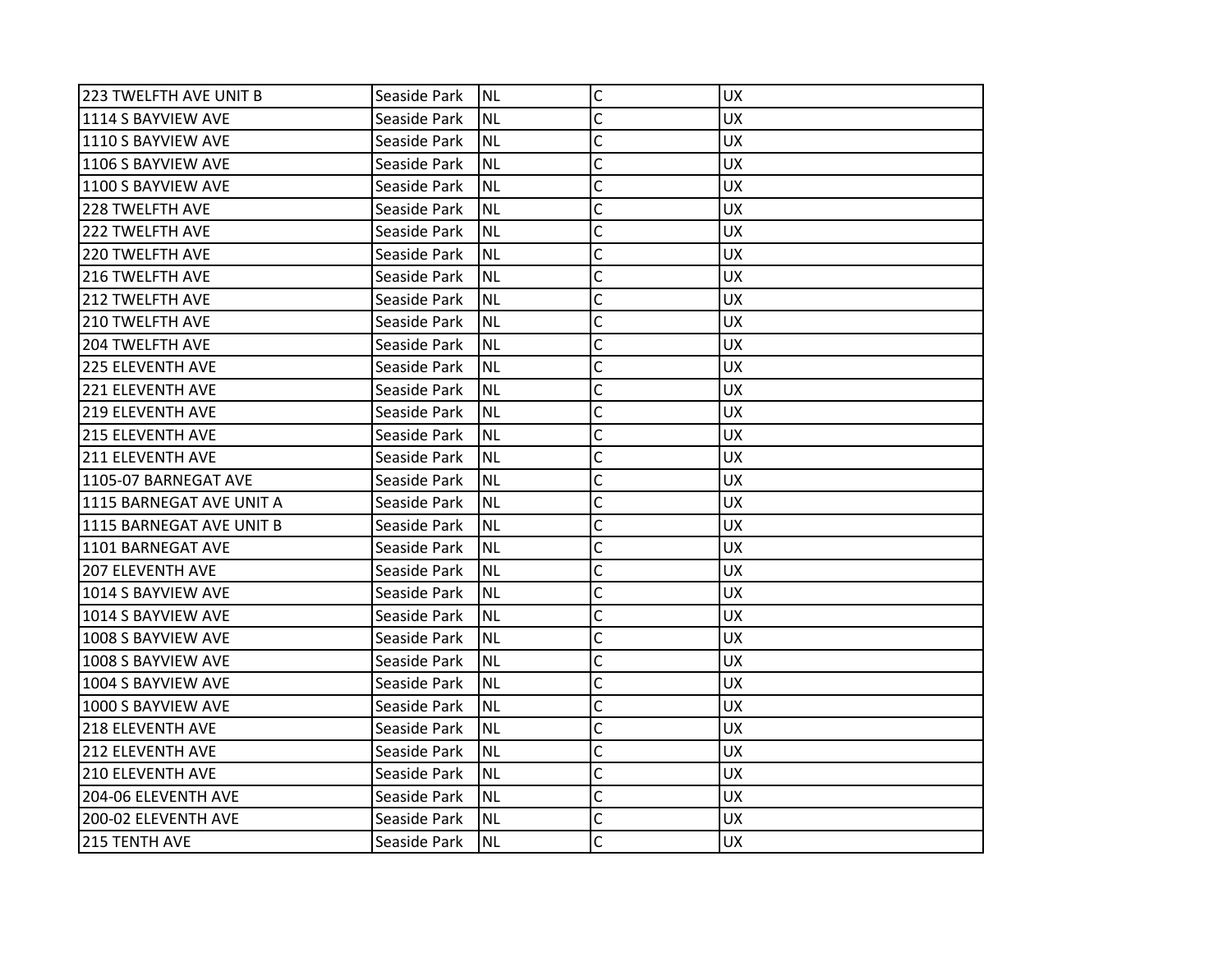| <b>209-211 TENTH AVE</b>  | Seaside Park | <b>NL</b> | $\mathsf{C}$   | <b>UX</b> |
|---------------------------|--------------|-----------|----------------|-----------|
| <b>207 TENTH AVE</b>      | Seaside Park | <b>NL</b> | C              | <b>UX</b> |
| 1005 BARNEGAT AVE         | Seaside Park | <b>NL</b> | C              | <b>UX</b> |
| 1201 SW CENTRAL AVE       | Seaside Park | <b>NL</b> | C              | <b>UX</b> |
| 1201 SW CENTRAL AVE       | Seaside Park | <b>NL</b> | $\mathsf{C}$   | <b>UX</b> |
| 1205-15 SW CENTRAL AVE    | Seaside Park | <b>NL</b> | $\overline{C}$ | UX        |
| 1205-15 SW CENTRAL AVE    | Seaside Park | <b>NL</b> | C              | <b>UX</b> |
| 1205-15 SW CENTRAL AVE    | Seaside Park | <b>NL</b> | C              | <b>UX</b> |
| 111 TWELFTH AVE           | Seaside Park | <b>NL</b> | C              | <b>UX</b> |
| 115 TWELFTH AVE           | Seaside Park | <b>NL</b> | $\overline{C}$ | <b>UX</b> |
| 119 TWELFTH AVE           | Seaside Park | <b>NL</b> | C              | <b>UX</b> |
| 121 TWELFTH AVE           | Seaside Park | <b>NL</b> | C              | <b>UX</b> |
| 125 TWELFTH AVE           | Seaside Park | <b>NL</b> | C              | <b>UX</b> |
| 131 TWELFTH AVE           | Seaside Park | <b>NL</b> | C              | <b>UX</b> |
| 110 THIRTEENTH AVE        | Seaside Park | <b>NL</b> | C              | <b>UX</b> |
| 116 THIRTEENTH AVE        | Seaside Park | <b>NL</b> | C              | <b>UX</b> |
| 120 THIRTEENTH AVE        | Seaside Park | <b>NL</b> | Ċ              | <b>UX</b> |
| 124 THIRTEENTH AVE        | Seaside Park | <b>NL</b> | C              | <b>UX</b> |
| 128 THIRTEENTH AVE        | Seaside Park | <b>NL</b> | C              | <b>UX</b> |
| <b>130 THIRTEENTH AVE</b> | Seaside Park | <b>NL</b> | C              | <b>UX</b> |
| <b>BARNEGAT AVE</b>       | Seaside Park | <b>NL</b> | $\overline{C}$ | <b>UX</b> |
| <b>BARNEGAT AVE</b>       | Seaside Park | <b>NL</b> | C              | <b>UX</b> |
| <b>BARNEGAT AVE</b>       | Seaside Park | <b>NL</b> | C              | <b>UX</b> |
| 1214 BARNEGAT AVE         | Seaside Park | <b>NL</b> | C              | <b>UX</b> |
| 1301-05 SW CENTRAL AVE    | Seaside Park | <b>NL</b> | C              | <b>UX</b> |
| 1309-15 SW CENTRAL AVE    | Seaside Park | <b>NL</b> | C              | <b>UX</b> |
| <b>115 THIRTEENTH AVE</b> | Seaside Park | <b>NL</b> | C              | <b>UX</b> |
| 119 THIRTEENTH AVE        | Seaside Park | <b>NL</b> | C              | <b>UX</b> |
| 121 THIRTEENTH AVE        | Seaside Park | <b>NL</b> | $\overline{C}$ | <b>UX</b> |
| 127 THIRTEENTH AVE        | Seaside Park | <b>NL</b> | $\mathsf{C}$   | <b>UX</b> |
| <b>129 THIRTEENTH AVE</b> | Seaside Park | <b>NL</b> | $\mathsf{C}$   | <b>UX</b> |
| 112 FOURTEENTH AVE        | Seaside Park | <b>NL</b> | Ċ              | <b>UX</b> |
| 114 FOURTEENTH AVE        | Seaside Park | <b>NL</b> | C              | <b>UX</b> |
| 120 FOURTEENTH AVE        | Seaside Park | <b>NL</b> | Ċ              | <b>UX</b> |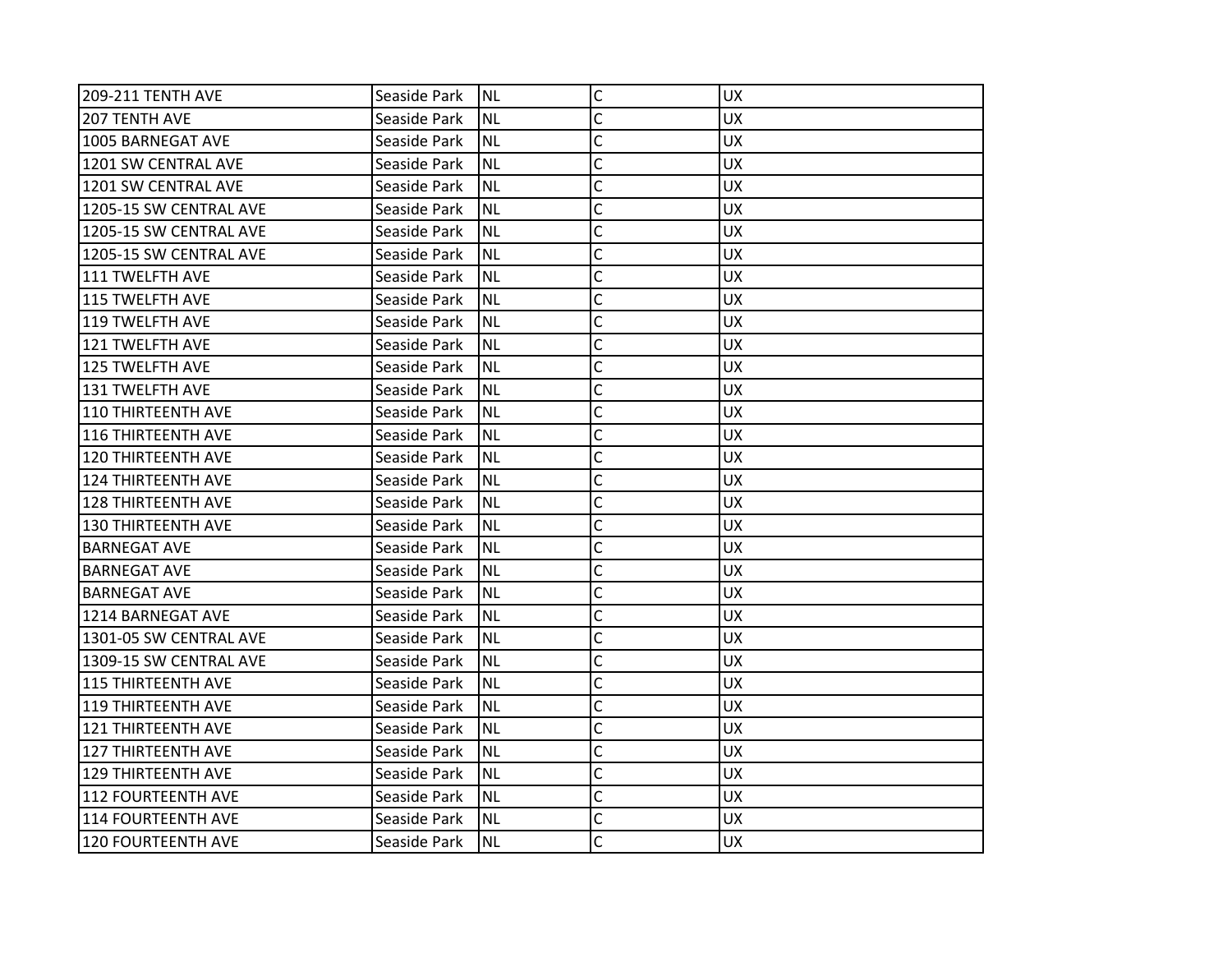| 124 FOURTEENTH AVE     | Seaside Park | <b>NL</b> | C              | <b>UX</b> |
|------------------------|--------------|-----------|----------------|-----------|
| 126 FOURTEENTH AVE     | Seaside Park | <b>NL</b> | C              | <b>UX</b> |
| 130 FOURTEENTH AVE     | Seaside Park | ΝL        | C              | <b>UX</b> |
| 1110 BARNEGAT AVE      | Seaside Park | <b>NL</b> | C              | <b>UX</b> |
| 1114 BARNEGAT AVE      | Seaside Park | <b>NL</b> | C              | <b>UX</b> |
| 136 TWELFTH AVE        | Seaside Park | ΝL        | C              | <b>UX</b> |
| 130 TWELFTH AVE        | Seaside Park | <b>NL</b> | C              | <b>UX</b> |
| 128 TWELFTH AVE        | Seaside Park | ΝL        | Ċ              | <b>UX</b> |
| 1100 BARNEGAT AVE      | Seaside Park | <b>NL</b> | C              | <b>UX</b> |
| 137 ELEVENTH AVE       | Seaside Park | <b>NL</b> | $\overline{C}$ | <b>UX</b> |
| 133 ELEVENTH AVE       | Seaside Park | NL        | C              | <b>UX</b> |
| 131 ELEVENTH AVE       | Seaside Park | NL        | C              | <b>UX</b> |
| 127 ELEVENTH AVE       | Seaside Park | ΝL        | C              | <b>UX</b> |
| 123 ELEVENTH AVE       | Seaside Park | <b>NL</b> | C              | <b>UX</b> |
| 119 ELEVENTH AVE       | Seaside Park | <b>NL</b> | C              | <b>UX</b> |
| 115 ELEVENTH AVE       | Seaside Park | ΝL        | C              | UX.       |
| 1111 ELEVENTH AVE      | Seaside Park | NL        | Ċ              | <b>UX</b> |
| 1101-07 SW CENTRAL AVE | Seaside Park | ΝL        | C              | <b>UX</b> |
| 1113 SW CENTRAL AVE    | Seaside Park | ΝL        | C              | <b>UX</b> |
| 112 TWELFTH AVE        | Seaside Park | <b>NL</b> | $\overline{C}$ | <b>UX</b> |
| 114 TWELFTH AVE        | Seaside Park | ΝL        | C              | UX.       |
| 120 TWELFTH AVE        | Seaside Park | <b>NL</b> | C              | <b>UX</b> |
| 122 TWELFTH AVE        | Seaside Park | ΝL        | C              | <b>UX</b> |
| 1115 SW CENTRAL AVE    | Seaside Park | ΝL        | C              | <b>UX</b> |
| 144 ELEVENTH AVE       | Seaside Park | <b>NL</b> | C              | <b>UX</b> |
| 140 ELEVENTH AVE       | Seaside Park | ΝL        | C              | <b>UX</b> |
| 136 ELEVENTH AVE       | Seaside Park | NL        | C              | <b>UX</b> |
| 130 ELEVENTH AVE       | Seaside Park | <b>NL</b> | C              | <b>UX</b> |
| 126 ELEVENTH AVE       | Seaside Park | <b>NL</b> | C              | <b>UX</b> |
| l122 ELEVENTH AVE      | Seaside Park | <b>NL</b> | C              | <b>UX</b> |
| 120 ELEVENTH AVE       | Seaside Park | NL        | C              | UX.       |
| 116 ELEVENTH AVE       | Seaside Park | <b>NL</b> | C              | <b>UX</b> |
| 112 ELEVENTH AVE       | Seaside Park | <b>NL</b> | C              | <b>UX</b> |
| 1004 BARNEGAT AVE      | Seaside Park | <b>NL</b> | Ċ              | <b>UX</b> |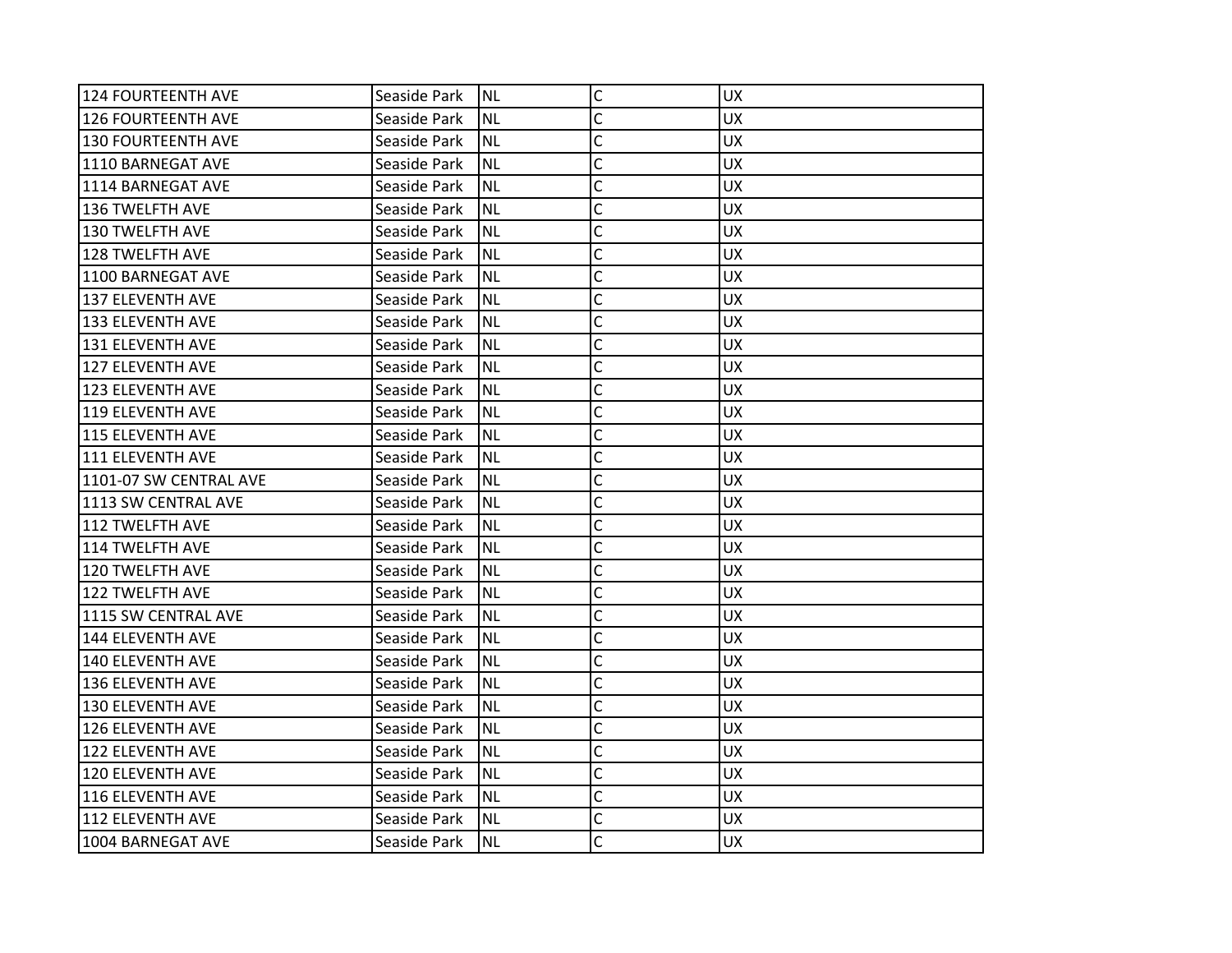| 137 TENTH AVE            | Seaside Park | INL       | $\mathsf C$  | <b>UX</b> |
|--------------------------|--------------|-----------|--------------|-----------|
| 135 TENTH AVE            | Seaside Park | <b>NL</b> | C            | <b>UX</b> |
| 131 TENTH AVE            | Seaside Park | <b>NL</b> | C            | <b>UX</b> |
| 125 TENTH AVE            | Seaside Park | <b>NL</b> | C            | <b>UX</b> |
| 123 TENTH AVE            | Seaside Park | <b>NL</b> | Ċ            | <b>UX</b> |
| 119 TENTH AVE            | Seaside Park | <b>NL</b> | C            | UX        |
| 117 TENTH AVE            | Seaside Park | <b>NL</b> | Ċ            | <b>UX</b> |
| 109 TENTH AVE            | Seaside Park | <b>NL</b> | C            | <b>UX</b> |
| 1001 SW CENTRAL AVE      | Seaside Park | <b>NL</b> | C            | <b>UX</b> |
| 1001 SW CENTRAL AVE      | Seaside Park | <b>NL</b> | Ċ            | <b>UX</b> |
| 1005-07 SW CENTRAL AVE   | Seaside Park | <b>NL</b> | C            | <b>UX</b> |
| 1009 SW CENTRAL AVE      | Seaside Park | <b>NL</b> | Ċ            | <b>UX</b> |
| 1013-15 SW CENTRAL AVE   | Seaside Park | <b>NL</b> | C            | <b>UX</b> |
| <b>113-115 TENTH AVE</b> | Seaside Park | <b>NL</b> | Ċ            | <b>UX</b> |
| 1314 SE CENTRAL AVE      | Seaside Park | <b>NL</b> | Ċ            | <b>UX</b> |
| 1308 SE CENTRAL AVE      | Seaside Park | <b>NL</b> | C            | <b>UX</b> |
| 1306 SE CENTRAL AVE      | Seaside Park | <b>NL</b> | C            | <b>UX</b> |
| 1300 SE CENTRAL AVE      | Seaside Park | <b>NL</b> | C            | <b>UX</b> |
| 48-50 FOURTEENTH AVE     | Seaside Park | <b>NL</b> | C            | <b>UX</b> |
| 44-46 FOURTEENTH AVE     | Seaside Park | <b>NL</b> | C            | <b>UX</b> |
| 40 FOURTEENTH AVE        | Seaside Park | <b>NL</b> | C            | <b>UX</b> |
| <b>36 FOURTEENTH AVE</b> | Seaside Park | <b>NL</b> | C            | <b>UX</b> |
| <b>32 FOURTEENTH AVE</b> | Seaside Park | <b>NL</b> | Ċ            | <b>UX</b> |
| <b>30 FOURTEENTH AVE</b> | Seaside Park | <b>NL</b> | C            | <b>UX</b> |
| <b>24 FOURTEENTH AVE</b> | Seaside Park | <b>NL</b> | C            | UX        |
| <b>22 FOURTEENTH AVE</b> | Seaside Park | <b>NL</b> | C            | <b>UX</b> |
| <b>20 FOURTEENTH AVE</b> | Seaside Park | <b>NL</b> | C            | <b>UX</b> |
| <b>16 FOURTEENTH AVE</b> | Seaside Park | <b>NL</b> | C            | <b>UX</b> |
| <b>12 FOURTEENTH AVE</b> | Seaside Park | <b>NL</b> | C            | <b>UX</b> |
| 47 THIRTEENTH AVE        | Seaside Park | <b>NL</b> | C            | <b>UX</b> |
| 45 THIRTEENTH AVE        | Seaside Park | <b>NL</b> | C            | <b>UX</b> |
| <b>39 THIRTEENTH AVE</b> | Seaside Park | <b>NL</b> | $\mathsf{C}$ | <b>UX</b> |
| <b>35 THIRTEENTH AVE</b> | Seaside Park | <b>NL</b> | C            | <b>UX</b> |
| 31 THIRTEENTH AVE        | Seaside Park | INL       | Ċ            | <b>UX</b> |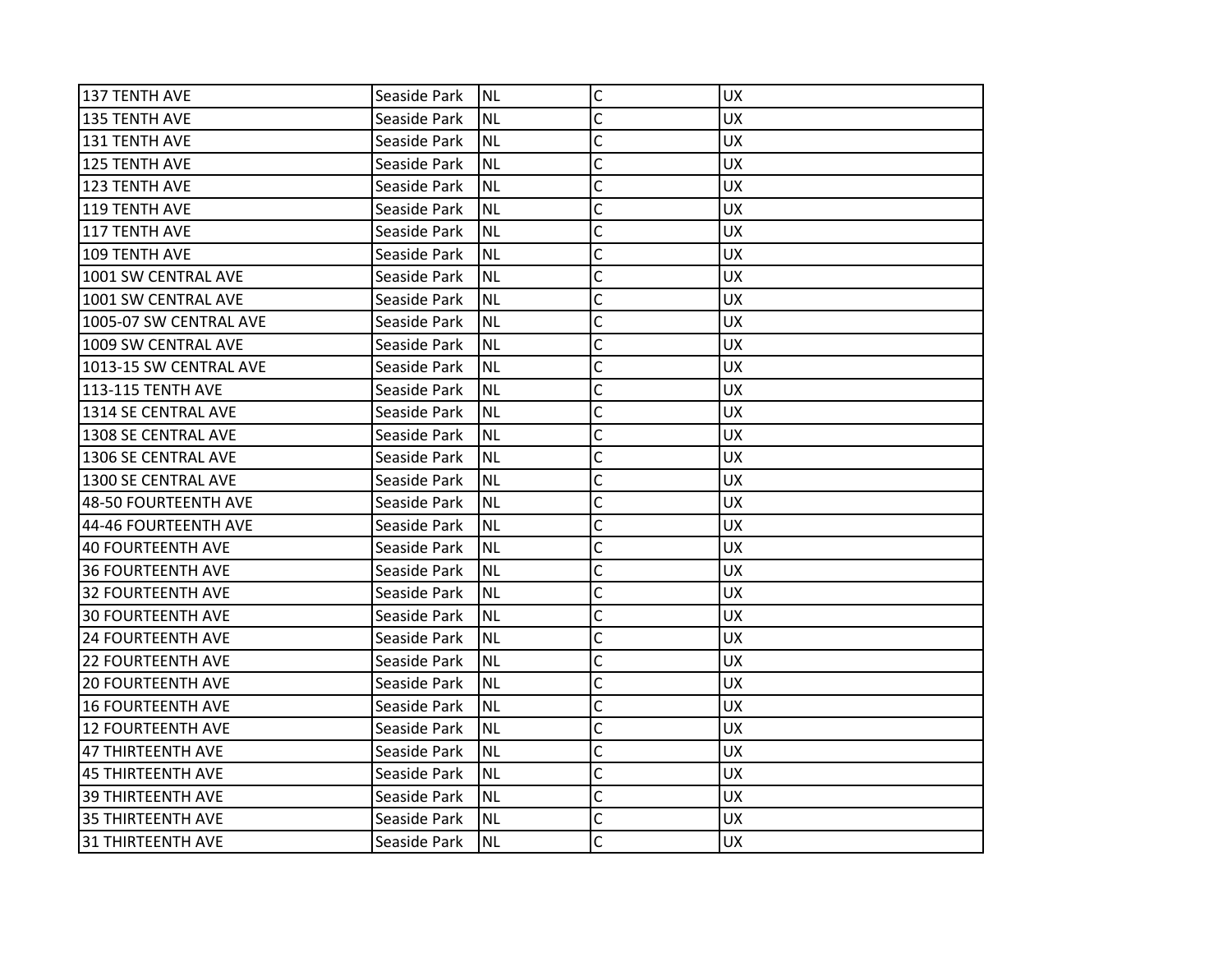| 27-29 THIRTEENTH AVE     | Seaside Park | <b>NL</b> | C | <b>UX</b> |
|--------------------------|--------------|-----------|---|-----------|
| <b>25 THIRTEENTH AVE</b> | Seaside Park | <b>NL</b> | C | <b>UX</b> |
| 19 THIRTEENTH AVE        | Seaside Park | <b>NL</b> | C | <b>UX</b> |
| 117 THIRTEENTH AVE       | Seaside Park | <b>NL</b> | C | <b>UX</b> |
| 11 THIRTEENTH AVE        | Seaside Park | <b>NL</b> | C | <b>UX</b> |
| 1315 S OCEAN AVE         | Seaside Park | ΝL        | C | <b>UX</b> |
| 1315 S OCEAN AVE         | Seaside Park | <b>NL</b> | Ċ | <b>UX</b> |
| 1311 S OCEAN AVE         | Seaside Park | ΝL        | C | <b>UX</b> |
| 1301 S OCEAN AVE         | Seaside Park | <b>NL</b> | Ċ | <b>UX</b> |
| <b>26 FOURTEENTH AVE</b> | Seaside Park | <b>NL</b> | C | <b>UX</b> |
| 1208 SE CENTRAL AVE      | Seaside Park | NL        | C | <b>UX</b> |
| 1206 SE CENTRAL AVE      | Seaside Park | <b>NL</b> | C | <b>UX</b> |
| 1200 SE CENTRAL AVE      | Seaside Park | <b>NL</b> | C | <b>UX</b> |
| 48 THIRTEENTH AVE        | Seaside Park | <b>NL</b> | Ċ | <b>UX</b> |
| 44 THIRTEENTH AVE        | Seaside Park | <b>NL</b> | C | <b>UX</b> |
| 42 THIRTEENTH AVE        | Seaside Park | NL        | Ċ | <b>UX</b> |
| 36 THIRTEENTH AVE        | Seaside Park | <b>NL</b> | Ċ | <b>UX</b> |
| 32 THIRTEENTH AVE        | Seaside Park | <b>NL</b> | C | <b>UX</b> |
| 30 THIRTEENTH AVE        | Seaside Park | <b>NL</b> | C | <b>UX</b> |
| 26-28 THIRTEENTH AVE     | Seaside Park | ΝL        | C | <b>UX</b> |
| <b>24 THIRTEENTH AVE</b> | Seaside Park | NL        | Ċ | <b>UX</b> |
| <b>22 THIRTEENTH AVE</b> | Seaside Park | <b>NL</b> | C | <b>UX</b> |
| 16 THIRTEENTH AVE        | Seaside Park | <b>NL</b> | C | <b>UX</b> |
| 12-14 THIRTEENTH AVE     | Seaside Park | <b>NL</b> | C | <b>UX</b> |
| 49 TWELFTH AVE           | Seaside Park | NL        | C | <b>UX</b> |
| l41 TWELFTH AVE          | Seaside Park | ΝL        | C | <b>UX</b> |
| 35 TWELFTH AVE           | Seaside Park | ΝL        | C | <b>UX</b> |
| 31 TWELFTH AVE           | Seaside Park | <b>NL</b> | C | <b>UX</b> |
| 25-27 TWELFTH AVE        | Seaside Park | <b>NL</b> | C | <b>UX</b> |
| <b>23 TWELFTH AVE</b>    | Seaside Park | NL        | Ċ | <b>UX</b> |
| 17 TWELFTH AVE           | Seaside Park | ΝL        | C | <b>UX</b> |
| 11 TWELFTH AVE           | Seaside Park | NL        | C | <b>UX</b> |
| 1201 S OCEAN AVE         | Seaside Park | <b>NL</b> | C | <b>UX</b> |
| 1112-14 SE CENTRAL AVE   | Seaside Park | <b>NL</b> | Ċ | <b>UX</b> |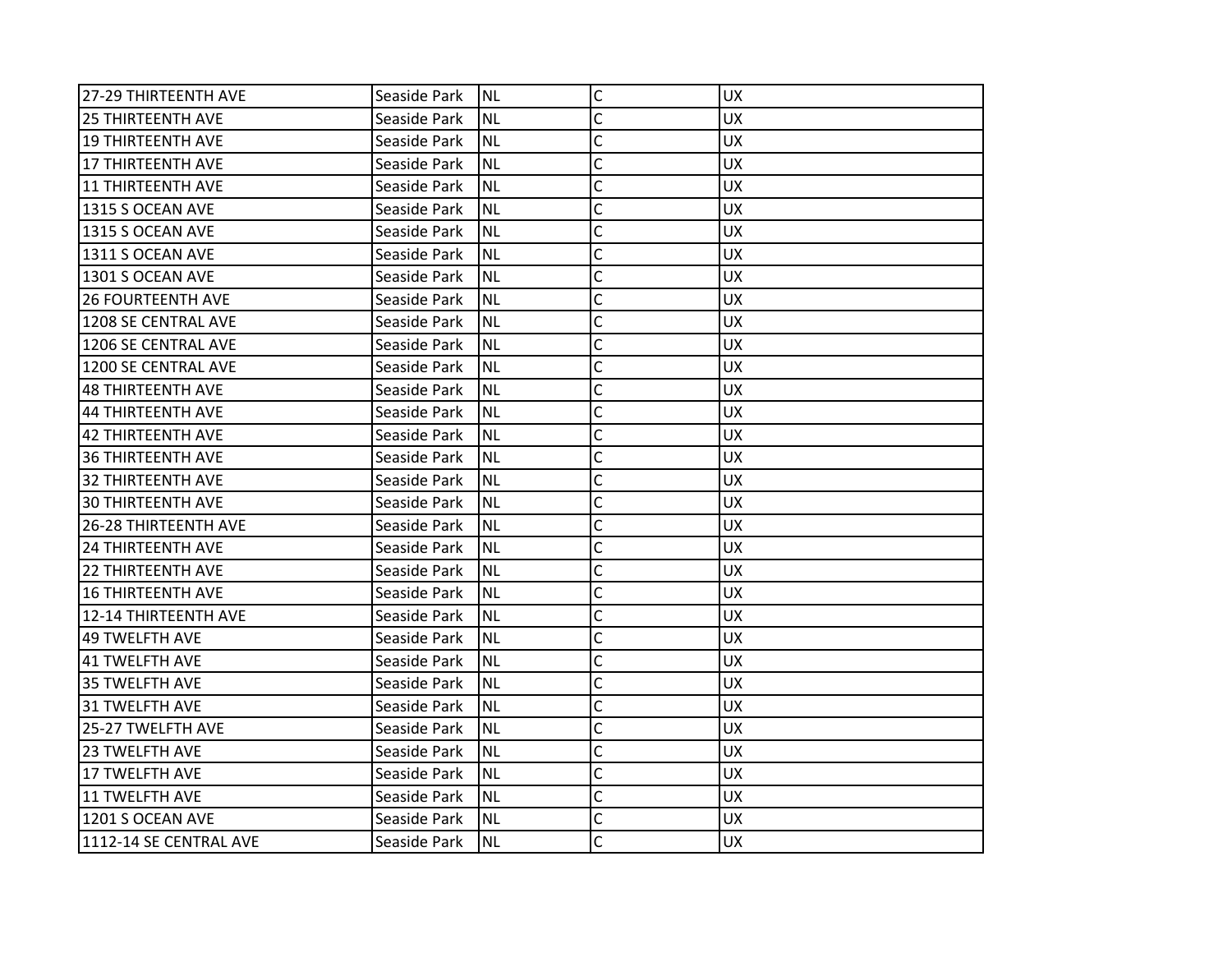| 46 TWELFTH AVE           | Seaside Park | <b>NL</b> | C | <b>UX</b> |
|--------------------------|--------------|-----------|---|-----------|
| 42-44 TWELFTH AVE        | Seaside Park | NL        | C | <b>UX</b> |
| 40 TWELFTH AVE           | Seaside Park | <b>NL</b> | C | <b>UX</b> |
| 136 TWELFTH AVE          | Seaside Park | <b>NL</b> | C | <b>UX</b> |
| 32 TWELFTH AVE           | Seaside Park | <b>NL</b> | C | <b>UX</b> |
| <b>28 TWELFTH AVE</b>    | Seaside Park | ΝL        | C | <b>UX</b> |
| <b>22 TWELFTH AVE</b>    | Seaside Park | NL        | Ċ | <b>UX</b> |
| <b>20 TWELFTH AVE</b>    | Seaside Park | ΝL        | C | <b>UX</b> |
| 16-18 TWELFTH AVE        | Seaside Park | NL        | C | <b>UX</b> |
| 14 TWELFTH AVE           | Seaside Park | <b>NL</b> | C | <b>UX</b> |
| 1108 SE CENTRAL AVE      | Seaside Park | ΝL        | C | <b>UX</b> |
| 1100 SE CENTRAL AVE      | Seaside Park | <b>NL</b> | C | <b>UX</b> |
| 47 ELEVENTH AVE          | Seaside Park | <b>NL</b> | C | <b>UX</b> |
| 43 ELEVENTH AVE          | Seaside Park | ΝL        | C | <b>UX</b> |
| l37-39 ELEVENTH AVE      | Seaside Park | <b>NL</b> | C | <b>UX</b> |
| l29 ELEVENTH AVE         | Seaside Park | ΝL        | C | UX.       |
| <b>25 ELEVENTH AVE</b>   | Seaside Park | <b>NL</b> | Ċ | <b>UX</b> |
| <b>21 ELEVENTH AVE</b>   | Seaside Park | <b>NL</b> | C | <b>UX</b> |
| 17 ELEVENTH AVE          | Seaside Park | NL        | C | <b>UX</b> |
| 15 ELEVENTH AVE          | Seaside Park | <b>NL</b> | C | <b>UX</b> |
| 1115 S OCEAN AVE         | Seaside Park | ΝL        | C | UX.       |
| 1109 S OCEAN AVE         | Seaside Park | <b>NL</b> | C | <b>UX</b> |
| 1107 S OCEAN AVE         | Seaside Park | <b>NL</b> | Ċ | <b>UX</b> |
| 1101 S OCEAN AVE         | Seaside Park | NL        | C | <b>UX</b> |
| 1106 SE CENTRAL AVE      | Seaside Park | <b>NL</b> | Ċ | <b>UX</b> |
| 1012-14 SE CENTRAL AVE   | Seaside Park | ΝL        | C | <b>UX</b> |
| 1008 SE CENTRAL AVE      | Seaside Park | <b>NL</b> | Ċ | <b>UX</b> |
| 1004-06 SE CENTRAL AVE   | Seaside Park | <b>NL</b> | C | <b>UX</b> |
| 1000-1002 SE CENTRAL AVE | Seaside Park | NL        | C | <b>UX</b> |
| 148 ELEVENTH AVE         | Seaside Park | <b>NL</b> | C | <b>UX</b> |
| 46 ELEVENTH AVE          | Seaside Park | NL        | C | <b>UX</b> |
| 42-44 ELEVENTH AVE       | Seaside Park | <b>NL</b> | Ċ | <b>UX</b> |
| 40 ELEVENTH AVE          | Seaside Park | <b>NL</b> | C | <b>UX</b> |
| 34 ELEVENTH AVE          | Seaside Park | NL        | Ċ | <b>UX</b> |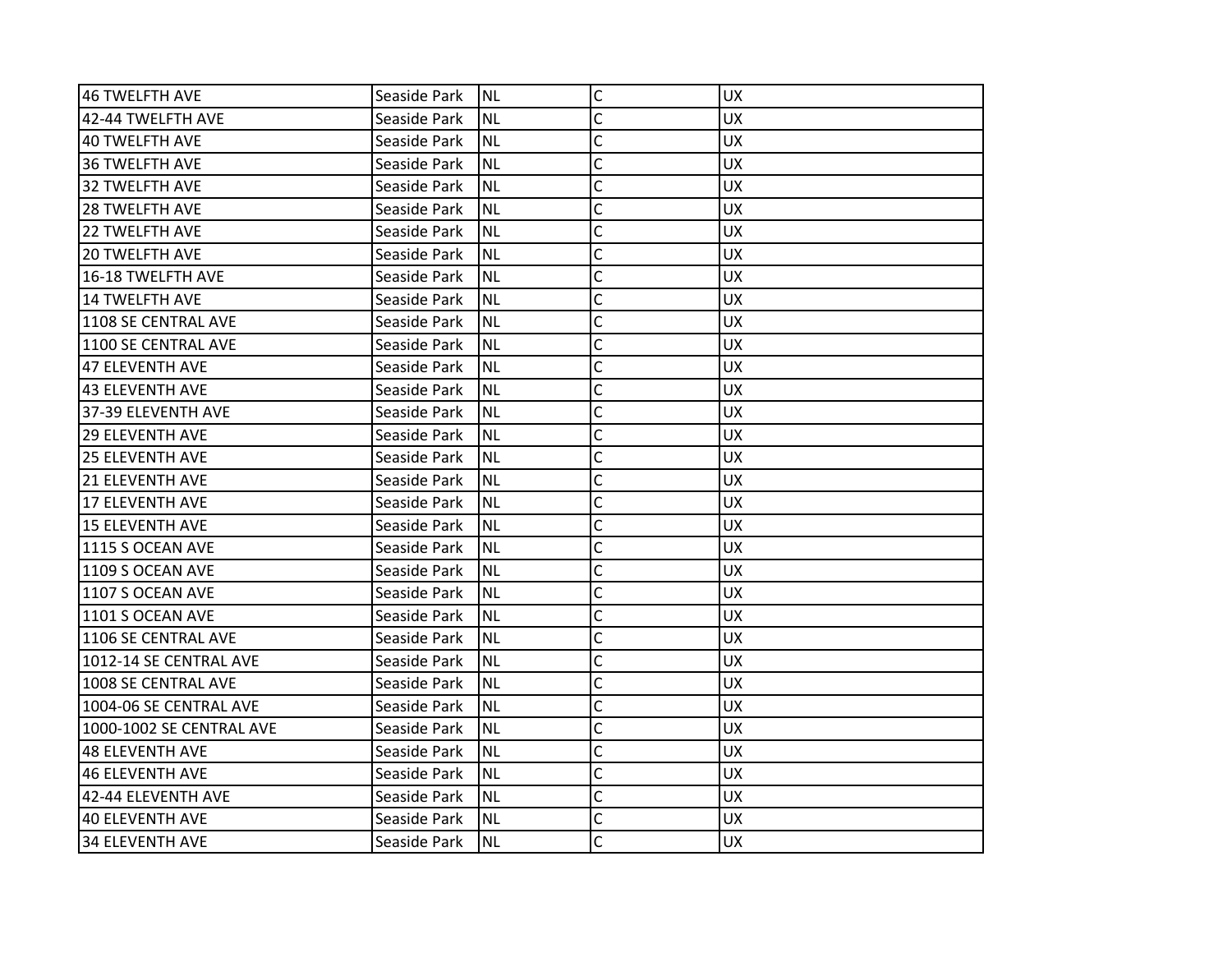| 30 ELEVENTH AVE          | Seaside Park | INL       | $\mathsf C$  | <b>UX</b> |
|--------------------------|--------------|-----------|--------------|-----------|
| <b>26 ELEVENTH AVE</b>   | Seaside Park | <b>NL</b> | C            | <b>UX</b> |
| <b>22 ELEVENTH AVE</b>   | Seaside Park | <b>NL</b> | C            | <b>UX</b> |
| 18 ELEVENTH AVE          | Seaside Park | <b>NL</b> | C            | <b>UX</b> |
| <b>16 ELEVENTH AVE</b>   | Seaside Park | <b>NL</b> | Ċ            | <b>UX</b> |
| 47-49 TENTH AVE          | Seaside Park | <b>NL</b> | C            | UX        |
| <b>45 TENTH AVE</b>      | Seaside Park | <b>NL</b> | Ċ            | <b>UX</b> |
| 41-43 TENTH AVE          | Seaside Park | <b>NL</b> | C            | <b>UX</b> |
| <b>39 TENTH AVE</b>      | Seaside Park | <b>NL</b> | C            | <b>UX</b> |
| 35 TENTH AVE             | Seaside Park | <b>NL</b> | C            | <b>UX</b> |
| <b>29 TENTH AVE</b>      | Seaside Park | <b>NL</b> | C            | <b>UX</b> |
| <b>25 TENTH AVE</b>      | Seaside Park | <b>NL</b> | C            | <b>UX</b> |
| 21-23 TENTH AVE          | Seaside Park | <b>NL</b> | C            | <b>UX</b> |
| <b>17 TENTH AVE</b>      | Seaside Park | <b>NL</b> | C            | <b>UX</b> |
| 15 TENTH AVE             | Seaside Park | <b>NL</b> | C            | <b>UX</b> |
| 1015 S OCEAN AVE         | Seaside Park | <b>NL</b> | C            | <b>UX</b> |
| 1007 S OCEAN AVE         | Seaside Park | <b>NL</b> | Ċ            | <b>UX</b> |
| 1001 S OCEAN AVE         | Seaside Park | <b>NL</b> | C            | <b>UX</b> |
| 912 S BAYVIEW AVE        | Seaside Park | <b>NL</b> | C            | <b>UX</b> |
| 908 S BAYVIEW AVE        | Seaside Park | <b>NL</b> | C            | <b>UX</b> |
| 900-02 S BAYVIEW AVE     | Seaside Park | <b>NL</b> | C            | <b>UX</b> |
| 900-02 S BAYVIEW AVE     | Seaside Park | <b>NL</b> | C            | <b>UX</b> |
| 204 TENTH AVE            | Seaside Park | <b>NL</b> | C            | <b>UX</b> |
| 202 TENTH AVE            | Seaside Park | <b>NL</b> | C            | <b>UX</b> |
| <b>203 NINTH AVE</b>     | Seaside Park | <b>NL</b> | Ċ            | <b>UX</b> |
| 904 S BAYVIEW AVE UNIT 1 | Seaside Park | <b>NL</b> | C            | <b>UX</b> |
| 904 S BAYVIEW AVE UNIT 2 | Seaside Park | <b>NL</b> | C            | <b>UX</b> |
| 812 S BAYVIEW AVE        | Seaside Park | <b>NL</b> | C            | <b>UX</b> |
| 806 S BAYVIEW AVE        | Seaside Park | <b>NL</b> | C            | <b>UX</b> |
| 142 TENTH AVE            | Seaside Park | <b>NL</b> | $\mathsf{C}$ | <b>UX</b> |
| <b>138 TENTH AVE</b>     | Seaside Park | <b>NL</b> | $\mathsf{C}$ | <b>UX</b> |
| 136 TENTH AVE            | Seaside Park | <b>NL</b> | C            | <b>UX</b> |
| 132 TENTH AVE            | Seaside Park | <b>NL</b> | C            | <b>UX</b> |
| 128 TENTH AVE            | Seaside Park | <b>NL</b> | Ċ            | <b>UX</b> |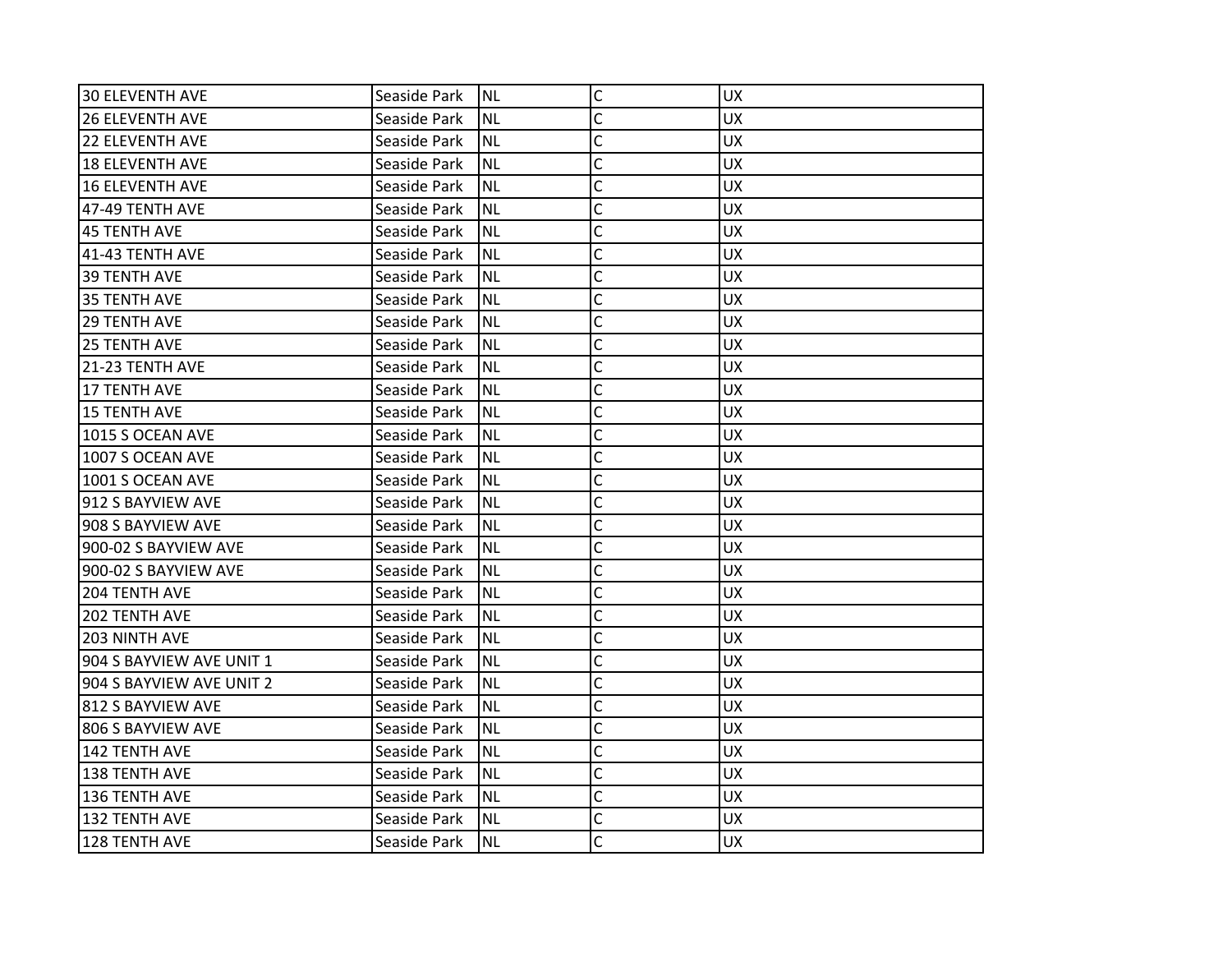| 124 TENTH AVE           | Seaside Park | Inl       | $\mathsf{C}$   | <b>UX</b> |
|-------------------------|--------------|-----------|----------------|-----------|
| 120 TENTH AVE           | Seaside Park | <b>NL</b> | C              | <b>UX</b> |
| 116 TENTH AVE           | Seaside Park | <b>NL</b> | C              | <b>UX</b> |
| 110 TENTH AVE           | Seaside Park | <b>NL</b> | C              | <b>UX</b> |
| 904 BARNEGAT AVE        | Seaside Park | <b>NL</b> | C              | <b>UX</b> |
| 137 NINTH AVE           | Seaside Park | <b>NL</b> | C              | <b>UX</b> |
| <b>133-35 NINTH AVE</b> | Seaside Park | <b>NL</b> | C              | <b>UX</b> |
| 131 NINTH AVE           | Seaside Park | <b>NL</b> | C              | <b>UX</b> |
| 125 NINTH AVE           | Seaside Park | <b>NL</b> | $\mathsf{C}$   | <b>UX</b> |
| 121 NINTH AVE           | Seaside Park | <b>NL</b> | $\overline{C}$ | <b>UX</b> |
| 119 NINTH AVE           | Seaside Park | <b>NL</b> | C              | <b>UX</b> |
| 115 NINTH AVE           | Seaside Park | <b>NL</b> | C              | <b>UX</b> |
| 109 NINTH AVE           | Seaside Park | <b>NL</b> | C              | <b>UX</b> |
| 915 SW CENTRAL AVE      | Seaside Park | <b>NL</b> | $\mathsf{C}$   | <b>UX</b> |
| 911 SW CENTRAL AVE      | Seaside Park | <b>NL</b> | $\overline{C}$ | <b>UX</b> |
| 905 SW CENTRAL AVE      | Seaside Park | <b>NL</b> | C              | <b>UX</b> |
| 101 NINTH AVE           | Seaside Park | <b>NL</b> | Ċ              | <b>UX</b> |
| 912 BARNEGAT AVE        | Seaside Park | <b>NL</b> | C              | <b>UX</b> |
| 134 TENTH AVE           | Seaside Park | <b>NL</b> | C              | <b>UX</b> |
| 142 NINTH AVE           | Seaside Park | <b>NL</b> | $\mathsf{C}$   | <b>UX</b> |
| 140 NINTH AVE           | Seaside Park | <b>NL</b> | C              | <b>UX</b> |
| 134 NINTH AVE           | Seaside Park | <b>NL</b> | C              | <b>UX</b> |
| 130 NINTH AVE           | Seaside Park | <b>NL</b> | C              | <b>UX</b> |
| 126 NINTH AVE           | Seaside Park | <b>NL</b> | C              | <b>UX</b> |
| 122 NINTH AVE           | Seaside Park | <b>NL</b> | $\overline{C}$ | <b>UX</b> |
| 118 NINTH AVE           | Seaside Park | <b>NL</b> | C              | <b>UX</b> |
| 114 NINTH AVE           | Seaside Park | <b>NL</b> | C              | <b>UX</b> |
| 110 NINTH AVE           | Seaside Park | <b>NL</b> | C              | <b>UX</b> |
| 141 EIGHTH AVE          | Seaside Park | <b>NL</b> | $\overline{C}$ | <b>UX</b> |
| 137 EIGHTH AVE          | Seaside Park | <b>NL</b> | $\mathsf{C}$   | <b>UX</b> |
| 135 EIGHTH AVE          | Seaside Park | <b>NL</b> | C              | <b>UX</b> |
| 129 EIGHTH AVE          | Seaside Park | <b>NL</b> | $\mathsf{C}$   | <b>UX</b> |
| 125 EIGHTH AVE          | Seaside Park | <b>NL</b> | C              | <b>UX</b> |
| 123 EIGHTH AVE          | Seaside Park | <b>NL</b> | C              | <b>UX</b> |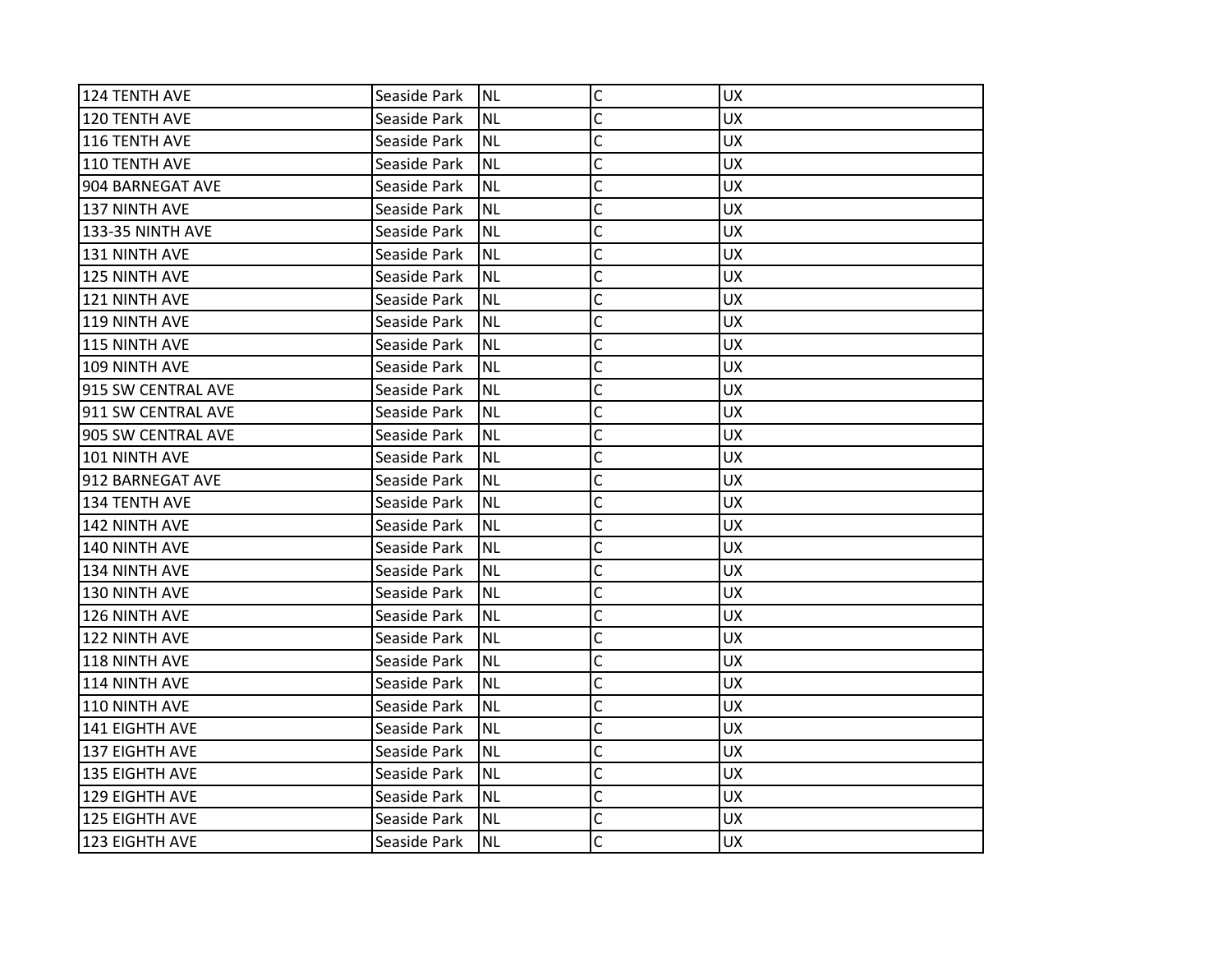| 115 EIGHTH AVE         | Seaside Park | <b>NL</b> | $\mathsf{C}$   | <b>UX</b> |
|------------------------|--------------|-----------|----------------|-----------|
| 111 EIGHTH AVE         | Seaside Park | <b>NL</b> | C              | <b>UX</b> |
| 813-15 SW CENTRAL AVE  | Seaside Park | <b>NL</b> | C              | <b>UX</b> |
| 1809 SW CENTRAL AVE    | Seaside Park | <b>NL</b> | C              | <b>UX</b> |
| 807 SW CENTRAL AVE     | Seaside Park | <b>NL</b> | C              | <b>UX</b> |
| 105 EIGHTH AVE         | Seaside Park | <b>NL</b> | C              | <b>UX</b> |
| 107 EIGHTH AVE         | Seaside Park | <b>NL</b> | C              | <b>UX</b> |
| 119 EIGHTH AVE UNIT A  | Seaside Park | <b>NL</b> | C              | <b>UX</b> |
| 117 EIGHTH AVE UNIT B  | Seaside Park | <b>NL</b> | $\mathsf{C}$   | <b>UX</b> |
| 712 S BAYVIEW AVE      | Seaside Park | <b>NL</b> | $\mathsf{C}$   | <b>UX</b> |
| 708 S BAYVIEW AVE      | Seaside Park | <b>NL</b> | C              | <b>UX</b> |
| 704 S BAYVIEW AVE      | Seaside Park | <b>NL</b> | C              | <b>UX</b> |
| 700 S BAYVIEW AVE      | Seaside Park | <b>NL</b> | C              | <b>UX</b> |
| 130 EIGHTH AVE         | Seaside Park | <b>NL</b> | C              | <b>UX</b> |
| 130 EIGHTH AVE         | Seaside Park | <b>NL</b> | $\mathsf{C}$   | <b>UX</b> |
| 126 EIGHTH AVE         | Seaside Park | <b>NL</b> | C              | <b>UX</b> |
| 124 EIGHTH AVE         | Seaside Park | <b>NL</b> | C              | <b>UX</b> |
| 118-20 EIGHTH AVE      | Seaside Park | <b>NL</b> | C              | <b>UX</b> |
| <b>116 EIGHTH AVE</b>  | Seaside Park | <b>NL</b> | C              | <b>UX</b> |
| 110 EIGHTH AVE         | Seaside Park | <b>NL</b> | $\mathsf C$    | <b>UX</b> |
| 129 SEVENTH AVE        | Seaside Park | <b>NL</b> | $\overline{C}$ | <b>UX</b> |
| 125-127 SEVENTH AVE    | Seaside Park | <b>NL</b> | C              | <b>UX</b> |
| 121-123 SEVENTH AVE    | Seaside Park | <b>NL</b> | C              | <b>UX</b> |
| 117 SEVENTH AVE        | Seaside Park | <b>NL</b> | C              | <b>UX</b> |
| 111 SEVENTH AVE        | Seaside Park | <b>NL</b> | C              | <b>UX</b> |
| 705 SW CENTRAL AVE     | Seaside Park | <b>NL</b> | C              | <b>UX</b> |
| 703 SW CENTRAL AVE     | Seaside Park | <b>NL</b> | C              | <b>UX</b> |
| 132 EIGHTH AVE         | Seaside Park | <b>NL</b> | $\overline{C}$ | <b>UX</b> |
| 709-11 SW CENTRAL AVE  | Seaside Park | <b>NL</b> | C              | UX.       |
| 115 SEVENTH AVE UNIT A | Seaside Park | <b>NL</b> | $\mathsf{C}$   | <b>UX</b> |
| 115 SEVENTH AVE        | Seaside Park | <b>NL</b> | $\mathsf{C}$   | <b>UX</b> |
| 612 S BAYVIEW AVE      | Seaside Park | <b>NL</b> | $\overline{C}$ | <b>UX</b> |
| 608-10 S BAYVIEW AVE   | Seaside Park | <b>NL</b> | C              | <b>UX</b> |
| 604 S BAYVIEW AVE      | Seaside Park | <b>NL</b> | Ċ              | <b>UX</b> |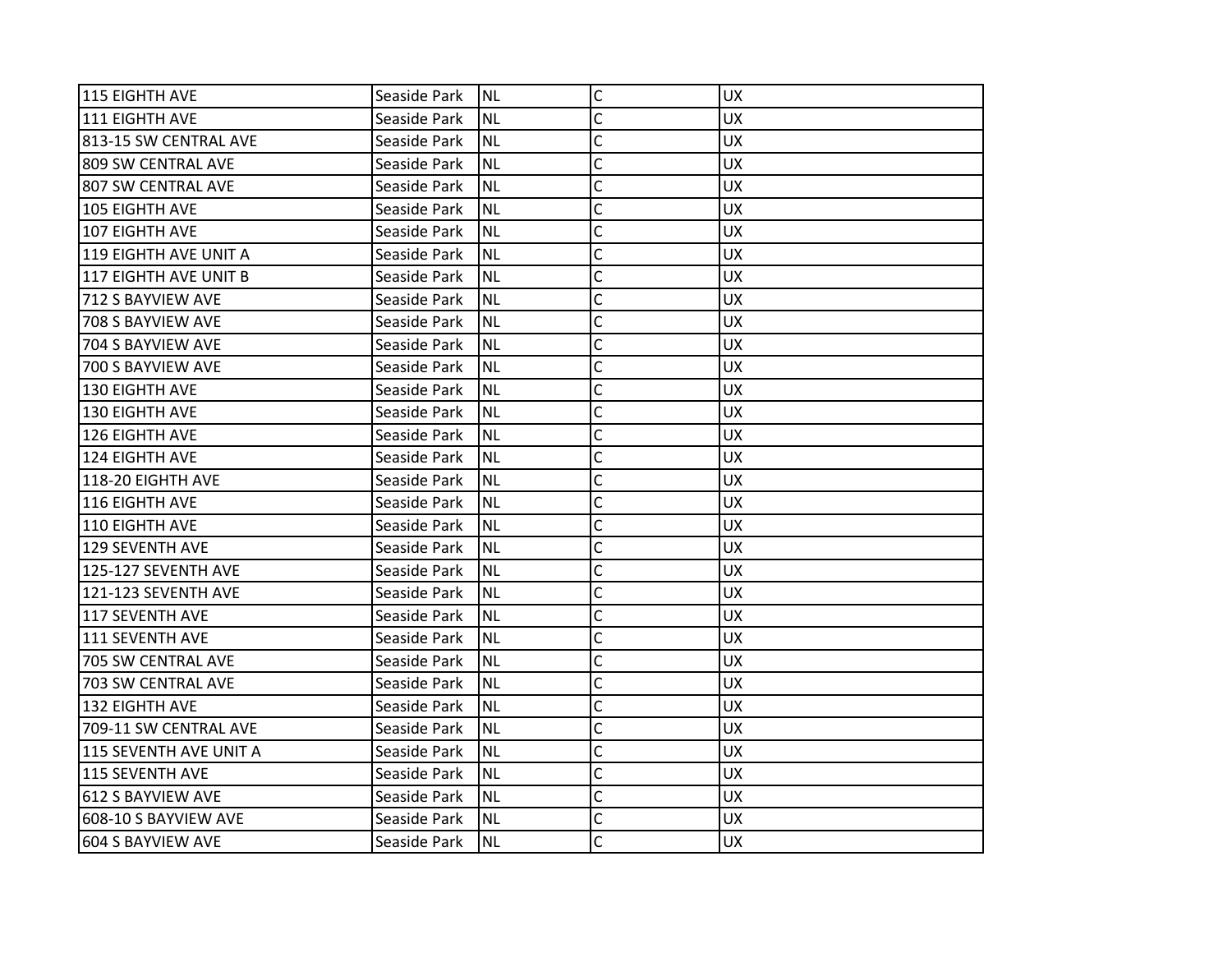| 600 S BAYVIEW AVE         | Seaside Park | <b>NL</b> | C              | <b>UX</b> |
|---------------------------|--------------|-----------|----------------|-----------|
| 122 SEVENTH AVE           | Seaside Park | <b>NL</b> | C              | <b>UX</b> |
| 120 SEVENTH AVE           | Seaside Park | <b>NL</b> | C              | <b>UX</b> |
| 116 SEVENTH AVE           | Seaside Park | <b>NL</b> | Ċ              | <b>UX</b> |
| 110 SEVENTH AVE           | Seaside Park | <b>NL</b> | C              | <b>UX</b> |
| 119 SIXTH AVE             | Seaside Park | <b>NL</b> | C              | UX        |
| 115 SIXTH AVE             | Seaside Park | <b>NL</b> | Ċ              | <b>UX</b> |
| <b>607 SW CENTRAL AVE</b> | Seaside Park | <b>NL</b> | C              | <b>UX</b> |
| 111 SIXTH AVE             | Seaside Park | <b>NL</b> | C              | <b>UX</b> |
| 121 SIXTH AVE             | Seaside Park | <b>NL</b> | C              | <b>UX</b> |
| 514 S BAYVIEW AVE         | Seaside Park | <b>NL</b> | $\overline{C}$ | UX.       |
| 508 S BAYVIEW AVE         | Seaside Park | <b>NL</b> | C              | <b>UX</b> |
| 506 S BAYVIEW AVE         | Seaside Park | <b>NL</b> | C              | <b>UX</b> |
| 500 S BAYVIEW AVE         | Seaside Park | <b>NL</b> | C              | <b>UX</b> |
| 120 SIXTH AVE             | Seaside Park | <b>NL</b> | C              | <b>UX</b> |
| <b>117-119 FIFTH AVE</b>  | Seaside Park | <b>NL</b> | C              | <b>UX</b> |
| 501-15 SW CENTRAL AVE     | Seaside Park | <b>NL</b> | C              | <b>UX</b> |
| 412 S BAYVIEW AVE         | Seaside Park | <b>NL</b> | C              | <b>UX</b> |
| 404 S BAYVIEW AVE         | Seaside Park | <b>NL</b> | C              | <b>UX</b> |
| 400 S BAYVIEW AVE         | Seaside Park | <b>NL</b> | C              | <b>UX</b> |
| 120 FIFTH AVE             | Seaside Park | <b>NL</b> | C              | <b>UX</b> |
| 114 FIFTH AVE             | Seaside Park | <b>NL</b> | $\overline{C}$ | <b>UX</b> |
| 110 FIFTH AVE             | Seaside Park | <b>NL</b> | C              | <b>UX</b> |
| 117 FOURTH AVE            | Seaside Park | <b>NL</b> | C              | <b>UX</b> |
| 113 FOURTH AVE            | Seaside Park | <b>NL</b> | C              | <b>UX</b> |
| 109 FOURTH AVE            | Seaside Park | <b>NL</b> | C              | <b>UX</b> |
| 108 FIFTH AVE             | Seaside Park | <b>NL</b> | C              | <b>UX</b> |
| 409 SW CENTRAL AVE        | Seaside Park | <b>NL</b> | C              | <b>UX</b> |
| <b>105 FOURTH AVE</b>     | Seaside Park | <b>NL</b> | $\overline{C}$ | <b>UX</b> |
| 401 SW CENTRAL AVE        | Seaside Park | <b>NL</b> | $\mathsf{C}$   | <b>UX</b> |
| 912-14 SE CENTRAL AVE     | Seaside Park | <b>NL</b> | $\mathsf{C}$   | <b>UX</b> |
| 908-10 SE CENTRAL AVE     | Seaside Park | <b>NL</b> | Ċ              | <b>UX</b> |
| 900-02 SE CENTRAL AVE     | Seaside Park | <b>NL</b> | C              | <b>UX</b> |
| <b>48 TENTH AVE</b>       | Seaside Park | <b>NL</b> | Ċ              | <b>UX</b> |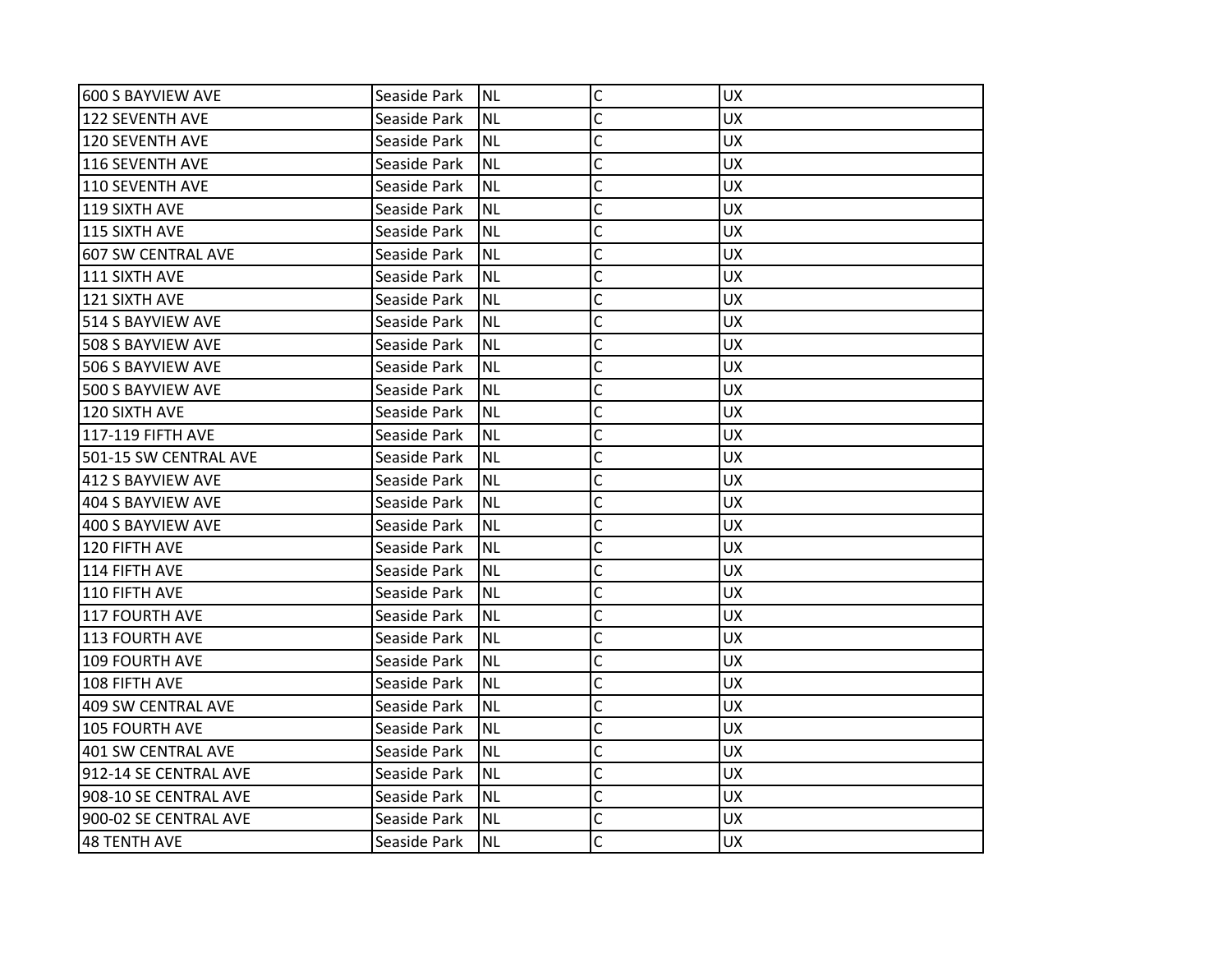| 42-44 TENTH AVE       | Seaside Park | <b>NL</b> | $\mathsf C$    | <b>UX</b> |
|-----------------------|--------------|-----------|----------------|-----------|
| <b>40 TENTH AVE</b>   | Seaside Park | <b>NL</b> | C              | <b>UX</b> |
| 36 TENTH AVE          | Seaside Park | <b>NL</b> | C              | <b>UX</b> |
| <b>30 TENTH AVE</b>   | Seaside Park | <b>NL</b> | C              | <b>UX</b> |
| 26-28 TENTH AVE       | Seaside Park | <b>NL</b> | C              | <b>UX</b> |
| 22-24 TENTH AVE       | Seaside Park | <b>NL</b> | C              | <b>UX</b> |
| <b>20 TENTH AVE</b>   | Seaside Park | <b>NL</b> | C              | <b>UX</b> |
| <b>16 TENTH AVE</b>   | Seaside Park | <b>NL</b> | C              | <b>UX</b> |
| 12 TENTH AVE          | Seaside Park | <b>NL</b> | C              | <b>UX</b> |
| <b>47 NINTH AVE</b>   | Seaside Park | <b>NL</b> | C              | <b>UX</b> |
| <b>43 NINTH AVE</b>   | Seaside Park | <b>NL</b> | C              | <b>UX</b> |
| 39 NINTH AVE          | Seaside Park | <b>NL</b> | C              | <b>UX</b> |
| 35 NINTH AVE          | Seaside Park | <b>NL</b> | C              | <b>UX</b> |
| <b>29 NINTH AVE</b>   | Seaside Park | <b>NL</b> | Ċ              | <b>UX</b> |
| <b>25 NINTH AVE</b>   | Seaside Park | <b>NL</b> | C              | <b>UX</b> |
| 21-23 NINTH AVE       | Seaside Park | <b>NL</b> | C              | <b>UX</b> |
| <b>19 NINTH AVE</b>   | Seaside Park | <b>NL</b> | C              | <b>UX</b> |
| <b>15 NINTH AVE</b>   | Seaside Park | <b>NL</b> | C              | <b>UX</b> |
| 9 NINTH AVE           | Seaside Park | <b>NL</b> | C              | <b>UX</b> |
| 911 S OCEAN AVE       | Seaside Park | <b>NL</b> | $\mathsf{C}$   | <b>UX</b> |
| 905 S OCEAN AVE       | Seaside Park | <b>NL</b> | C              | <b>UX</b> |
| 901 S OCEAN AVE       | Seaside Park | <b>NL</b> | C              | <b>UX</b> |
| 808 SE CENTRAL AVE    | Seaside Park | <b>NL</b> | C              | <b>UX</b> |
| 800-02 SE CENTRAL AVE | Seaside Park | <b>NL</b> | C              | <b>UX</b> |
| 50 NINTH AVE          | Seaside Park | <b>NL</b> | C              | <b>UX</b> |
| <b>46 NINTH AVE</b>   | Seaside Park | <b>NL</b> | $\overline{C}$ | <b>UX</b> |
| <b>38 NINTH AVE</b>   | Seaside Park | <b>NL</b> | C              | <b>UX</b> |
| <b>36 NINTH AVE</b>   | Seaside Park | <b>NL</b> | C              | <b>UX</b> |
| <b>30 NINTH AVE</b>   | Seaside Park | <b>NL</b> | C              | <b>UX</b> |
| <b>26 NINTH AVE</b>   | Seaside Park | <b>NL</b> | $\mathsf{C}$   | <b>UX</b> |
| 22-24 NINTH AVE       | Seaside Park | <b>NL</b> | C              | <b>UX</b> |
| <b>18 NINTH AVE</b>   | Seaside Park | <b>NL</b> | $\mathsf{C}$   | <b>UX</b> |
| <b>12 NINTH AVE</b>   | Seaside Park | <b>NL</b> | C              | <b>UX</b> |
| <b>47 EIGHTH AVE</b>  | Seaside Park | <b>NL</b> | C              | <b>UX</b> |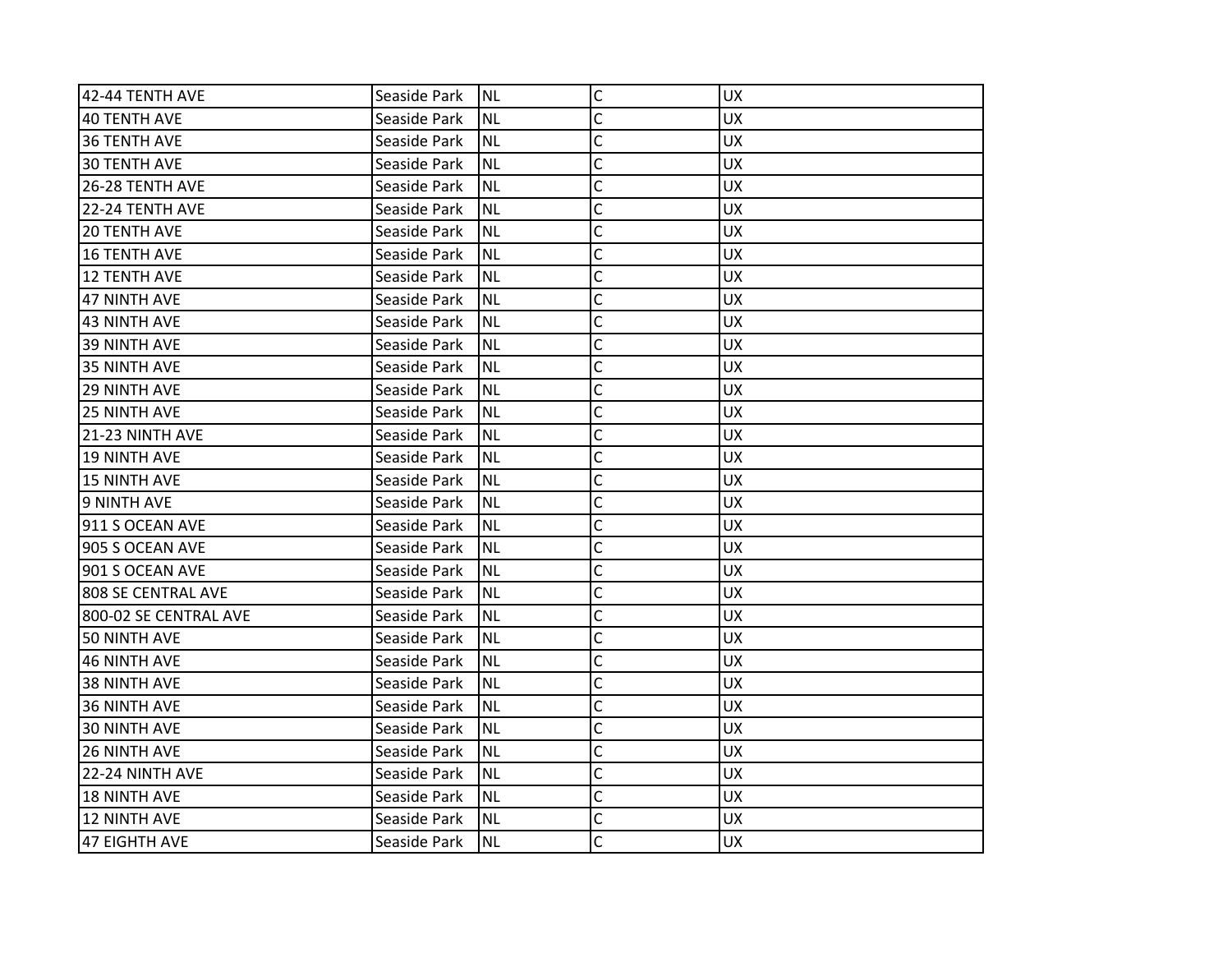| 43 EIGHTH AVE             | Seaside Park | <b>NL</b> | $\mathsf{C}$   | <b>UX</b> |
|---------------------------|--------------|-----------|----------------|-----------|
| <b>39 EIGHTH AVE</b>      | Seaside Park | <b>NL</b> | C              | <b>UX</b> |
| 37 EIGHTH AVE             | Seaside Park | <b>NL</b> | C              | <b>UX</b> |
| 33 EIGHTH AVE             | Seaside Park | <b>NL</b> | C              | <b>UX</b> |
| <b>29 EIGHTH AVE</b>      | Seaside Park | <b>NL</b> | C              | <b>UX</b> |
| <b>27 EIGHTH AVE</b>      | Seaside Park | <b>NL</b> | C              | <b>UX</b> |
| <b>19 EIGHTH AVE</b>      | Seaside Park | <b>NL</b> | C              | <b>UX</b> |
| <b>15 EIGHTH AVE</b>      | Seaside Park | <b>NL</b> | C              | <b>UX</b> |
| <b>11 EIGHTH AVE</b>      | Seaside Park | <b>NL</b> | $\mathsf{C}$   | <b>UX</b> |
| 817 S OCEAN AVE           | Seaside Park | <b>NL</b> | $\overline{C}$ | <b>UX</b> |
| 809 S OCEAN AVE           | Seaside Park | <b>NL</b> | C              | <b>UX</b> |
| 801 S OCEAN AVE           | Seaside Park | <b>NL</b> | C              | <b>UX</b> |
| 708-14 SE CENTRAL AVE     | Seaside Park | <b>NL</b> | C              | <b>UX</b> |
| <b>52 EIGHTH AVE</b>      | Seaside Park | <b>NL</b> | C              | <b>UX</b> |
| <b>704 SE CENTRAL AVE</b> | Seaside Park | <b>NL</b> | $\overline{C}$ | <b>UX</b> |
| 700 SE CENTRAL AVE        | Seaside Park | <b>NL</b> | C              | UX        |
| <b>48 EIGHTH AVE</b>      | Seaside Park | <b>NL</b> | Ċ              | <b>UX</b> |
| <b>44 EIGHTH AVE</b>      | Seaside Park | <b>NL</b> | C              | <b>UX</b> |
| <b>40 EIGHTH AVE</b>      | Seaside Park | <b>NL</b> | C              | <b>UX</b> |
| <b>36 EIGHTH AVE</b>      | Seaside Park | <b>NL</b> | $\mathsf{C}$   | <b>UX</b> |
| <b>24 EIGHTH AVE</b>      | Seaside Park | <b>NL</b> | C              | <b>UX</b> |
| 22 EIGHTH AVE             | Seaside Park | <b>NL</b> | C              | <b>UX</b> |
| <b>16 EIGHTH AVE</b>      | Seaside Park | <b>NL</b> | C              | <b>UX</b> |
| <b>12 EIGHTH AVE</b>      | Seaside Park | <b>NL</b> | C              | <b>UX</b> |
| 47-49 SEVENTH AVE         | Seaside Park | <b>NL</b> | $\overline{C}$ | <b>UX</b> |
| 43-45 SEVENTH AVE         | Seaside Park | <b>NL</b> | C              | <b>UX</b> |
| 39-41 SEVENTH AVE         | Seaside Park | <b>NL</b> | C              | <b>UX</b> |
| <b>37 SEVENTH AVE</b>     | Seaside Park | <b>NL</b> | C              | <b>UX</b> |
| <b>33 SEVENTH AVE</b>     | Seaside Park | <b>NL</b> | $\overline{C}$ | <b>UX</b> |
| <b>27 SEVENTH AVE</b>     | Seaside Park | <b>NL</b> | $\mathsf{C}$   | <b>UX</b> |
| 717 S OCEAN AVE           | Seaside Park | <b>NL</b> | C              | <b>UX</b> |
| 707 S OCEAN AVE           | Seaside Park | <b>NL</b> | $\mathsf{C}$   | <b>UX</b> |
| 701 S OCEAN AVE           | Seaside Park | <b>NL</b> | $\mathsf{C}$   | <b>UX</b> |
| 11-13 SEVENTH AVE         | Seaside Park | <b>NL</b> | C              | <b>UX</b> |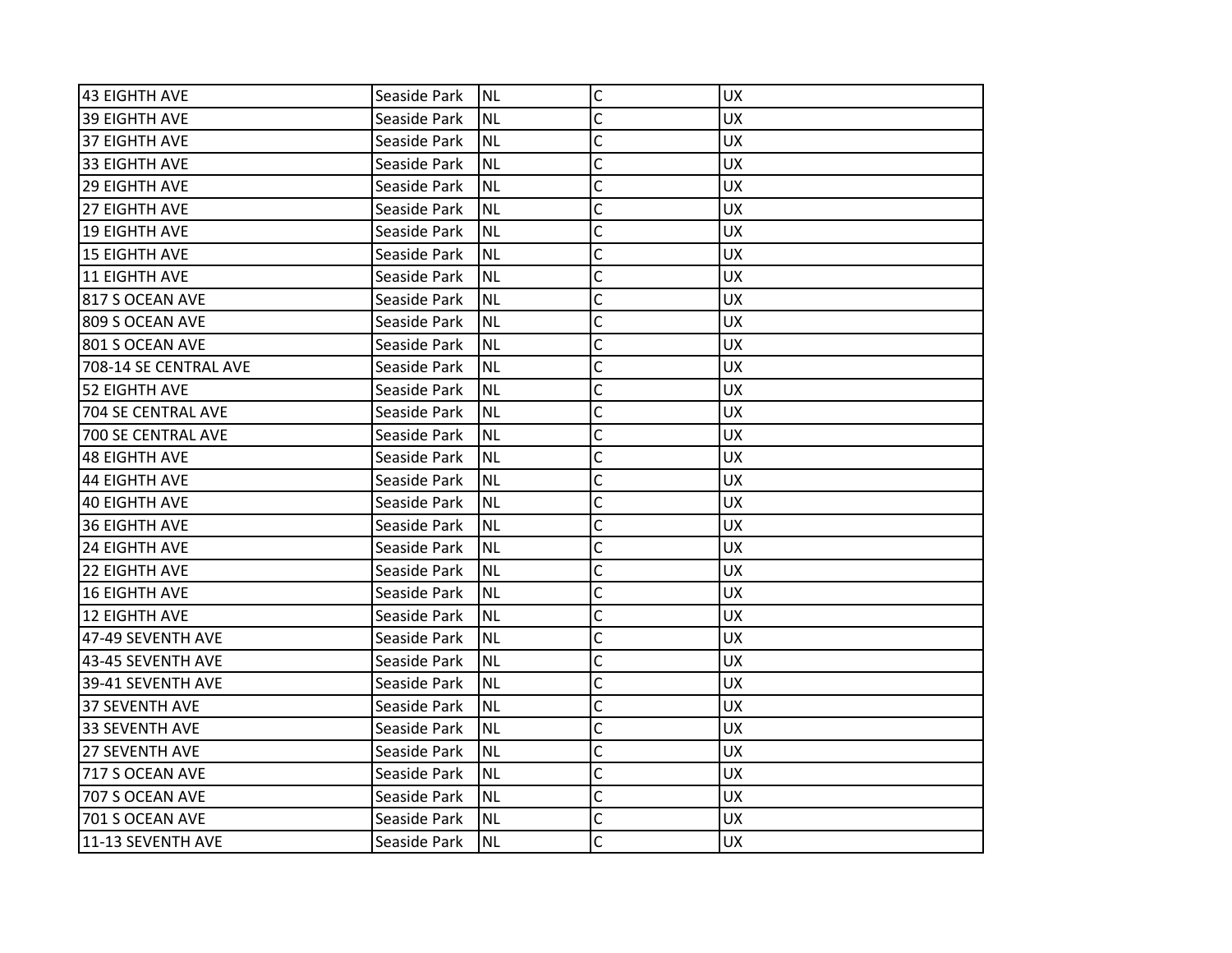| 610-12 SE CENTRAL AVE     | Seaside Park | <b>NL</b> | C              | <b>UX</b> |
|---------------------------|--------------|-----------|----------------|-----------|
| 600-02 SE CENTRAL AVE     | Seaside Park | <b>NL</b> | C              | <b>UX</b> |
| 600-02 SE CENTRAL AVE     | Seaside Park | <b>NL</b> | C              | <b>UX</b> |
| 40 SEVENTH AVE            | Seaside Park | <b>NL</b> | C              | <b>UX</b> |
| 36 SEVENTH AVE            | Seaside Park | <b>NL</b> | C              | <b>UX</b> |
| 34 SEVENTH AVE            | Seaside Park | NL        | C              | <b>UX</b> |
| 28-30 SEVENTH AVE         | Seaside Park | <b>NL</b> | Ċ              | <b>UX</b> |
| <b>26 SEVENTH AVE</b>     | Seaside Park | <b>NL</b> | C              | <b>UX</b> |
| l18 SEVENTH AVE           | Seaside Park | <b>NL</b> | C              | <b>UX</b> |
| 12 SEVENTH AVE            | Seaside Park | <b>NL</b> | $\overline{C}$ | <b>UX</b> |
| 39-41 SIXTH AVE           | Seaside Park | <b>NL</b> | C              | <b>UX</b> |
| 35-37 SIXTH AVE           | Seaside Park | <b>NL</b> | C              | <b>UX</b> |
| 33 SIXTH AVE              | Seaside Park | <b>NL</b> | C              | <b>UX</b> |
| <b>29 SIXTH AVE</b>       | Seaside Park | <b>NL</b> | C              | <b>UX</b> |
| 23 SIXTH AVE              | Seaside Park | NL        | $\overline{C}$ | <b>UX</b> |
| <b>19 SIXTH AVE</b>       | Seaside Park | ΝL        | C              | <b>UX</b> |
| 15-17 SIXTH AVE           | Seaside Park | NL        | Ċ              | <b>UX</b> |
| 11-13 SIXTH AVE           | Seaside Park | <b>NL</b> | C              | <b>UX</b> |
| 613 S OCEAN AVE           | Seaside Park | <b>NL</b> | C              | <b>UX</b> |
| 609 S OCEAN AVE           | Seaside Park | <b>NL</b> | $\overline{C}$ | <b>UX</b> |
| 607 S OCEAN AVE           | Seaside Park | ΝL        | C              | <b>UX</b> |
| 601 S OCEAN AVE           | Seaside Park | <b>NL</b> | C              | <b>UX</b> |
| 7-9 SIXTH AVE             | Seaside Park | <b>NL</b> | C              | <b>UX</b> |
| 604 SE CENTRAL AVE        | Seaside Park | <b>NL</b> | Ċ              | <b>UX</b> |
| <b>500 SE CENTRAL AVE</b> | Seaside Park | <b>NL</b> | C              | <b>UX</b> |
| 46 SIXTH AVE              | Seaside Park | NL        | Ċ              | <b>UX</b> |
| 40 SIXTH AVE              | Seaside Park | <b>NL</b> | Ċ              | <b>UX</b> |
| 38 SIXTH AVE              | Seaside Park | <b>NL</b> | C              | <b>UX</b> |
| 32-34 SIXTH AVE           | Seaside Park | <b>NL</b> | C              | <b>UX</b> |
| 30 SIXTH AVE              | Seaside Park | <b>NL</b> | C              | <b>UX</b> |
| <b>28 SIXTH AVE</b>       | Seaside Park | ΝL        | Ċ              | <b>UX</b> |
| 20 SIXTH AVE              | Seaside Park | <b>NL</b> | C              | <b>UX</b> |
| 16 SIXTH AVE              | Seaside Park | <b>NL</b> | C              | <b>UX</b> |
| 12 SIXTH AVE              | Seaside Park | <b>NL</b> | Ċ              | <b>UX</b> |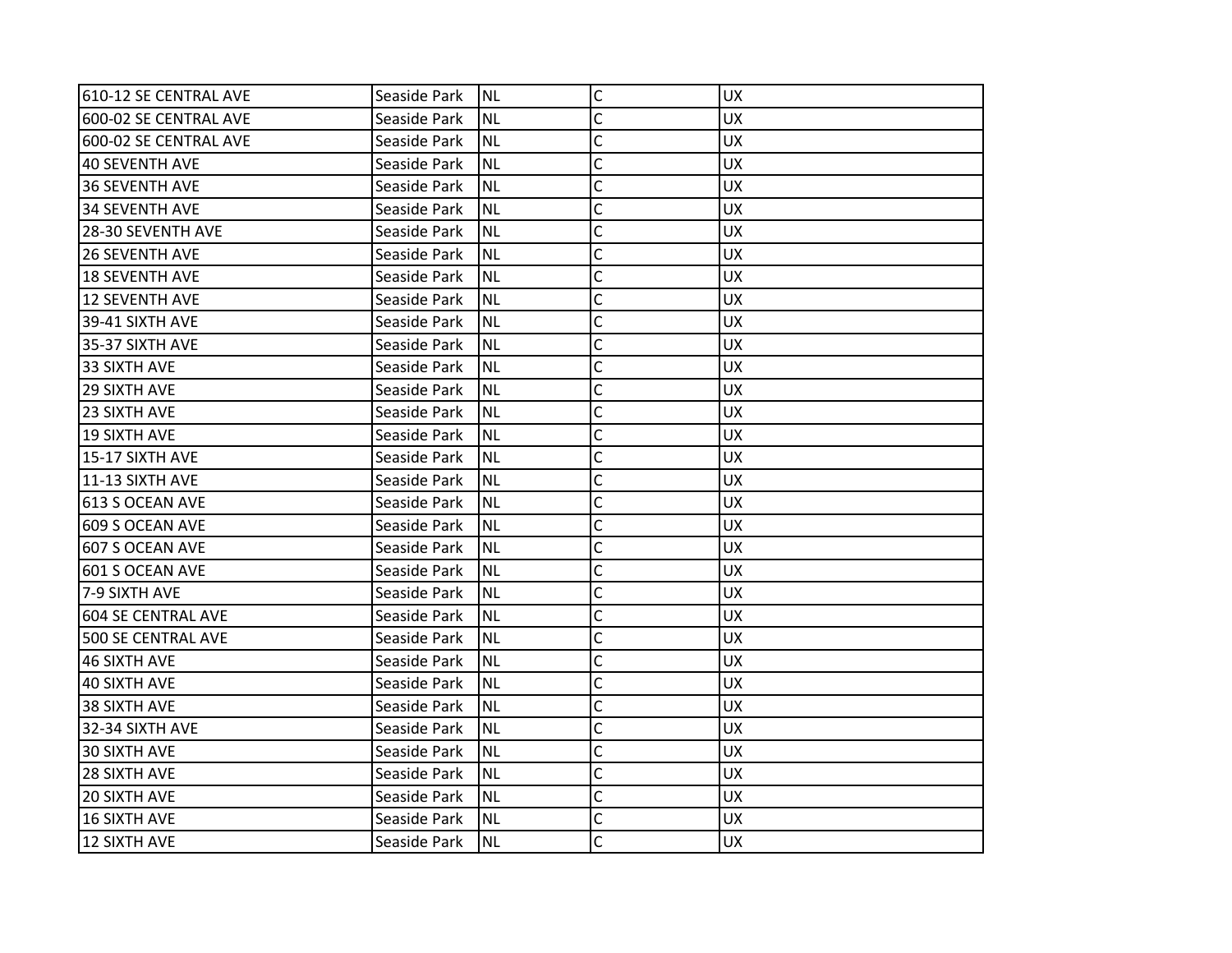| 39-41 FIFTH AVE                    | Seaside Park | INL       | $\mathsf C$  | <b>UX</b> |
|------------------------------------|--------------|-----------|--------------|-----------|
| 35 FIFTH AVE                       | Seaside Park | <b>NL</b> | C            | <b>UX</b> |
| 33 FIFTH AVE                       | Seaside Park | <b>NL</b> | C            | <b>UX</b> |
| 27 FIFTH AVE                       | Seaside Park | <b>NL</b> | C            | <b>UX</b> |
| 25 FIFTH AVE                       | Seaside Park | <b>NL</b> | Ċ            | <b>UX</b> |
| 21 FIFTH AVE                       | Seaside Park | <b>NL</b> | C            | UX        |
| 17 FIFTH AVE                       | Seaside Park | <b>NL</b> | Ċ            | <b>UX</b> |
| 515 S OCEAN AVE                    | Seaside Park | <b>NL</b> | C            | <b>UX</b> |
| 507 S OCEAN AVE                    | Seaside Park | <b>NL</b> | C            | <b>UX</b> |
| 501 S OCEAN AVE                    | Seaside Park | <b>NL</b> | C            | <b>UX</b> |
| <b>15 FIFTH AVE</b>                | Seaside Park | <b>NL</b> | C            | <b>UX</b> |
| 410-14 SE CENTRAL AVE              | Seaside Park | <b>NL</b> | Ċ            | <b>UX</b> |
| 408 SE CENTRAL AVE                 | Seaside Park | <b>NL</b> | C            | <b>UX</b> |
| <b>SE CENTRAL &amp; FOURTH AVE</b> | Seaside Park | <b>NL</b> | Ċ            | <b>UX</b> |
| 38 FIFTH AVE                       | Seaside Park | <b>NL</b> | Ċ            | <b>UX</b> |
| 134 FIFTH AVE                      | Seaside Park | <b>NL</b> | C            | <b>UX</b> |
| <b>30 FIFTH AVE</b>                | Seaside Park | <b>NL</b> | C            | <b>UX</b> |
| 24 FIFTH AVE                       | Seaside Park | <b>NL</b> | C            | <b>UX</b> |
| 22 FIFTH AVE                       | Seaside Park | <b>NL</b> | C            | <b>UX</b> |
| <b>45 FOURTH AVE</b>               | Seaside Park | <b>NL</b> | C            | <b>UX</b> |
| 39 FOURTH AVE                      | Seaside Park | <b>NL</b> | C            | <b>UX</b> |
| 35 FOURTH AVE                      | Seaside Park | <b>NL</b> | C            | <b>UX</b> |
| <b>33 FOURTH AVE</b>               | Seaside Park | <b>NL</b> | Ċ            | <b>UX</b> |
| 27-29 FOURTH AVE                   | Seaside Park | <b>NL</b> | C            | <b>UX</b> |
| 27-29 FOURTH AVE                   | Seaside Park | <b>NL</b> | C            | <b>UX</b> |
| 23-25 FOURTH AVE                   | Seaside Park | <b>NL</b> | C            | <b>UX</b> |
| <b>19 FOURTH AVE</b>               | Seaside Park | <b>NL</b> | C            | <b>UX</b> |
| <b>15 FOURTH AVE</b>               | Seaside Park | <b>NL</b> | C            | <b>UX</b> |
| <b>11 FOURTH AVE</b>               | Seaside Park | <b>NL</b> | C            | <b>UX</b> |
| 401 S OCEAN AVE                    | Seaside Park | <b>NL</b> | C            | <b>UX</b> |
| 405 S OCEAN AVE                    | Seaside Park | <b>NL</b> | C            | <b>UX</b> |
| 409 S OCEAN AVE                    | Seaside Park | <b>NL</b> | $\mathsf{C}$ | <b>UX</b> |
| 413 S OCEAN AVE                    | Seaside Park | <b>NL</b> | C            | <b>UX</b> |
| <b>16 FIFTH AVE</b>                | Seaside Park | Inl       | C            | <b>UX</b> |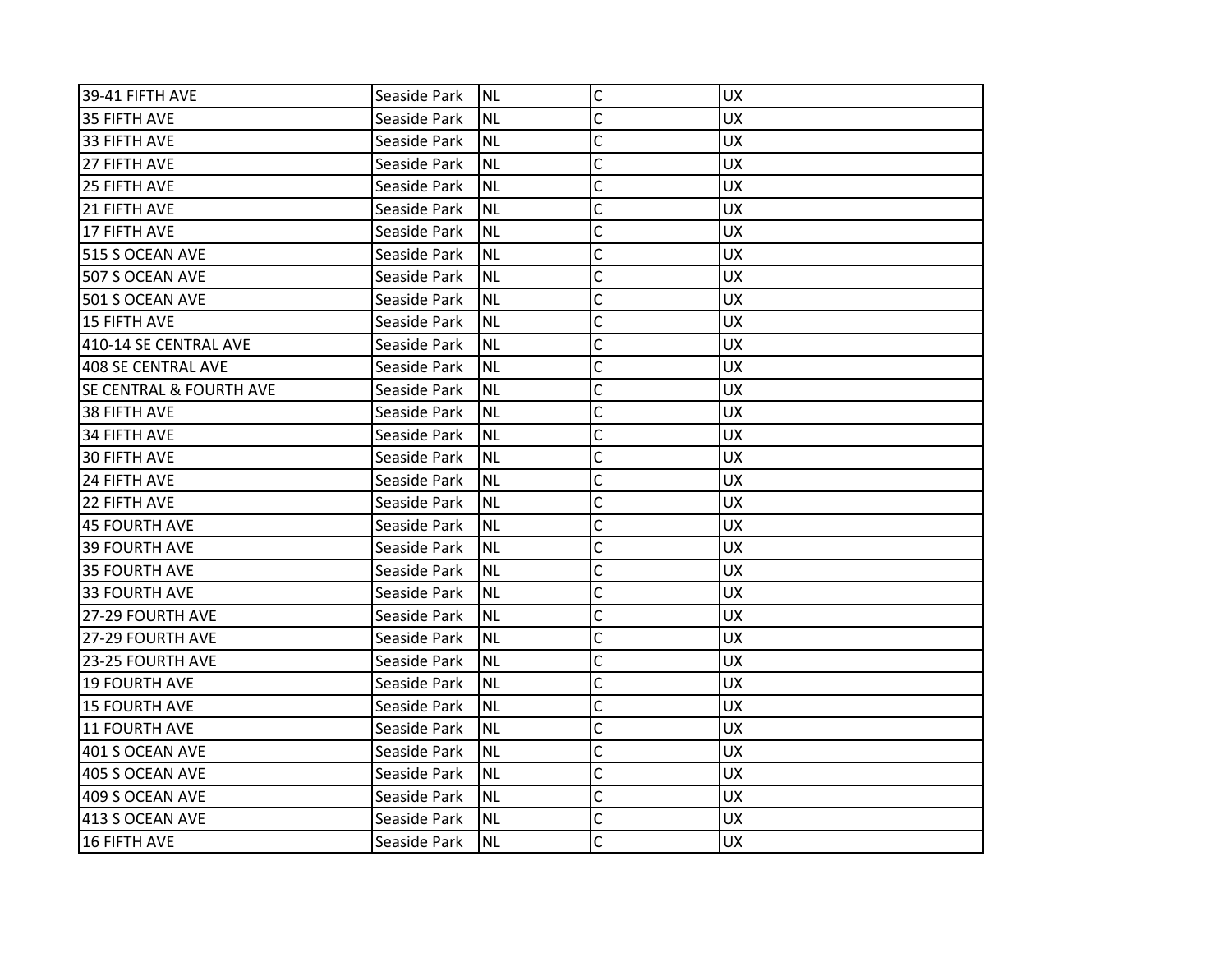| 20 FIFTH AVE              | Seaside Park | <b>NL</b> | $\mathsf{C}$   | <b>UX</b> |
|---------------------------|--------------|-----------|----------------|-----------|
| 314 S BAYVIEW AVE         | Seaside Park | <b>NL</b> | C              | <b>UX</b> |
| 310 S BAYVIEW AVE         | Seaside Park | <b>NL</b> | C              | <b>UX</b> |
| 304 S BAYVIEW AVE         | Seaside Park | <b>NL</b> | C              | <b>UX</b> |
| 300 S BAYVIEW AVE         | Seaside Park | <b>NL</b> | C              | <b>UX</b> |
| 313 SW CENTRAL AVE        | Seaside Park | <b>NL</b> | C              | <b>UX</b> |
| 305 SW CENTRAL AVE        | Seaside Park | <b>NL</b> | C              | <b>UX</b> |
| 107 THIRD AVE             | Seaside Park | <b>NL</b> | C              | <b>UX</b> |
| 119 THIRD AVE             | Seaside Park | <b>NL</b> | $\mathsf{C}$   | <b>UX</b> |
| 212 S BAYVIEW AVE         | Seaside Park | <b>NL</b> | $\overline{C}$ | <b>UX</b> |
| 208 S BAYVIEW AVE         | Seaside Park | <b>NL</b> | C              | <b>UX</b> |
| <b>204 S BAYVIEW AVE</b>  | Seaside Park | <b>NL</b> | C              | <b>UX</b> |
| 200 S BAYVIEW AVE         | Seaside Park | <b>NL</b> | C              | <b>UX</b> |
| 120 THIRD AVE             | Seaside Park | <b>NL</b> | C              | <b>UX</b> |
| 116 THIRD AVE             | Seaside Park | <b>NL</b> | $\overline{C}$ | <b>UX</b> |
| 112 THIRD AVE             | Seaside Park | <b>NL</b> | C              | UX.       |
| 115 SECOND AVE            | Seaside Park | <b>NL</b> | C              | <b>UX</b> |
| <b>215 SW CENTRAL AVE</b> | Seaside Park | <b>NL</b> | C              | <b>UX</b> |
| <b>201 SW CENTRAL AVE</b> | Seaside Park | <b>NL</b> | C              | <b>UX</b> |
| 119 SECOND AVE            | Seaside Park | <b>NL</b> | $\mathsf{C}$   | <b>UX</b> |
| 112 S BAYVIEW AVE         | Seaside Park | <b>NL</b> | C              | UX.       |
| 110 S BAYVIEW AVE         | Seaside Park | <b>NL</b> | C              | <b>UX</b> |
| 106 S BAYVIEW AVE         | Seaside Park | <b>NL</b> | C              | <b>UX</b> |
| 102 S BAYVIEW AVE         | Seaside Park | <b>NL</b> | C              | <b>UX</b> |
| 114 SECOND AVE            | Seaside Park | <b>NL</b> | $\overline{C}$ | <b>UX</b> |
| 110 SECOND AVE            | Seaside Park | <b>NL</b> | C              | <b>UX</b> |
| 106 SECOND AVE            | Seaside Park | <b>NL</b> | C              | <b>UX</b> |
| 115 SW CENTRAL AVE        | Seaside Park | <b>NL</b> | C              | <b>UX</b> |
| 109 SW CENTRAL AVE        | Seaside Park | <b>NL</b> | $\overline{C}$ | <b>UX</b> |
| 109-111 FIRST AVE         | Seaside Park | <b>NL</b> | $\mathsf{C}$   | <b>UX</b> |
| 105 FIRST AVE             | Seaside Park | NL        | C              | UX.       |
| 101 FIRST AVE             | Seaside Park | <b>NL</b> | $\mathsf{C}$   | <b>UX</b> |
| <b>16 S BAYVIEW AVE</b>   | Seaside Park | <b>NL</b> | $\mathsf{C}$   | <b>UX</b> |
| <b>8 S BAYVIEW AVE</b>    | Seaside Park | <b>NL</b> | C              | <b>UX</b> |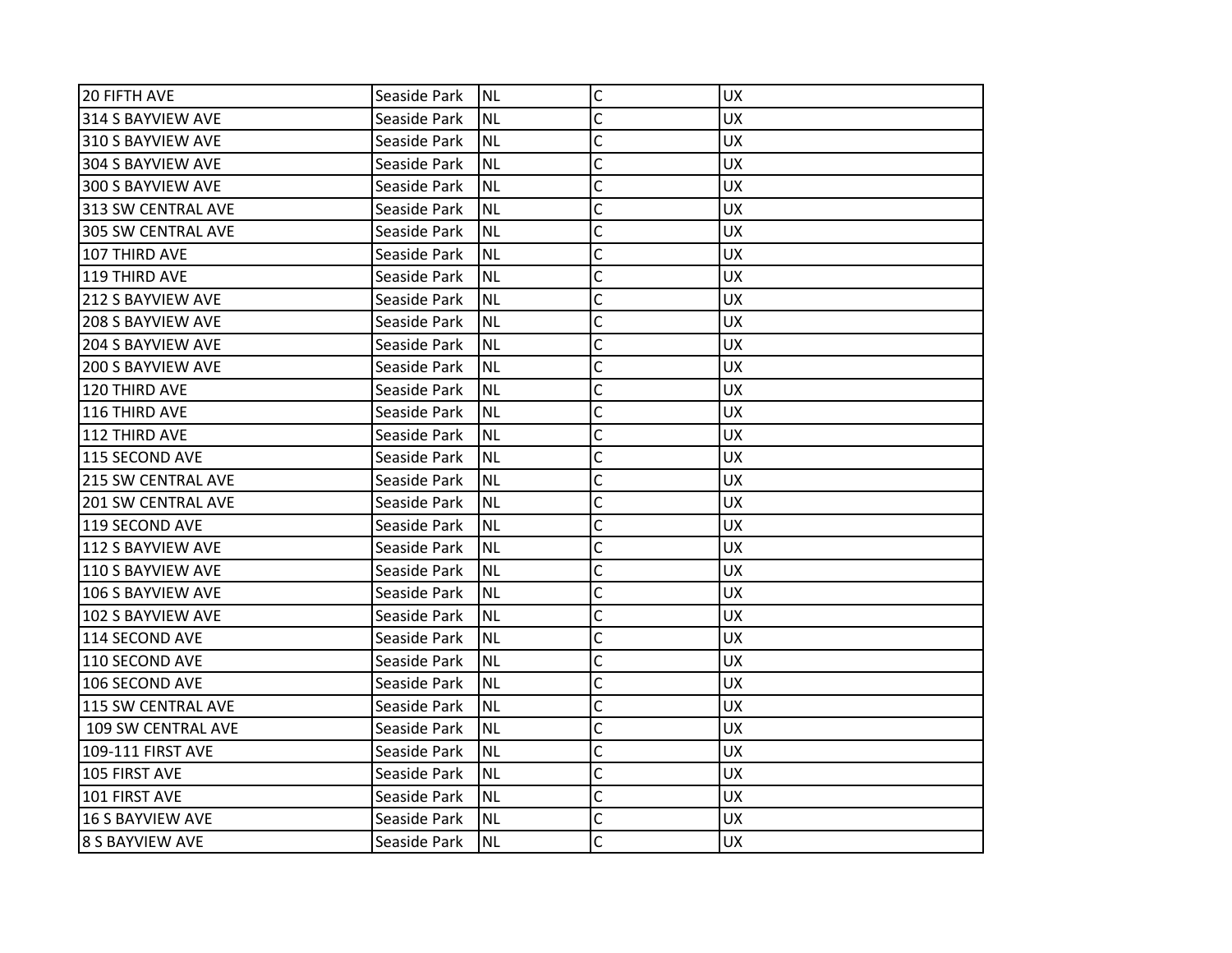| 2 S BAYVIEW AVE          | Seaside Park | <b>NL</b> | $\mathsf C$    | <b>UX</b> |
|--------------------------|--------------|-----------|----------------|-----------|
| 109 NORTH AVE            | Seaside Park | <b>NL</b> | C              | <b>UX</b> |
| 104 FIRST AVE            | Seaside Park | <b>NL</b> | C              | <b>UX</b> |
| 102 FIRST AVE            | Seaside Park | <b>NL</b> | C              | <b>UX</b> |
| 107 NORTH AVE            | Seaside Park | <b>NL</b> | $\mathsf{C}$   | <b>UX</b> |
| 4 N BAYVIEW AVE          | Seaside Park | <b>NL</b> | $\overline{C}$ | UX        |
| <b>6 N BAYVIEW AVE</b>   | Seaside Park | <b>NL</b> | C              | <b>UX</b> |
| 110 NORTH AVE            | Seaside Park | <b>NL</b> | C              | <b>UX</b> |
| 16 N BAYVIEW AVE         | Seaside Park | <b>NL</b> | C              | <b>UX</b> |
| 109 ISLAND AVE           | Seaside Park | <b>NL</b> | $\overline{C}$ | <b>UX</b> |
| 102 NORTH AVE            | Seaside Park | <b>NL</b> | C              | UX        |
| 17 NW CENTRAL AVE        | Seaside Park | <b>NL</b> | C              | <b>UX</b> |
| <b>19 NW CENTRAL AVE</b> | Seaside Park | <b>NL</b> | C              | <b>UX</b> |
| 15 NW CENTRAL AVE        | Seaside Park | <b>NL</b> | C              | <b>UX</b> |
| 100 N BAYVIEW AVE        | Seaside Park | <b>NL</b> | C              | <b>UX</b> |
| 104 N BAYVIEW AVE        | Seaside Park | <b>NL</b> | C              | <b>UX</b> |
| 110 ISLAND AVE           | Seaside Park | <b>NL</b> | Ċ              | <b>UX</b> |
| 102 ISLAND AVE           | Seaside Park | <b>NL</b> | C              | <b>UX</b> |
| 105 NW CENTRAL AVE       | Seaside Park | <b>NL</b> | C              | <b>UX</b> |
| 116 N BAYVIEW AVE        | Seaside Park | <b>NL</b> | C              | <b>UX</b> |
| 115 BRIGHTON AVE         | Seaside Park | <b>NL</b> | $\overline{C}$ | <b>UX</b> |
| <b>109 BRIGHTON AVE</b>  | Seaside Park | <b>NL</b> | C              | <b>UX</b> |
| 101 BRIGHTON AVE         | Seaside Park | <b>NL</b> | C              | <b>UX</b> |
| 109 NW CENTRAL AVE       | Seaside Park | <b>NL</b> | C              | <b>UX</b> |
| <b>44 FOURTH AVE</b>     | Seaside Park | <b>NL</b> | C              | <b>UX</b> |
| 40-42 FOURTH AVE         | Seaside Park | <b>NL</b> | C              | <b>UX</b> |
| <b>34 FOURTH AVE</b>     | Seaside Park | <b>NL</b> | C              | <b>UX</b> |
| <b>30 FOURTH AVE</b>     | Seaside Park | <b>NL</b> | C              | <b>UX</b> |
| <b>24 FOURTH AVE</b>     | Seaside Park | <b>NL</b> | C              | <b>UX</b> |
| <b>20 FOURTH AVE</b>     | Seaside Park | <b>NL</b> | $\mathsf{C}$   | <b>UX</b> |
| <b>16 FOURTH AVE</b>     | Seaside Park | <b>NL</b> | $\mathsf{C}$   | <b>UX</b> |
| <b>14 FOURTH AVE</b>     | Seaside Park | <b>NL</b> | C              | <b>UX</b> |
| <b>49 THIRD AVE</b>      | Seaside Park | <b>NL</b> | C              | <b>UX</b> |
| <b>45 THIRD AVE</b>      | Seaside Park | <b>NL</b> | Ċ              | <b>UX</b> |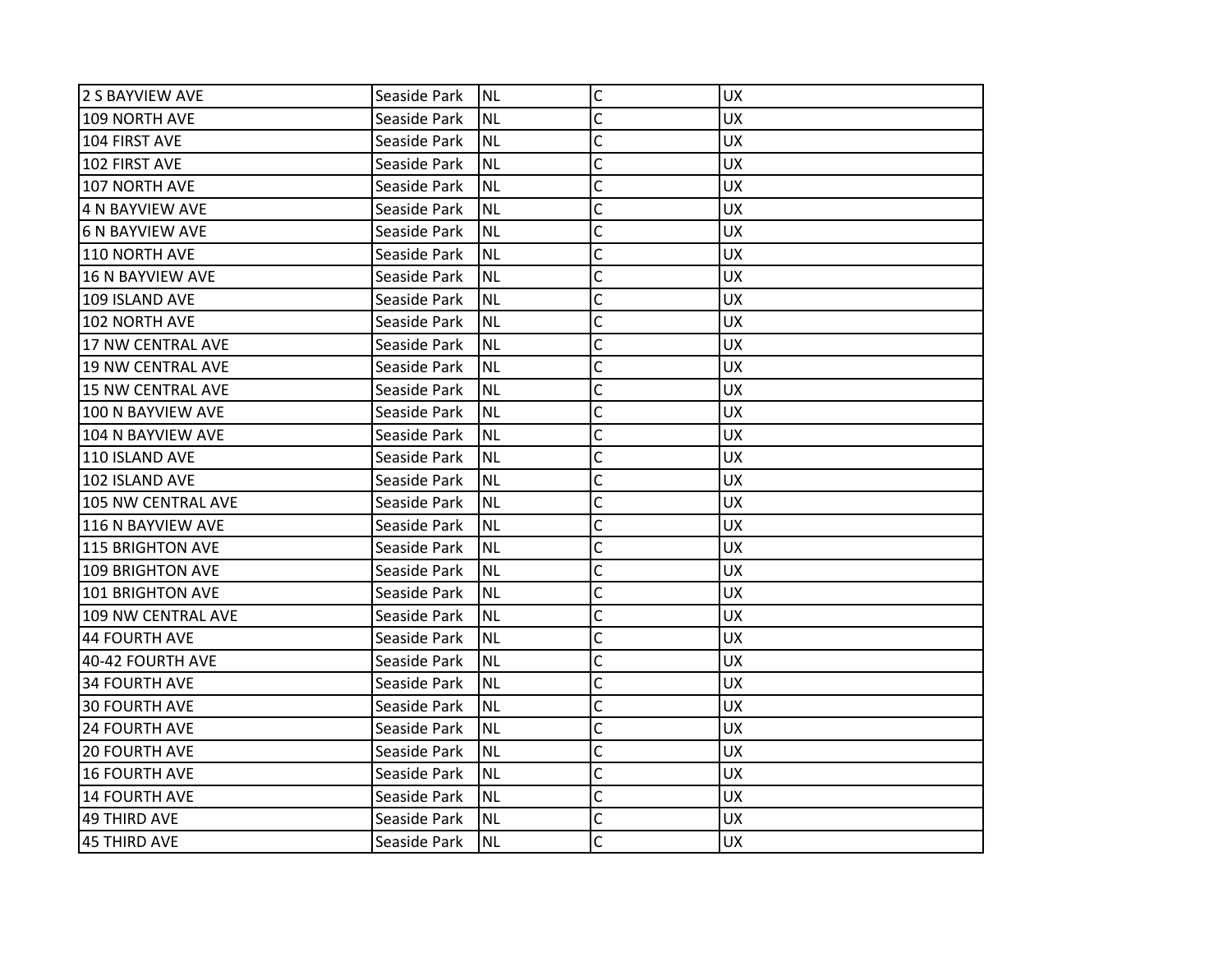| 41 THIRD AVE              | Seaside Park | INL       | C            | <b>UX</b> |
|---------------------------|--------------|-----------|--------------|-----------|
| 37 THIRD AVE              | Seaside Park | <b>NL</b> | C            | <b>UX</b> |
| 31 THIRD AVE              | Seaside Park | NL        | C            | <b>UX</b> |
| 27 THIRD AVE              | Seaside Park | Inl       | C            | <b>UX</b> |
| 25 THIRD AVE              | Seaside Park | INL       | $\mathsf{C}$ | <b>UX</b> |
| <b>19 THIRD AVE</b>       | Seaside Park | <b>NL</b> | Ċ            | UX        |
| 15 THIRD AVE              | Seaside Park | Inl       | Ċ            | <b>UX</b> |
| 11 THIRD AVE              | Seaside Park | NL        | C            | <b>UX</b> |
| 315 S OCEAN AVE           | Seaside Park | Inl       | C            | <b>UX</b> |
| 309 S OCEAN AVE           | Seaside Park | INL       | $\mathsf{C}$ | <b>UX</b> |
| 301 S OCEAN AVE           | Seaside Park | <b>NL</b> | C            | UX.       |
| 310 SE CENTRAL AVE        | Seaside Park | INL       | C            | <b>UX</b> |
| 310 SE CENTRAL AVE        | Seaside Park | Inl       | C            | <b>UX</b> |
| 310 SE CENTRAL AVE        | Seaside Park | Inl       | C            | <b>UX</b> |
| 314 SE CENTRAL AVE        | Seaside Park | <b>NL</b> | C            | <b>UX</b> |
| 314 SE CENTRAL AVE        | Seaside Park | <b>NL</b> | C            | UX.       |
| 312 SE CENTRAL AVE        | Seaside Park | Inl       | Ċ            | <b>UX</b> |
| <b>308 SE CENTRAL AVE</b> | Seaside Park | Inl       | C            | <b>UX</b> |
| <b>302 SE CENTRAL AVE</b> | Seaside Park | NL)       | C            | <b>UX</b> |
| <b>304 SE CENTRAL AVE</b> | Seaside Park | <b>NL</b> | C            | <b>UX</b> |
| <b>306 SE CENTRAL AVE</b> | Seaside Park | <b>NL</b> | C            | UX        |
| 214 SE CENTRAL AVE        | Seaside Park | INL       | C            | <b>UX</b> |
| <b>214 SE CENTRAL AVE</b> | Seaside Park | INL       | C            | <b>UX</b> |
| <b>206 SE CENTRAL AVE</b> | Seaside Park | NL        | C            | UX        |
| 200-02 SE CENTRAL AVE     | Seaside Park | <b>NL</b> | C            | <b>UX</b> |
| 48 THIRD AVE              | Seaside Park | <b>NL</b> | C            | <b>UX</b> |
| 44-46 THIRD AVE           | Seaside Park | <b>NL</b> | C            | <b>UX</b> |
| 36-38 THIRD AVE           | Seaside Park | INL       | C            | <b>UX</b> |
| 36-38 THIRD AVE           | Seaside Park | NL)       | C            | UX        |
| 32-34 THIRD AVE           | Seaside Park | INL       | C            | <b>UX</b> |
| 28-30 THIRD AVE           | Seaside Park | <b>NL</b> | C            | <b>UX</b> |
| 24 THIRD AVE              | Seaside Park | <b>NL</b> | Ċ            | <b>UX</b> |
| <b>20 THIRD AVE</b>       | Seaside Park | NL        | C            | <b>UX</b> |
| 14 THIRD AVE              | Seaside Park | <b>NL</b> | Ċ            | UX        |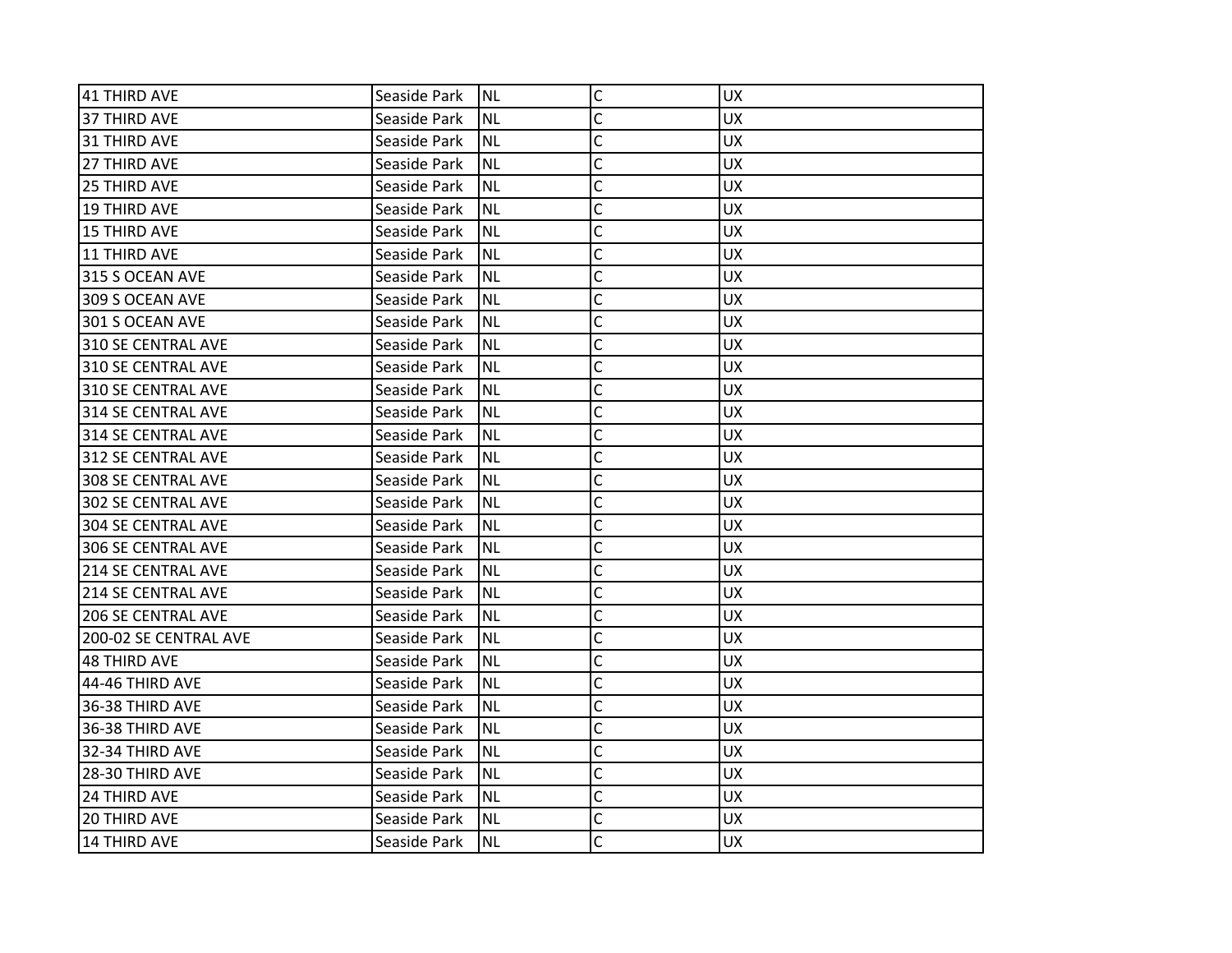| 47 SECOND AVE            | Seaside Park | <b>NL</b> | $\mathsf C$    | <b>UX</b> |
|--------------------------|--------------|-----------|----------------|-----------|
| 45 SECOND AVE            | Seaside Park | <b>NL</b> | C              | <b>UX</b> |
| 41 SECOND AVE            | Seaside Park | <b>NL</b> | C              | <b>UX</b> |
| 35 SECOND AVE            | Seaside Park | <b>NL</b> | Ċ              | <b>UX</b> |
| 29 SECOND AVE            | Seaside Park | <b>NL</b> | $\mathsf{C}$   | <b>UX</b> |
| 27 SECOND AVE            | Seaside Park | <b>NL</b> | C              | UX        |
| 23 SECOND AVE            | Seaside Park | <b>NL</b> | C              | <b>UX</b> |
| 17 SECOND AVE            | Seaside Park | <b>NL</b> | C              | <b>UX</b> |
| 11 SECOND AVE            | Seaside Park | <b>NL</b> | C              | <b>UX</b> |
| 215 S OCEAN AVE          | Seaside Park | <b>NL</b> | $\overline{C}$ | <b>UX</b> |
| 207-09 S OCEAN AVE       | Seaside Park | <b>NL</b> | C              | <b>UX</b> |
| 201 S OCEAN AVE          | Seaside Park | <b>NL</b> | C              | <b>UX</b> |
| 100-02 SE CENTRAL AVE    | Seaside Park | <b>NL</b> | C              | <b>UX</b> |
| 100-02 SE CENTRAL AVE    | Seaside Park | <b>NL</b> | C              | <b>UX</b> |
| 100-02 SE CENTRAL AVE    | Seaside Park | <b>NL</b> | $\mathsf{C}$   | <b>UX</b> |
| 42 SECOND AVE            | Seaside Park | <b>NL</b> | C              | <b>UX</b> |
| 38 SECOND AVE            | Seaside Park | <b>NL</b> | Ċ              | <b>UX</b> |
| 32 SECOND AVE            | Seaside Park | <b>NL</b> | C              | <b>UX</b> |
| 22-24 SECOND AVE         | Seaside Park | <b>NL</b> | C              | <b>UX</b> |
| 20 SECOND AVE            | Seaside Park | <b>NL</b> | $\mathsf{C}$   | <b>UX</b> |
| <b>16 SECOND AVE</b>     | Seaside Park | <b>NL</b> | C              | UX        |
| 12 SECOND AVE            | Seaside Park | <b>NL</b> | C              | <b>UX</b> |
| 41 FIRST AVE             | Seaside Park | <b>NL</b> | C              | <b>UX</b> |
| 37 FIRST AVE             | Seaside Park | <b>NL</b> | Ċ              | <b>UX</b> |
| 33 FIRST AVE             | Seaside Park | <b>NL</b> | C              | UX        |
| <b>29 FIRST AVE</b>      | Seaside Park | <b>NL</b> | C              | <b>UX</b> |
| <b>25 FIRST AVE</b>      | Seaside Park | <b>NL</b> | C              | <b>UX</b> |
| <b>19 FIRST AVE</b>      | Seaside Park | <b>NL</b> | C              | <b>UX</b> |
| <b>17 FIRST AVE</b>      | Seaside Park | <b>NL</b> | $\mathsf{C}$   | <b>UX</b> |
| 11-13 FIRST AVE          | Seaside Park | <b>NL</b> | $\mathsf{C}$   | <b>UX</b> |
| 115 S OCEAN AVE          | Seaside Park | <b>NL</b> | $\overline{C}$ | <b>UX</b> |
| 107-111 S OCEAN AVE      | Seaside Park | <b>NL</b> | $\mathsf{C}$   | <b>UX</b> |
| 101 S OCEAN AVE          | Seaside Park | <b>NL</b> | C              | <b>UX</b> |
| <b>10 SE CENTRAL AVE</b> | Seaside Park | <b>NL</b> | C              | <b>UX</b> |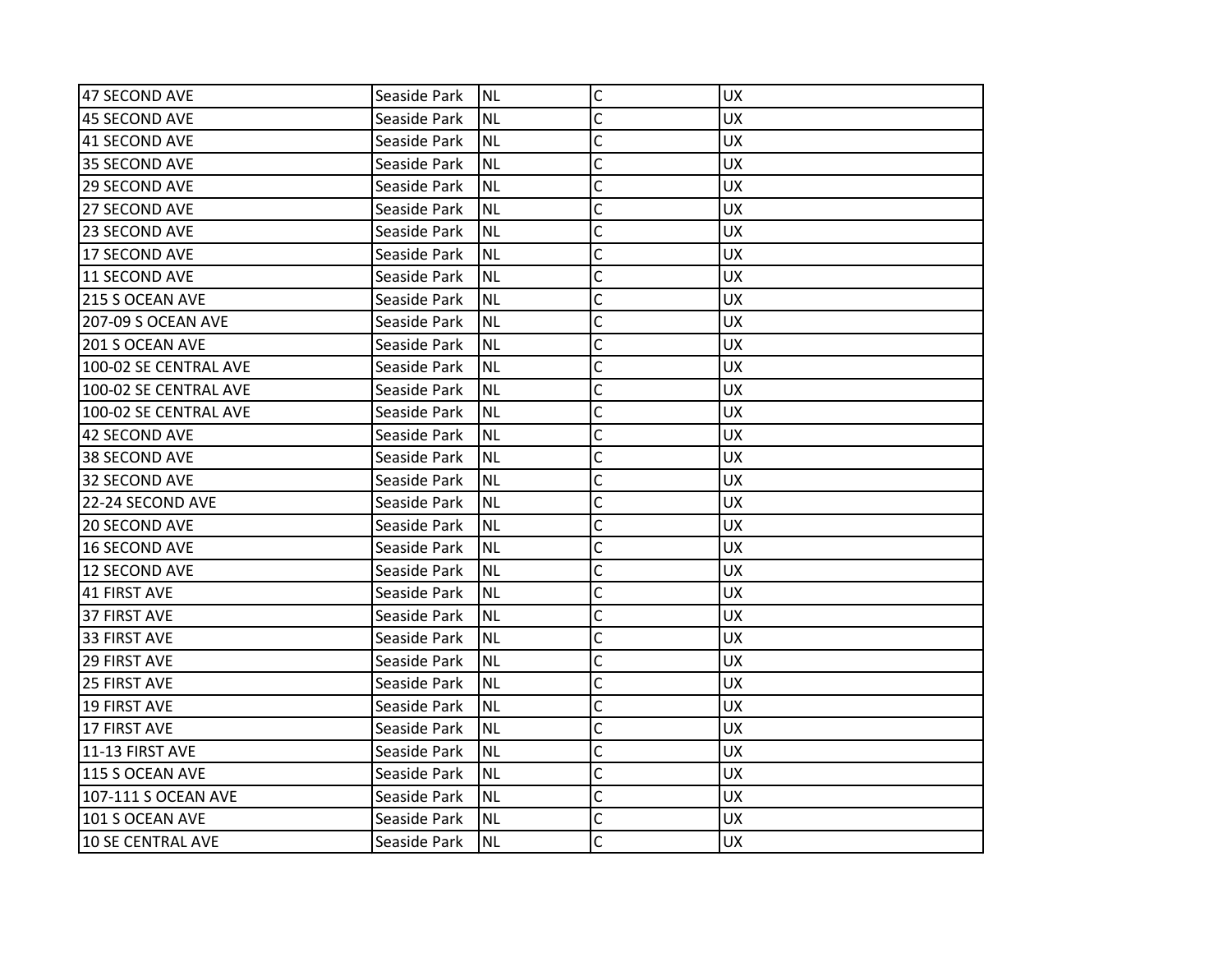| 48 FIRST AVE         | Seaside Park | <b>NL</b> | $\mathsf{C}$   | <b>UX</b> |
|----------------------|--------------|-----------|----------------|-----------|
| 32-46 FIRST AVE      | Seaside Park | <b>NL</b> | C              | <b>UX</b> |
| 28 FIRST AVE         | Seaside Park | <b>NL</b> | C              | <b>UX</b> |
| 26 FIRST AVE         | Seaside Park | <b>NL</b> | C              | <b>UX</b> |
| <b>18 FIRST AVE</b>  | Seaside Park | <b>NL</b> | C              | <b>UX</b> |
| <b>16 FIRST AVE</b>  | Seaside Park | <b>NL</b> | C              | <b>UX</b> |
| <b>14 FIRST AVE</b>  | Seaside Park | <b>NL</b> | C              | <b>UX</b> |
| 47-49 NORTH AVE      | Seaside Park | <b>NL</b> | Ċ              | <b>UX</b> |
| 45 NORTH AVE         | Seaside Park | <b>NL</b> | $\mathsf{C}$   | <b>UX</b> |
| 39-41 NORTH AVE      | Seaside Park | <b>NL</b> | $\overline{C}$ | <b>UX</b> |
| <b>37 NORTH AVE</b>  | Seaside Park | <b>NL</b> | C              | <b>UX</b> |
| 31 NORTH AVE         | Seaside Park | <b>NL</b> | C              | <b>UX</b> |
| 29 NORTH AVE         | Seaside Park | <b>NL</b> | C              | <b>UX</b> |
| 23 NORTH AVE         | Seaside Park | <b>NL</b> | C              | <b>UX</b> |
| <b>21 NORTH AVE</b>  | Seaside Park | <b>NL</b> | $\mathsf{C}$   | <b>UX</b> |
| 15-17 NORTH AVE      | Seaside Park | <b>NL</b> | C              | <b>UX</b> |
| 11 NORTH AVE         | Seaside Park | <b>NL</b> | C              | <b>UX</b> |
| 15 S OCEAN AVE       | Seaside Park | <b>NL</b> | C              | <b>UX</b> |
| 9 S OCEAN AVE        | Seaside Park | <b>NL</b> | C              | <b>UX</b> |
| 1 S OCEAN AVE        | Seaside Park | <b>NL</b> | $\mathsf C$    | <b>UX</b> |
| 2-4 NE CENTRAL AVE   | Seaside Park | <b>NL</b> | Ċ              | <b>UX</b> |
| 8-10 NE CENTRAL AVE  | Seaside Park | <b>NL</b> | C              | <b>UX</b> |
| 50 NORTH AVE         | Seaside Park | <b>NL</b> | C              | <b>UX</b> |
| 44-46 NORTH AVE      | Seaside Park | <b>NL</b> | C              | <b>UX</b> |
| <b>40 NORTH AVE</b>  | Seaside Park | <b>NL</b> | C              | <b>UX</b> |
| 36-38 NORTH AVE      | Seaside Park | <b>NL</b> | C              | <b>UX</b> |
| <b>32 NORTH AVE</b>  | Seaside Park | <b>NL</b> | C              | <b>UX</b> |
| <b>26 NORTH AVE</b>  | Seaside Park | <b>NL</b> | $\overline{C}$ | <b>UX</b> |
| <b>24 NORTH AVE</b>  | Seaside Park | <b>NL</b> | C              | <b>UX</b> |
| <b>20 NORTH AVE</b>  | Seaside Park | <b>NL</b> | $\mathsf{C}$   | <b>UX</b> |
| <b>16 NORTH AVE</b>  | Seaside Park | <b>NL</b> | $\mathsf{C}$   | <b>UX</b> |
| <b>12 NORTH AVE</b>  | Seaside Park | <b>NL</b> | $\mathsf{C}$   | <b>UX</b> |
| 12-14 NE CENTRAL AVE | Seaside Park | <b>NL</b> | C              | <b>UX</b> |
| 51 ISLAND AVE        | Seaside Park | <b>NL</b> | Ċ              | <b>UX</b> |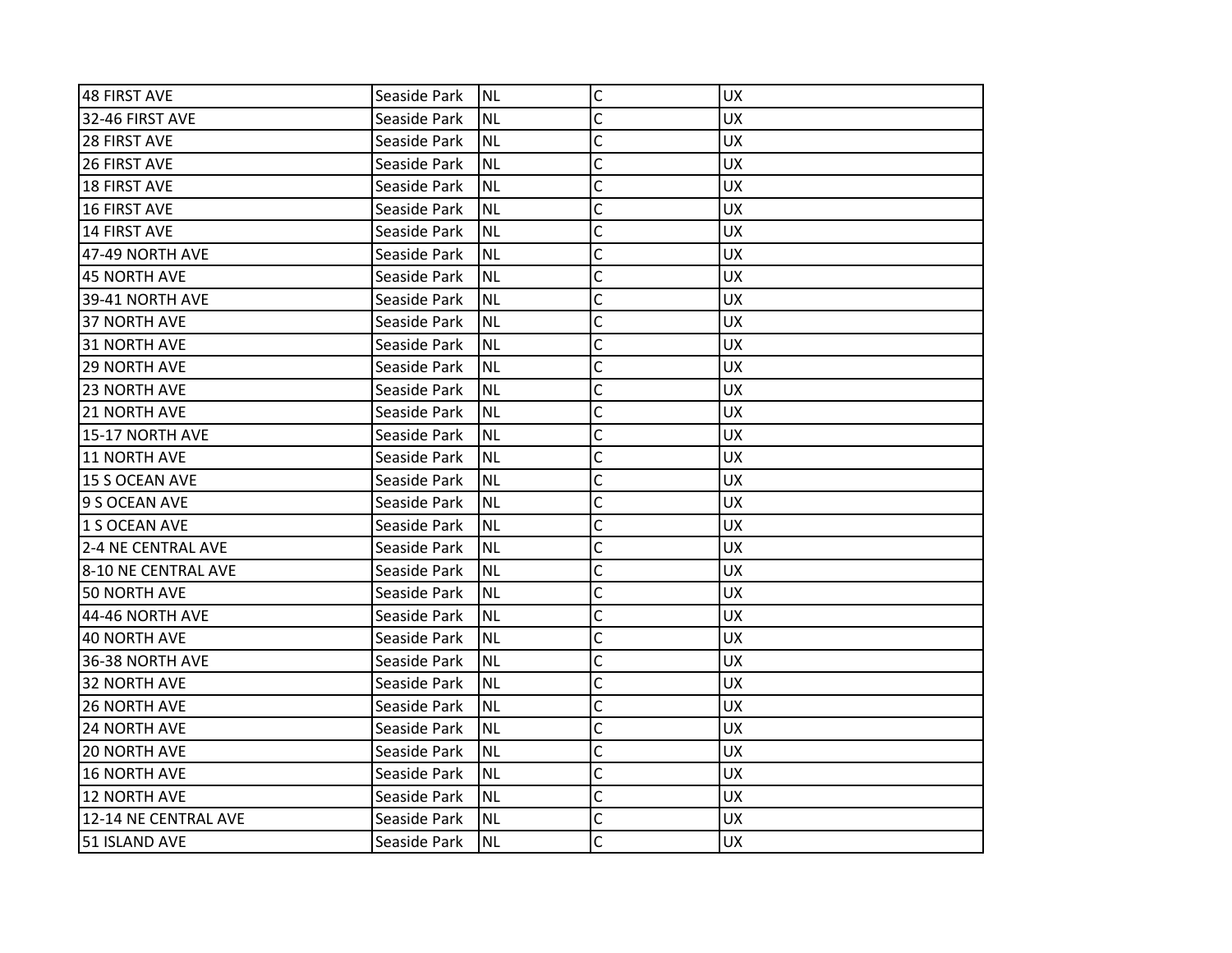| 47 ISLAND AVE          | Seaside Park | <b>NL</b> | $\mathsf C$  | <b>UX</b> |
|------------------------|--------------|-----------|--------------|-----------|
| 43 ISLAND AVE          | Seaside Park | INL       | C            | <b>UX</b> |
| 39 ISLAND AVE          | Seaside Park | NL        | C            | UX.       |
| 37 ISLAND AVE          | Seaside Park | Inl       | C            | <b>UX</b> |
| 31-33 ISLAND AVE       | Seaside Park | <b>NL</b> | C            | <b>UX</b> |
| 27 ISLAND AVE          | Seaside Park | <b>NL</b> | C            | <b>UX</b> |
| 23 ISLAND AVE          | Seaside Park | <b>NL</b> | C            | UX        |
| 19 ISLAND AVE          | Seaside Park | NL)       | C            | <b>UX</b> |
| 15 ISLAND AVE          | Seaside Park | NL        | C            | <b>UX</b> |
| 13 ISLAND AVE          | Seaside Park | <b>NL</b> | C            | <b>UX</b> |
| 1 N OCEAN AVE          | Seaside Park | <b>NL</b> | C            | <b>UX</b> |
| 7 ISLAND AVE           | Seaside Park | INL       | Ċ            | <b>UX</b> |
| 3 ISLAND AVE           | Seaside Park | NL        | C            | <b>UX</b> |
| 19 N OCEAN AVE         | Seaside Park | NL        | C            | <b>UX</b> |
| 3 N OCEAN AVE          | Seaside Park | INL       | $\mathsf{C}$ | <b>UX</b> |
| 64 ISLAND AVE          | Seaside Park | <b>NL</b> | C            | UX.       |
| <b>58 ISLAND AVE</b>   | Seaside Park | INL       | Ċ            | <b>UX</b> |
| 56 ISLAND AVE          | Seaside Park | NL        | C            | <b>UX</b> |
| 52 ISLAND AVE          | Seaside Park | INL       | C            | <b>UX</b> |
| 48 ISLAND AVE          | Seaside Park | INL       | C            | <b>UX</b> |
| 44 ISLAND AVE          | Seaside Park | <b>NL</b> | C            | UX.       |
| 40 ISLAND AVE          | Seaside Park | NL        | C            | <b>UX</b> |
| 36 ISLAND AVE          | Seaside Park | NL        | C            | <b>UX</b> |
| 34 ISLAND AVE          | Seaside Park | NL        | C            | <b>UX</b> |
| 30 ISLAND AVE          | Seaside Park | INL       | C            | <b>UX</b> |
| 24 ISLAND AVE          | Seaside Park | <b>NL</b> | C            | UX        |
| 20 ISLAND AVE          | Seaside Park | INL       | C            | <b>UX</b> |
| 16 ISLAND AVE          | Seaside Park | NL        | C            | <b>UX</b> |
| 14 ISLAND AVE          | Seaside Park | NL        | C            | <b>UX</b> |
| 114 NE CENTRAL AVE     | Seaside Park | <b>NL</b> | C            | <b>UX</b> |
| <b>55 BRIGHTON AVE</b> | Seaside Park | <b>NL</b> | C            | UX.       |
| 51 BRIGHTON AVE        | Seaside Park | NL)       | C            | <b>UX</b> |
| 47 BRIGHTON AVE        | Seaside Park | NL        | C            | <b>UX</b> |
| 43-45 BRIGHTON AVE     | Seaside Park | <b>NL</b> | C            | <b>UX</b> |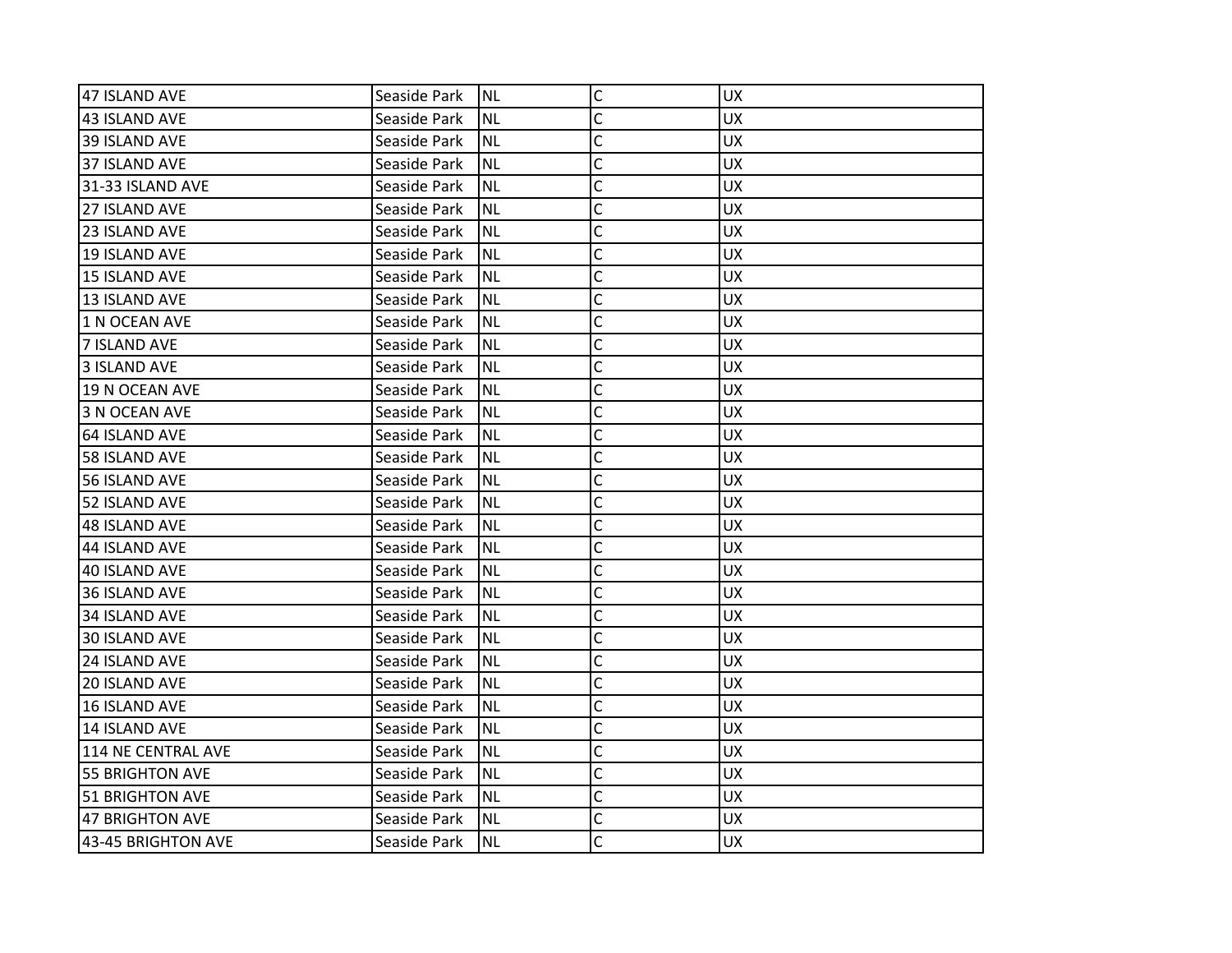| 41 BRIGHTON AVE           | Seaside Park | INL       | $\mathsf C$  | <b>UX</b> |
|---------------------------|--------------|-----------|--------------|-----------|
| <b>35 BRIGHTON AVE</b>    | Seaside Park | <b>NL</b> | C            | <b>UX</b> |
| 33 BRIGHTON AVE           | Seaside Park | <b>NL</b> | C            | <b>UX</b> |
| 27-29 BRIGHTON AVE        | Seaside Park | <b>NL</b> | C            | <b>UX</b> |
| 21-23 BRIGHTON AVE        | Seaside Park | <b>NL</b> | Ċ            | <b>UX</b> |
| <b>19 BRIGHTON AVE</b>    | Seaside Park | <b>NL</b> | C            | UX        |
| 15-17 BRIGHTON AVE        | Seaside Park | <b>NL</b> | Ċ            | <b>UX</b> |
| 11 BRIGHTON AVE           | Seaside Park | <b>NL</b> | C            | <b>UX</b> |
| 103 N OCEAN AVE           | Seaside Park | <b>NL</b> | C            | <b>UX</b> |
| <b>105-07 N OCEAN AVE</b> | Seaside Park | <b>NL</b> | C            | <b>UX</b> |
| 111 N OCEAN AVE           | Seaside Park | <b>NL</b> | C            | <b>UX</b> |
| 115 N OCEAN AVE           | Seaside Park | <b>NL</b> | C            | <b>UX</b> |
| 200 N BAYVIEW AVE         | Seaside Park | <b>NL</b> | C            | <b>UX</b> |
| 110 BRIGHTON AVE          | Seaside Park | <b>NL</b> | C            | <b>UX</b> |
| 106-08 BRIGHTON AVE       | Seaside Park | <b>NL</b> | C            | <b>UX</b> |
| 102-04 BRIGHTON AVE       | Seaside Park | <b>NL</b> | C            | <b>UX</b> |
| <b>210 N BAYVIEW AVE</b>  | Seaside Park | <b>NL</b> | Ċ            | <b>UX</b> |
| 109 C ST                  | Seaside Park | <b>NL</b> | C            | <b>UX</b> |
| 105 C ST                  | Seaside Park | <b>NL</b> | C            | <b>UX</b> |
| 103 C ST                  | Seaside Park | <b>NL</b> | C            | <b>UX</b> |
| <b>214 N BAYVIEW AVE</b>  | Seaside Park | <b>NL</b> | C            | <b>UX</b> |
| 115 C ST                  | Seaside Park | <b>NL</b> | C            | <b>UX</b> |
| 300 N BAYVIEW AVE         | Seaside Park | <b>NL</b> | C            | <b>UX</b> |
| 306 N BAYVIEW AVE         | Seaside Park | <b>NL</b> | C            | <b>UX</b> |
| 310 N BAYVIEW AVE         | Seaside Park | <b>NL</b> | C            | <b>UX</b> |
| 312-14 N BAYVIEW AVE      | Seaside Park | <b>NL</b> | C            | <b>UX</b> |
| 110 C ST                  | Seaside Park | <b>NL</b> | C            | <b>UX</b> |
| 102 C STREET              | Seaside Park | <b>NL</b> | C            | <b>UX</b> |
| 113 D ST                  | Seaside Park | <b>NL</b> | C            | <b>UX</b> |
| 111 D ST                  | Seaside Park | <b>NL</b> | $\mathsf{C}$ | <b>UX</b> |
| 105-07 D ST               | Seaside Park | <b>NL</b> | $\mathsf{C}$ | <b>UX</b> |
| 101 D ST                  | Seaside Park | <b>NL</b> | C            | <b>UX</b> |
| 400 N BAYVIEW AVE         | Seaside Park | <b>NL</b> | C            | <b>UX</b> |
| 404 N BAYVIEW AVE         | Seaside Park | <b>NL</b> | Ċ            | <b>UX</b> |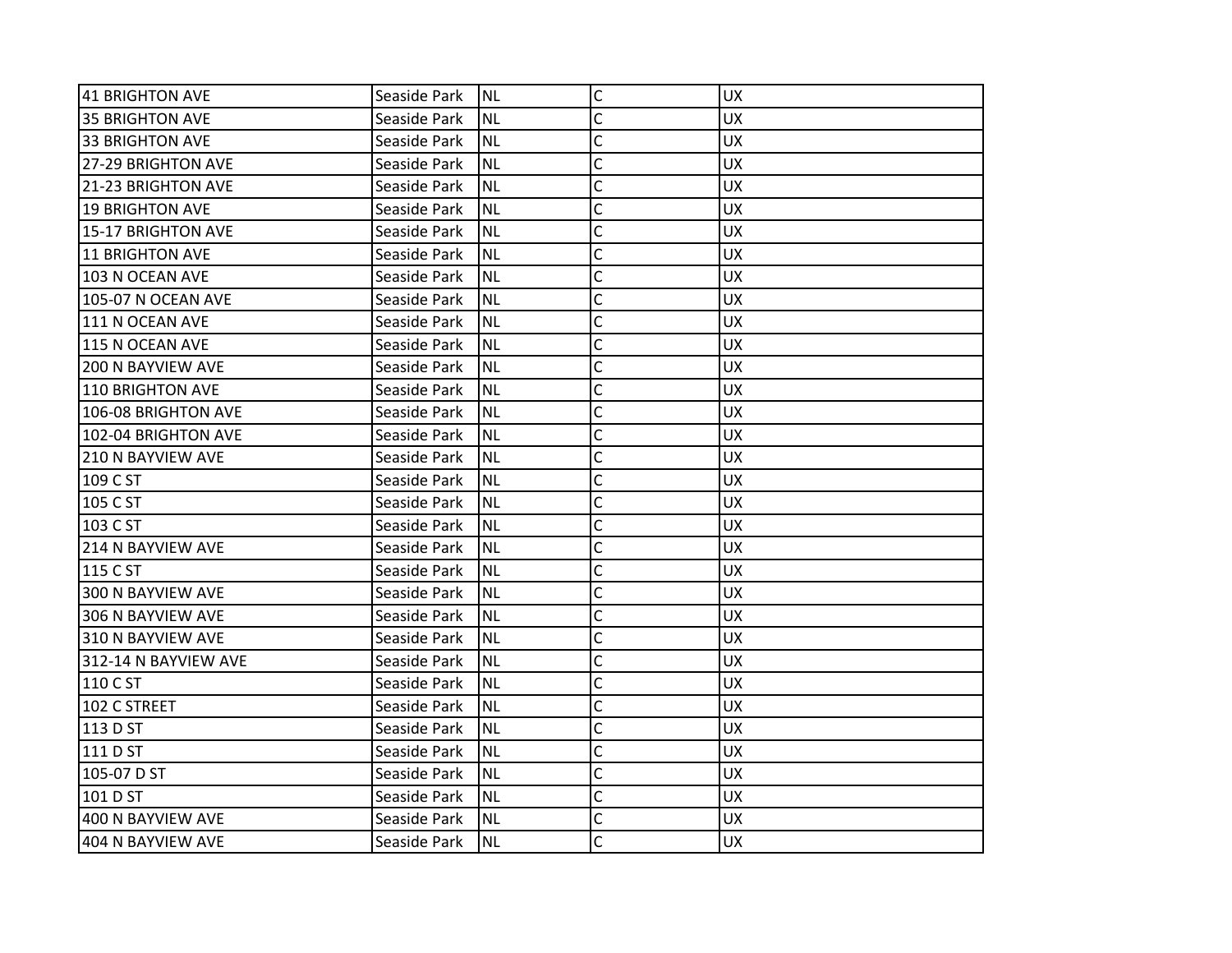| 408 N BAYVIEW AVE        | Seaside Park | <b>NL</b> | $\mathsf C$  | <b>UX</b> |
|--------------------------|--------------|-----------|--------------|-----------|
| 117 E ST                 | Seaside Park | <b>NL</b> | C            | <b>UX</b> |
| 114 D ST                 | Seaside Park | <b>NL</b> | C            | <b>UX</b> |
| 110 D ST                 | Seaside Park | <b>NL</b> | Ċ            | <b>UX</b> |
| 106 D ST                 | Seaside Park | <b>NL</b> | C            | <b>UX</b> |
| 102 D ST                 | Seaside Park | <b>NL</b> | C            | <b>UX</b> |
| 115 E ST                 | Seaside Park | <b>NL</b> | C            | <b>UX</b> |
| 109 E ST                 | Seaside Park | <b>NL</b> | C            | <b>UX</b> |
| 105 E ST                 | Seaside Park | <b>NL</b> | C            | <b>UX</b> |
| 101 E ST                 | Seaside Park | <b>NL</b> | C            | <b>UX</b> |
| 414 N BAYVIEW AVE        | Seaside Park | <b>NL</b> | C            | <b>UX</b> |
| 500 N BAYVIEW AVE        | Seaside Park | <b>NL</b> | C            | <b>UX</b> |
| 504 N BAYVIEW AVE        | Seaside Park | <b>NL</b> | C            | <b>UX</b> |
| 508-10 N BAYVIEW AVE     | Seaside Park | <b>NL</b> | Ċ            | <b>UX</b> |
| 514 N BAYVIEW AVE        | Seaside Park | <b>NL</b> | C            | <b>UX</b> |
| 121 F ST                 | Seaside Park | <b>NL</b> | C            | <b>UX</b> |
| 112 E ST                 | Seaside Park | <b>NL</b> | C            | <b>UX</b> |
| 110 E ST                 | Seaside Park | <b>NL</b> | C            | <b>UX</b> |
| 104-06 E ST              | Seaside Park | <b>NL</b> | C            | <b>UX</b> |
| 119 F ST                 | Seaside Park | <b>NL</b> | C            | <b>UX</b> |
| 113 F ST                 | Seaside Park | <b>NL</b> | C            | <b>UX</b> |
| 107 F ST                 | Seaside Park | <b>NL</b> | C            | <b>UX</b> |
| 101 F ST                 | Seaside Park | <b>NL</b> | C            | <b>UX</b> |
| 102 E ST                 | Seaside Park | <b>NL</b> | C            | <b>UX</b> |
| 118 E ST                 | Seaside Park | <b>NL</b> | C            | <b>UX</b> |
| 114 E ST                 | Seaside Park | <b>NL</b> | C            | <b>UX</b> |
| 105 F ST                 | Seaside Park | <b>NL</b> | C            | <b>UX</b> |
| 600 N BAYVIEW AVE        | Seaside Park | <b>NL</b> | C            | <b>UX</b> |
| 604 N BAYVIEW AVE        | Seaside Park | <b>NL</b> | C            | <b>UX</b> |
| <b>608 N BAYVIEW AVE</b> | Seaside Park | <b>NL</b> | $\mathsf{C}$ | <b>UX</b> |
| 614 N BAYVIEW AVE        | Seaside Park | <b>NL</b> | C            | <b>UX</b> |
| 122-24 F ST              | Seaside Park | <b>NL</b> | C            | <b>UX</b> |
| 118 F ST                 | Seaside Park | <b>NL</b> | C            | <b>UX</b> |
| 114 F ST                 | Seaside Park | Inl       | C            | <b>UX</b> |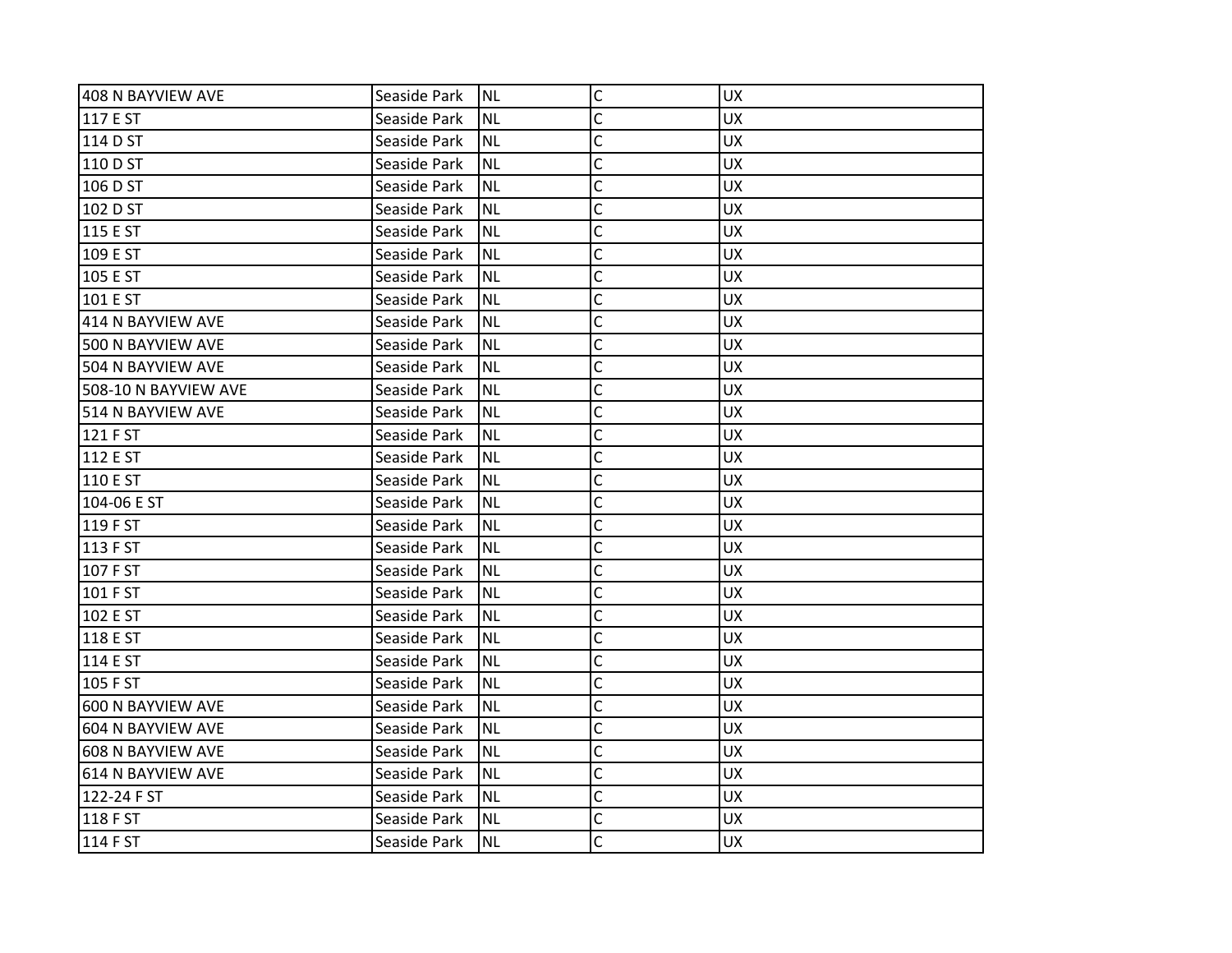| 110 F ST                  | Seaside Park | <b>NL</b> | $\mathsf C$    | <b>UX</b> |
|---------------------------|--------------|-----------|----------------|-----------|
| 106 F ST                  | Seaside Park | <b>NL</b> | C              | <b>UX</b> |
| 609 NW CENTRAL AVE        | Seaside Park | <b>NL</b> | C              | <b>UX</b> |
| 125 G ST                  | Seaside Park | <b>NL</b> | $\mathsf{C}$   | <b>UX</b> |
| 119 G ST                  | Seaside Park | <b>NL</b> | $\mathsf{C}$   | <b>UX</b> |
| 111 G ST                  | Seaside Park | <b>NL</b> | C              | UX        |
| 109 G ST                  | Seaside Park | <b>NL</b> | C              | <b>UX</b> |
| 105 G ST                  | Seaside Park | <b>NL</b> | C              | <b>UX</b> |
| 101-03 G ST               | Seaside Park | <b>NL</b> | C              | <b>UX</b> |
| 116 F ST                  | Seaside Park | <b>NL</b> | $\mathsf{C}$   | <b>UX</b> |
| 700 N BAYVIEW AVE         | Seaside Park | <b>NL</b> | C              | <b>UX</b> |
| 704 N BAYVIEW AVE         | Seaside Park | <b>NL</b> | C              | <b>UX</b> |
| 708 N BAYVIEW AVE         | Seaside Park | <b>NL</b> | C              | <b>UX</b> |
| 712-14 N BAYVIEW AVE      | Seaside Park | <b>NL</b> | $\mathsf{C}$   | <b>UX</b> |
| 130 G ST                  | Seaside Park | <b>NL</b> | $\mathsf{C}$   | <b>UX</b> |
| 128 G ST                  | Seaside Park | <b>NL</b> | C              | <b>UX</b> |
| 122-24 G ST               | Seaside Park | <b>NL</b> | Ċ              | <b>UX</b> |
| 118-20 G ST               | Seaside Park | <b>NL</b> | C              | <b>UX</b> |
| 114-16 G ST               | Seaside Park | <b>NL</b> | C              | <b>UX</b> |
| 110 G ST                  | Seaside Park | <b>NL</b> | $\mathsf{C}$   | <b>UX</b> |
| 106 G ST                  | Seaside Park | <b>NL</b> | C              | <b>UX</b> |
| 102 G ST                  | Seaside Park | <b>NL</b> | Ċ              | <b>UX</b> |
| 131 H ST                  | Seaside Park | <b>NL</b> | C              | <b>UX</b> |
| 125-27 H ST               | Seaside Park | <b>NL</b> | Ċ              | <b>UX</b> |
| 123 H ST                  | Seaside Park | <b>NL</b> | C              | UX        |
| 121 H ST                  | Seaside Park | <b>NL</b> | C              | <b>UX</b> |
| 117 H ST                  | Seaside Park | <b>NL</b> | C              | <b>UX</b> |
| 113 H ST                  | Seaside Park | <b>NL</b> | C              | <b>UX</b> |
| 109 H ST                  | Seaside Park | <b>NL</b> | $\overline{C}$ | <b>UX</b> |
| 105 H ST                  | Seaside Park | <b>NL</b> | $\mathsf{C}$   | <b>UX</b> |
| 101-103 H ST              | Seaside Park | <b>NL</b> | C              | <b>UX</b> |
| <b>64 BRIGHTON AVE</b>    | Seaside Park | <b>NL</b> | $\mathsf{C}$   | <b>UX</b> |
| <b>206 NE CENTRAL AVE</b> | Seaside Park | <b>NL</b> | C              | <b>UX</b> |
| 56-58 BRIGHTON AVE        | Seaside Park | <b>NL</b> | C              | <b>UX</b> |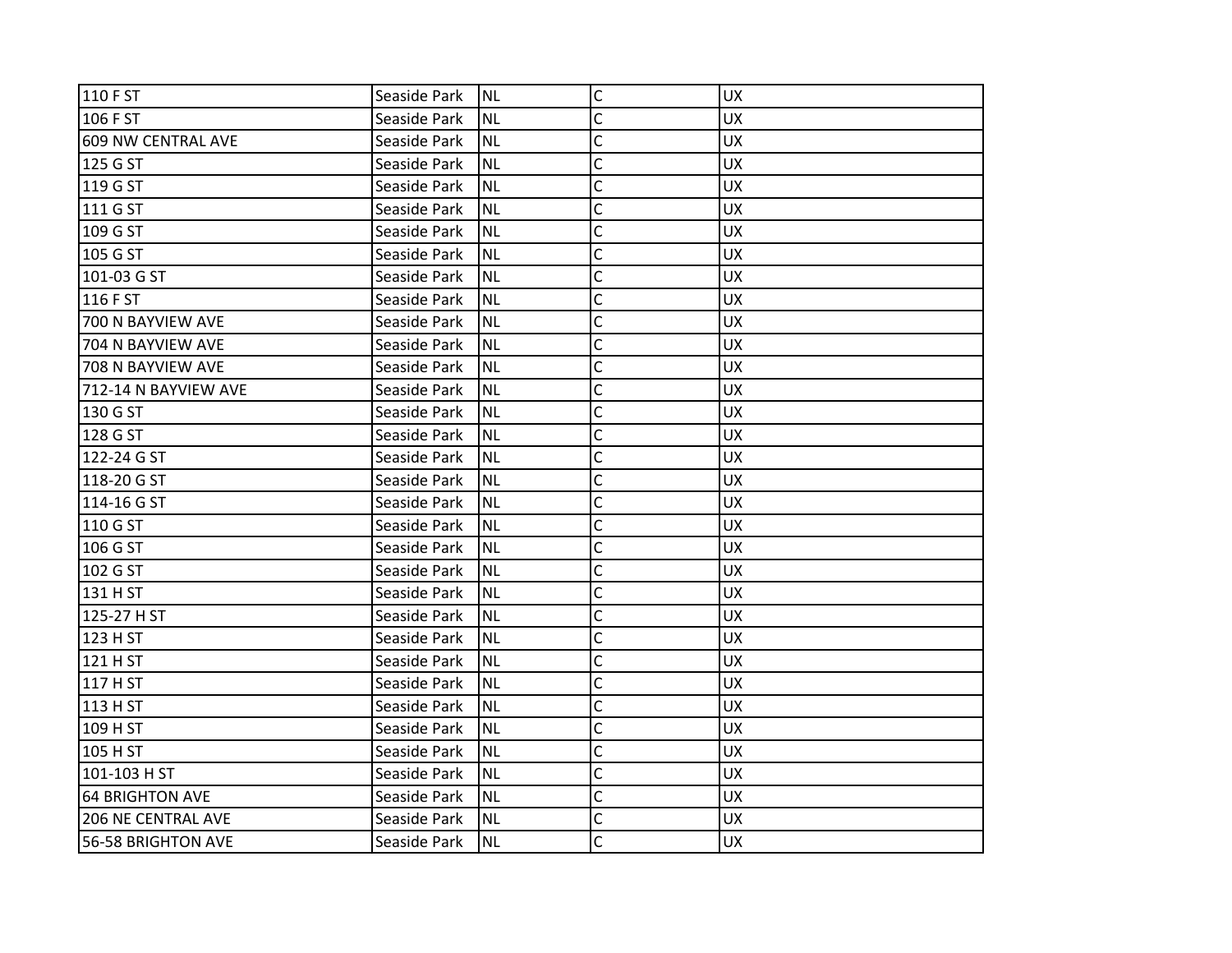| 50 BRIGHTON AVE           | Seaside Park | Inl       | $\mathsf{C}$   | <b>UX</b> |
|---------------------------|--------------|-----------|----------------|-----------|
| 44-46 BRIGHTON AVE        | Seaside Park | <b>NL</b> | C              | <b>UX</b> |
| 42 BRIGHTON AVE           | Seaside Park | <b>NL</b> | C              | <b>UX</b> |
| 36-38 BRIGHTON AVE        | Seaside Park | <b>NL</b> | C              | <b>UX</b> |
| 32 BRIGHTON AVE           | Seaside Park | <b>NL</b> | C              | <b>UX</b> |
| <b>28 BRIGHTON AVE</b>    | Seaside Park | <b>NL</b> | C              | <b>UX</b> |
| <b>24 BRIGHTON AVE</b>    | Seaside Park | <b>NL</b> | C              | <b>UX</b> |
| 22 BRIGHTON AVE           | Seaside Park | <b>NL</b> | C              | <b>UX</b> |
| 18 BRIGHTON AVE           | Seaside Park | <b>NL</b> | C              | <b>UX</b> |
| 14 BRIGHTON AVE           | Seaside Park | <b>NL</b> | Ċ              | <b>UX</b> |
| <b>208 NE CENTRAL AVE</b> | Seaside Park | <b>NL</b> | C              | <b>UX</b> |
| <b>210 NE CENTRAL AVE</b> | Seaside Park | <b>NL</b> | C              | <b>UX</b> |
| 53 C ST                   | Seaside Park | <b>NL</b> | C              | <b>UX</b> |
| 51 C ST                   | Seaside Park | <b>NL</b> | C              | <b>UX</b> |
| 49 C ST                   | Seaside Park | <b>NL</b> | $\overline{C}$ | <b>UX</b> |
| 43 C ST                   | Seaside Park | <b>NL</b> | C              | <b>UX</b> |
| 39 C ST                   | Seaside Park | <b>NL</b> | Ċ              | <b>UX</b> |
| 35-37 C ST                | Seaside Park | <b>NL</b> | C              | <b>UX</b> |
| 31 C ST                   | Seaside Park | <b>NL</b> | C              | <b>UX</b> |
| 27 C ST                   | Seaside Park | <b>NL</b> | C              | <b>UX</b> |
| 25 C ST                   | Seaside Park | <b>NL</b> | C              | <b>UX</b> |
| 21 C ST                   | Seaside Park | <b>NL</b> | Ċ              | <b>UX</b> |
| 11 C ST                   | Seaside Park | <b>NL</b> | C              | <b>UX</b> |
| 10 BRIGHTON AVE           | Seaside Park | <b>NL</b> | C              | <b>UX</b> |
| 209 N OCEAN AVE           | Seaside Park | <b>NL</b> | C              | <b>UX</b> |
| 211 N OCEAN AVE           | Seaside Park | ΝL        | C              | <b>UX</b> |
| 213 N OCEAN AVE           | Seaside Park | <b>NL</b> | C              | <b>UX</b> |
| 60 BRIGHTON AVE           | Seaside Park | <b>NL</b> | C              | <b>UX</b> |
| 302 NE CENTRAL AVE        | Seaside Park | <b>NL</b> | C              | <b>UX</b> |
| 304 NE CENTRAL AVE        | Seaside Park | <b>NL</b> | C              | <b>UX</b> |
| 52-54 C ST                | Seaside Park | NL        | C              | <b>UX</b> |
| 48-50 C ST                | Seaside Park | <b>NL</b> | C              | <b>UX</b> |
| 44-46 C ST                | Seaside Park | <b>NL</b> | C              | <b>UX</b> |
| 40 C ST                   | Seaside Park | INL       | Ċ              | <b>UX</b> |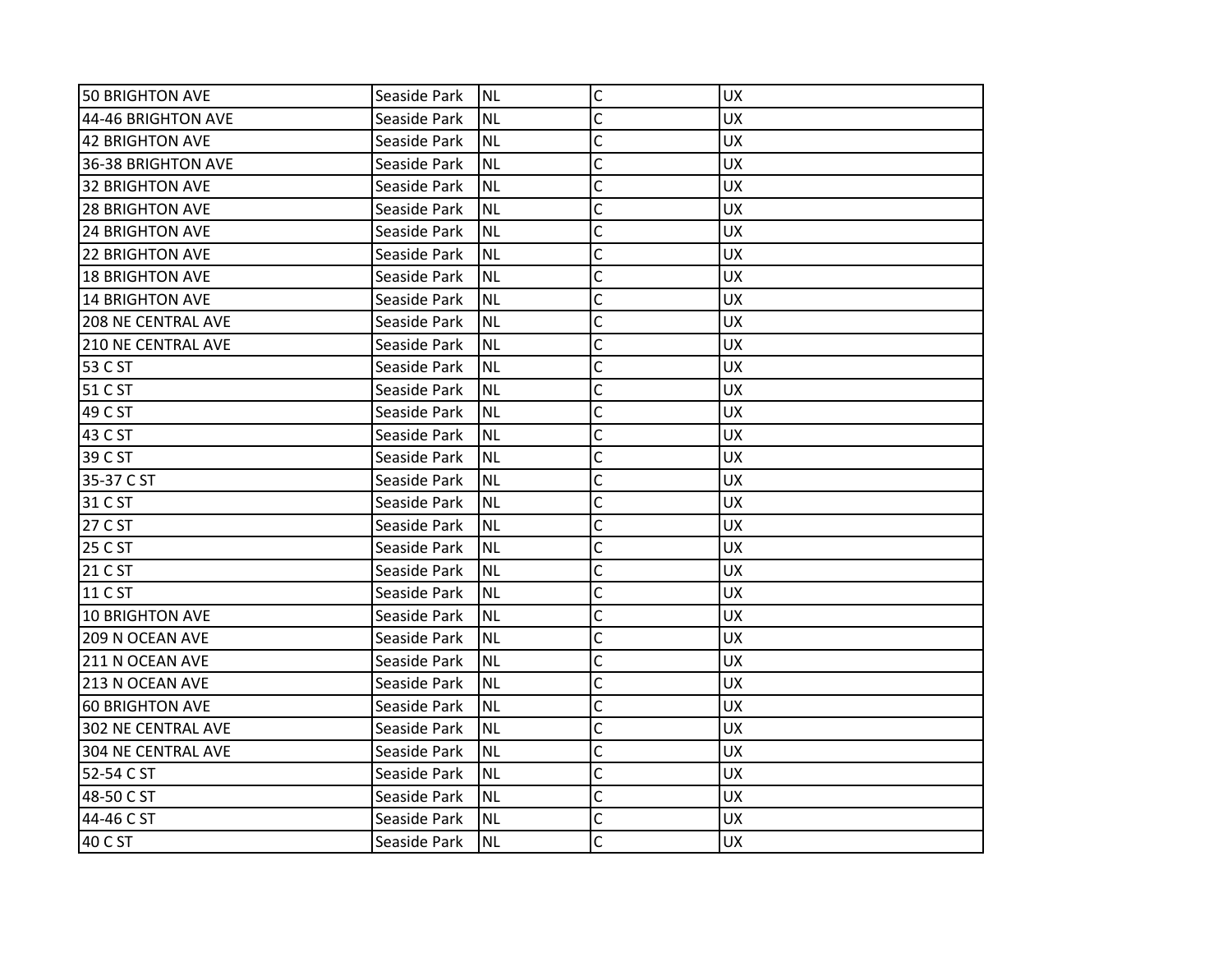| 36-38 C ST            | Seaside Park | <b>NL</b> | $\mathsf{C}$   | <b>UX</b> |
|-----------------------|--------------|-----------|----------------|-----------|
| 32 C ST               | Seaside Park | <b>NL</b> | C              | <b>UX</b> |
| 28 C ST               | Seaside Park | <b>NL</b> | C              | <b>UX</b> |
| 26 C ST               | Seaside Park | <b>NL</b> | $\overline{C}$ | UX        |
| 22 C ST               | Seaside Park | <b>NL</b> | $\mathsf{C}$   | <b>UX</b> |
| 16 C ST               | Seaside Park | <b>NL</b> | $\mathsf{C}$   | <b>UX</b> |
| 10 C ST               | Seaside Park | <b>NL</b> | $\mathsf{C}$   | <b>UX</b> |
| 308-10 NE CENTRAL AVE | Seaside Park | <b>NL</b> | C              | <b>UX</b> |
| 55 D ST               | Seaside Park | <b>NL</b> | $\mathsf{C}$   | <b>UX</b> |
| 53 D ST               | Seaside Park | <b>NL</b> | $\mathsf{C}$   | <b>UX</b> |
| 47-49 D ST            | Seaside Park | <b>NL</b> | $\mathsf{C}$   | <b>UX</b> |
| 45 D ST               | Seaside Park | <b>NL</b> | C              | <b>UX</b> |
| 39 D ST               | Seaside Park | <b>NL</b> | C              | <b>UX</b> |
| 35 D ST               | Seaside Park | <b>NL</b> | $\mathsf{C}$   | <b>UX</b> |
| 33 D ST               | Seaside Park | <b>NL</b> | $\mathsf{C}$   | UX        |
| 25 D ST               | Seaside Park | <b>NL</b> | $\mathsf{C}$   | <b>UX</b> |
| 19 D ST               | Seaside Park | <b>NL</b> | C              | <b>UX</b> |
| 15 D ST               | Seaside Park | <b>NL</b> | C              | <b>UX</b> |
| 7 D ST                | Seaside Park | <b>NL</b> | C              | <b>UX</b> |
| 301 N OCEAN AVE       | Seaside Park | <b>NL</b> | $\mathsf{C}$   | UX        |
| 307 N OCEAN AVE       | Seaside Park | <b>NL</b> | $\mathsf{C}$   | <b>UX</b> |
| 309-11 N OCEAN AVE    | Seaside Park | <b>NL</b> | $\mathsf{C}$   | <b>UX</b> |
| 313-15 N OCEAN AVE    | Seaside Park | <b>NL</b> | C              | <b>UX</b> |
| 66 D ST               | Seaside Park | <b>NL</b> | C              | UX        |
| 62 D ST               | Seaside Park | <b>NL</b> | $\overline{C}$ | UX        |
| 58 D ST               | Seaside Park | <b>NL</b> | C              | <b>UX</b> |
| 54 D ST               | Seaside Park | <b>NL</b> | C              | <b>UX</b> |
| 48 D ST               | Seaside Park | <b>NL</b> | C              | <b>UX</b> |
| 46 D ST               | Seaside Park | <b>NL</b> | $\overline{C}$ | UX        |
| 44 D ST               | Seaside Park | <b>NL</b> | $\mathsf{C}$   | <b>UX</b> |
| 40 D ST               | Seaside Park | <b>NL</b> | C              | <b>UX</b> |
| 34-36 D ST            | Seaside Park | <b>NL</b> | $\mathsf{C}$   | UX        |
| 30 D ST               | Seaside Park | <b>NL</b> | C              | <b>UX</b> |
| 24 D ST               | Seaside Park | <b>NL</b> | C              | <b>UX</b> |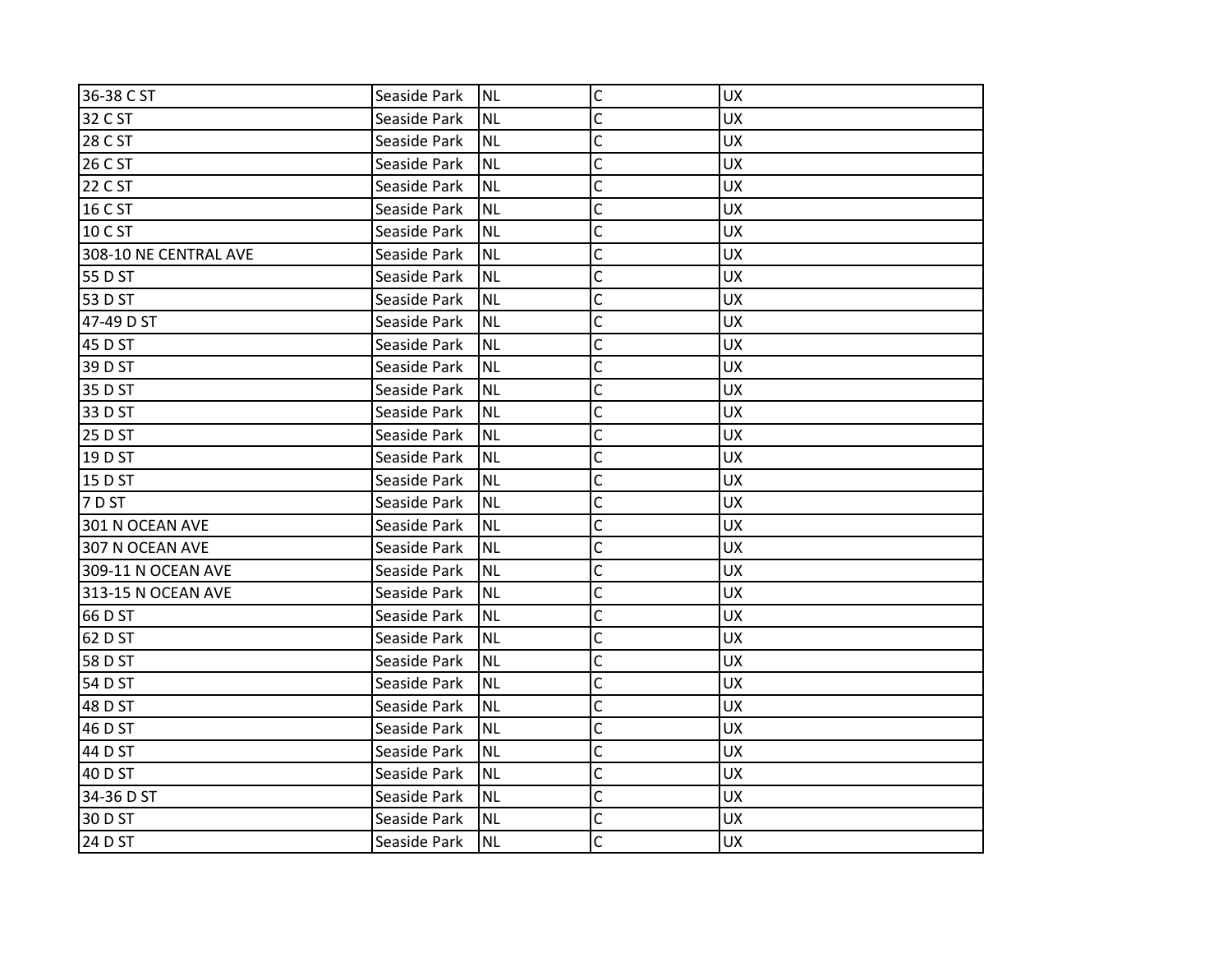| 20 D ST         | Seaside Park | <b>NL</b> | $\mathsf C$    | <b>UX</b> |
|-----------------|--------------|-----------|----------------|-----------|
| 10 D ST         | Seaside Park | <b>NL</b> | C              | <b>UX</b> |
| 67 E ST         | Seaside Park | <b>NL</b> | C              | <b>UX</b> |
| 63 E ST         | Seaside Park | <b>NL</b> | $\mathsf{C}$   | <b>UX</b> |
| 57 E ST         | Seaside Park | <b>NL</b> | $\mathsf{C}$   | UX        |
| 53 E ST         | Seaside Park | <b>NL</b> | $\mathsf{C}$   | <b>UX</b> |
| 49-51 E ST      | Seaside Park | <b>NL</b> | $\overline{C}$ | <b>UX</b> |
| <b>47 E ST</b>  | Seaside Park | <b>NL</b> | C              | <b>UX</b> |
| 41-43 E ST      | Seaside Park | <b>NL</b> | C              | <b>UX</b> |
| 37 E ST         | Seaside Park | <b>NL</b> | $\overline{C}$ | UX        |
| 33-35 E ST      | Seaside Park | <b>NL</b> | $\mathsf{C}$   | UX        |
| 27-29-31 E ST   | Seaside Park | <b>NL</b> | C              | <b>UX</b> |
| 23 E ST         | Seaside Park | <b>NL</b> | C              | <b>UX</b> |
| 15-17-19 E ST   | Seaside Park | <b>NL</b> | $\mathsf{C}$   | UX        |
| 9 E ST          | Seaside Park | <b>NL</b> | $\mathsf{C}$   | <b>UX</b> |
| 401 N OCEAN AVE | Seaside Park | <b>NL</b> | C              | <b>UX</b> |
| 405 N OCEAN AVE | Seaside Park | <b>NL</b> | Ċ              | <b>UX</b> |
| 415 N OCEAN AVE | Seaside Park | <b>NL</b> | C              | <b>UX</b> |
| 14 D ST         | Seaside Park | <b>NL</b> | C              | <b>UX</b> |
| 50 E ST         | Seaside Park | <b>NL</b> | $\mathsf{C}$   | UX        |
| <b>50 E ST</b>  | Seaside Park | <b>NL</b> | $\mathsf{C}$   | <b>UX</b> |
| <b>50 E ST</b>  | Seaside Park | <b>NL</b> | $\mathsf{C}$   | <b>UX</b> |
| <b>40 E ST</b>  | Seaside Park | <b>NL</b> | C              | <b>UX</b> |
| 34-36 E ST      | Seaside Park | <b>NL</b> | C              | <b>UX</b> |
| 30 E ST         | Seaside Park | <b>NL</b> | $\mathsf{C}$   | UX        |
| <b>26 E ST</b>  | Seaside Park | <b>NL</b> | C              | <b>UX</b> |
| 22-24 E ST      | Seaside Park | <b>NL</b> | C              | <b>UX</b> |
| <b>20 E ST</b>  | Seaside Park | <b>NL</b> | C              | <b>UX</b> |
| <b>10 E ST</b>  | Seaside Park | <b>NL</b> | $\overline{C}$ | <b>UX</b> |
| 37 F ST         | Seaside Park | <b>NL</b> | $\mathsf{C}$   | UX        |
| 35 F ST         | Seaside Park | <b>NL</b> | C              | <b>UX</b> |
| 29-31 F ST      | Seaside Park | <b>NL</b> | $\mathsf{C}$   | <b>UX</b> |
| 25 F ST         | Seaside Park | <b>NL</b> | C              | <b>UX</b> |
| 21-23 F ST      | Seaside Park | <b>NL</b> | C              | <b>UX</b> |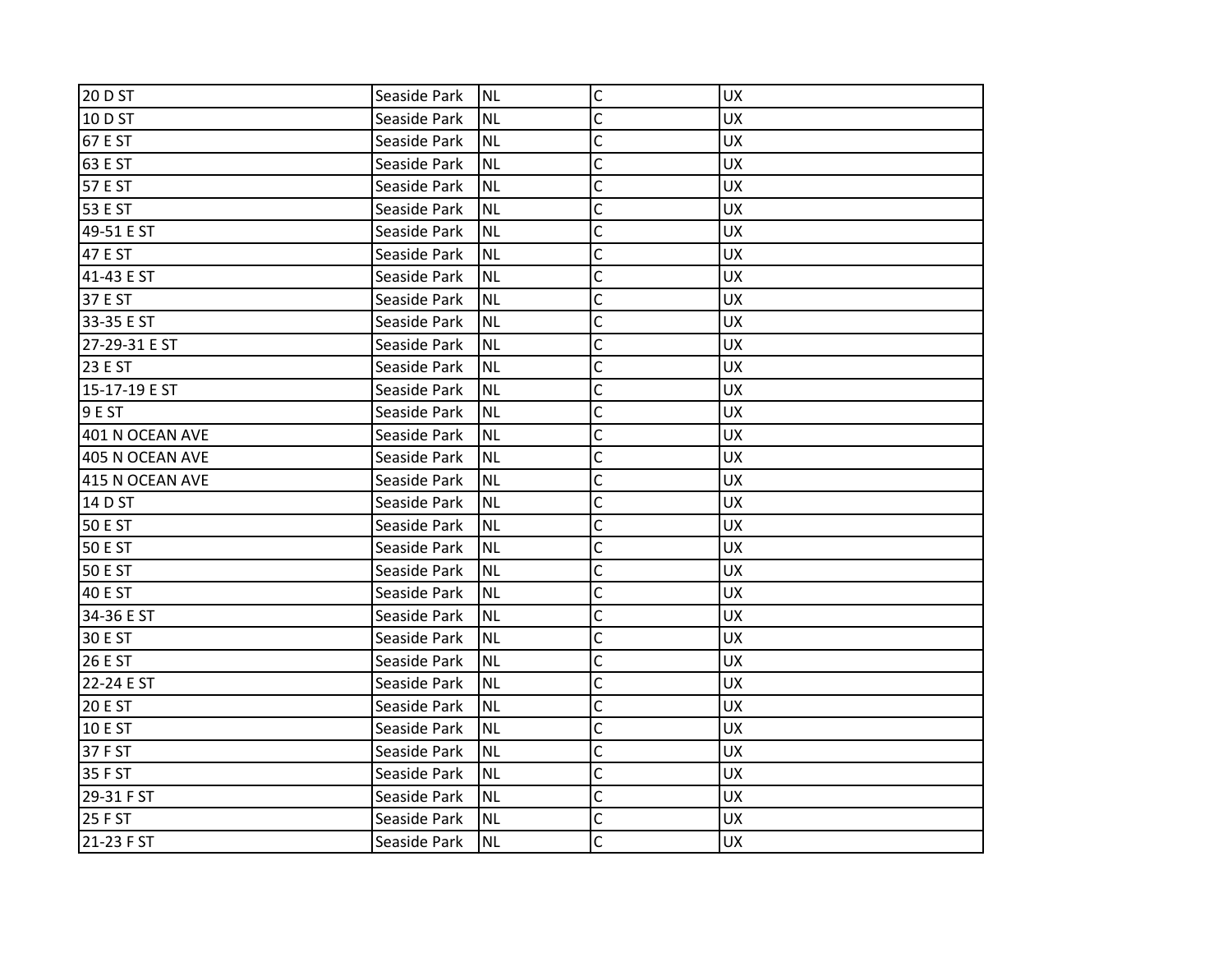| 15-17 F ST          | Seaside Park | Inl       | $\mathsf C$    | <b>UX</b> |
|---------------------|--------------|-----------|----------------|-----------|
| 9-13 F ST           | Seaside Park | <b>NL</b> | C              | <b>UX</b> |
| 501 N OCEAN AVE     | Seaside Park | <b>NL</b> | C              | <b>UX</b> |
| 505 N OCEAN AVE     | Seaside Park | <b>NL</b> | $\mathsf{C}$   | <b>UX</b> |
| 509-511 N OCEAN AVE | Seaside Park | <b>NL</b> | $\mathsf{C}$   | <b>UX</b> |
| 513-15 N OCEAN AVE  | Seaside Park | <b>NL</b> | C              | <b>UX</b> |
| 70 F ST             | Seaside Park | <b>NL</b> | C              | <b>UX</b> |
| 66 F ST             | Seaside Park | <b>NL</b> | C              | <b>UX</b> |
| 60 F ST             | Seaside Park | <b>NL</b> | $\mathsf{C}$   | <b>UX</b> |
| 58 F ST             | Seaside Park | <b>NL</b> | $\mathsf{C}$   | <b>UX</b> |
| 54 F ST             | Seaside Park | <b>NL</b> | C              | <b>UX</b> |
| 50 F ST             | Seaside Park | <b>NL</b> | C              | <b>UX</b> |
| 48 F ST             | Seaside Park | <b>NL</b> | C              | <b>UX</b> |
| 42-44 F ST          | Seaside Park | <b>NL</b> | $\mathsf{C}$   | <b>UX</b> |
| 40 F ST             | Seaside Park | <b>NL</b> | $\mathsf{C}$   | <b>UX</b> |
| 34 F ST             | Seaside Park | <b>NL</b> | C              | <b>UX</b> |
| 28 F ST             | Seaside Park | <b>NL</b> | C              | <b>UX</b> |
| 22 F ST             | Seaside Park | <b>NL</b> | C              | <b>UX</b> |
| <b>18 F ST</b>      | Seaside Park | <b>NL</b> | $\mathsf{C}$   | <b>UX</b> |
| 14 F ST             | Seaside Park | <b>NL</b> | $\mathsf{C}$   | <b>UX</b> |
| 71 G ST             | Seaside Park | <b>NL</b> | C              | <b>UX</b> |
| 65 G ST             | Seaside Park | <b>NL</b> | C              | <b>UX</b> |
| 57 G ST             | Seaside Park | <b>NL</b> | C              | <b>UX</b> |
| 53 G ST             | Seaside Park | <b>NL</b> | C              | <b>UX</b> |
| 51 G ST             | Seaside Park | <b>NL</b> | $\overline{C}$ | <b>UX</b> |
| 45-47 G ST          | Seaside Park | <b>NL</b> | C              | <b>UX</b> |
| 41-43 G ST          | Seaside Park | <b>NL</b> | C              | <b>UX</b> |
| 37 G ST             | Seaside Park | <b>NL</b> | C              | <b>UX</b> |
| 33-35 G ST          | Seaside Park | <b>NL</b> | $\mathsf{C}$   | <b>UX</b> |
| 29-31 G ST          | Seaside Park | <b>NL</b> | $\mathsf{C}$   | UX        |
| 21 G ST             | Seaside Park | <b>NL</b> | C              | <b>UX</b> |
| 17 G ST             | Seaside Park | <b>NL</b> | $\mathsf C$    | <b>UX</b> |
| 11 G ST             | Seaside Park | <b>NL</b> | C              | <b>UX</b> |
| 601 N OCEAN AVE     | Seaside Park | <b>NL</b> | C              | <b>UX</b> |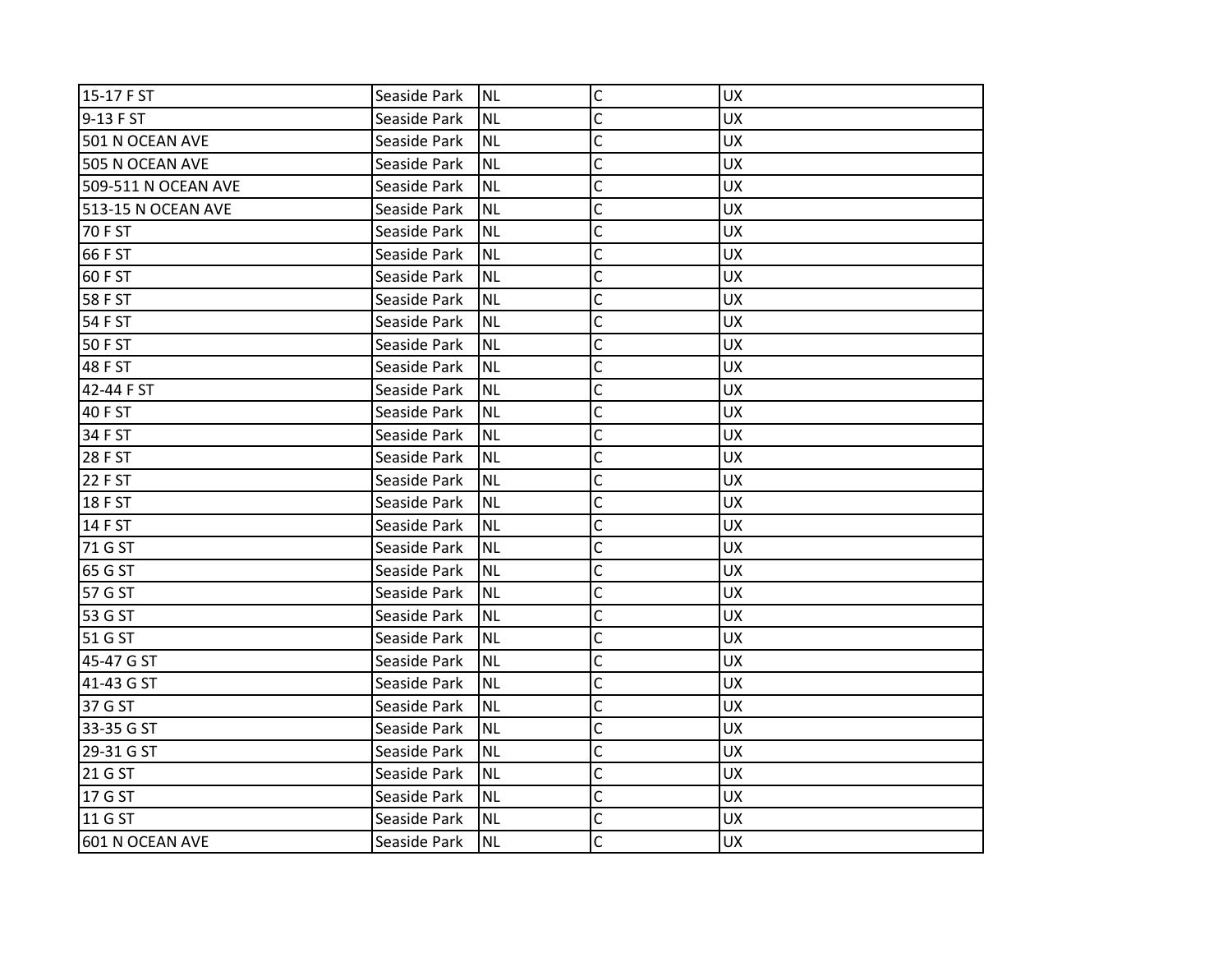| 611 N OCEAN AVE           | Seaside Park | Inl       | $\mathsf C$  | <b>UX</b> |
|---------------------------|--------------|-----------|--------------|-----------|
| <b>613-15 N OCEAN AVE</b> | Seaside Park | <b>NL</b> | C            | <b>UX</b> |
| 66 G ST                   | Seaside Park | <b>NL</b> | C            | <b>UX</b> |
| 64 G ST                   | Seaside Park | <b>NL</b> | $\mathsf{C}$ | <b>UX</b> |
| 60 G ST                   | Seaside Park | <b>NL</b> | C            | <b>UX</b> |
| 54 G ST                   | Seaside Park | <b>NL</b> | C            | <b>UX</b> |
| 50 G ST                   | Seaside Park | <b>NL</b> | C            | <b>UX</b> |
| 46-48 G ST                | Seaside Park | <b>NL</b> | C            | <b>UX</b> |
| 42-44 G ST                | Seaside Park | <b>NL</b> | C            | <b>UX</b> |
| 40 G ST                   | Seaside Park | <b>NL</b> | $\mathsf{C}$ | <b>UX</b> |
| 34 G ST                   | Seaside Park | <b>NL</b> | C            | <b>UX</b> |
| 30 G ST                   | Seaside Park | <b>NL</b> | C            | <b>UX</b> |
| 26 G ST                   | Seaside Park | <b>NL</b> | C            | <b>UX</b> |
| 24 G ST                   | Seaside Park | <b>NL</b> | C            | <b>UX</b> |
| 18 G ST                   | Seaside Park | <b>NL</b> | Ċ            | <b>UX</b> |
| 16 G ST                   | Seaside Park | <b>NL</b> | C            | <b>UX</b> |
| 10 G ST                   | Seaside Park | <b>NL</b> | Ċ            | <b>UX</b> |
| 714 NE CENTRAL AVE        | Seaside Park | <b>NL</b> | C            | <b>UX</b> |
| 57-59 H ST                | Seaside Park | <b>NL</b> | C            | <b>UX</b> |
| 53 H ST                   | Seaside Park | <b>NL</b> | C            | <b>UX</b> |
| 45 H ST                   | Seaside Park | <b>NL</b> | C            | <b>UX</b> |
| 43 H ST                   | Seaside Park | <b>NL</b> | C            | <b>UX</b> |
| 41 H ST                   | Seaside Park | <b>NL</b> | C            | <b>UX</b> |
| 37 H ST                   | Seaside Park | <b>NL</b> | Ċ            | <b>UX</b> |
| 33 H ST                   | Seaside Park | <b>NL</b> | C            | <b>UX</b> |
| 29 H ST                   | Seaside Park | <b>NL</b> | C            | <b>UX</b> |
| 27 H ST                   | Seaside Park | <b>NL</b> | C            | <b>UX</b> |
| 21-23 H ST                | Seaside Park | <b>NL</b> | C            | <b>UX</b> |
| 17 H ST                   | Seaside Park | <b>NL</b> | C            | <b>UX</b> |
| 15 H ST                   | Seaside Park | <b>NL</b> | $\mathsf{C}$ | <b>UX</b> |
| 9 HST                     | Seaside Park | <b>NL</b> | C            | <b>UX</b> |
| 703 N OCEAN AVE           | Seaside Park | <b>NL</b> | C            | <b>UX</b> |
| 711 N OCEAN AVE           | Seaside Park | <b>NL</b> | C            | <b>UX</b> |
| 717 N OCEAN AVE           | Seaside Park | Inl       | C            | <b>UX</b> |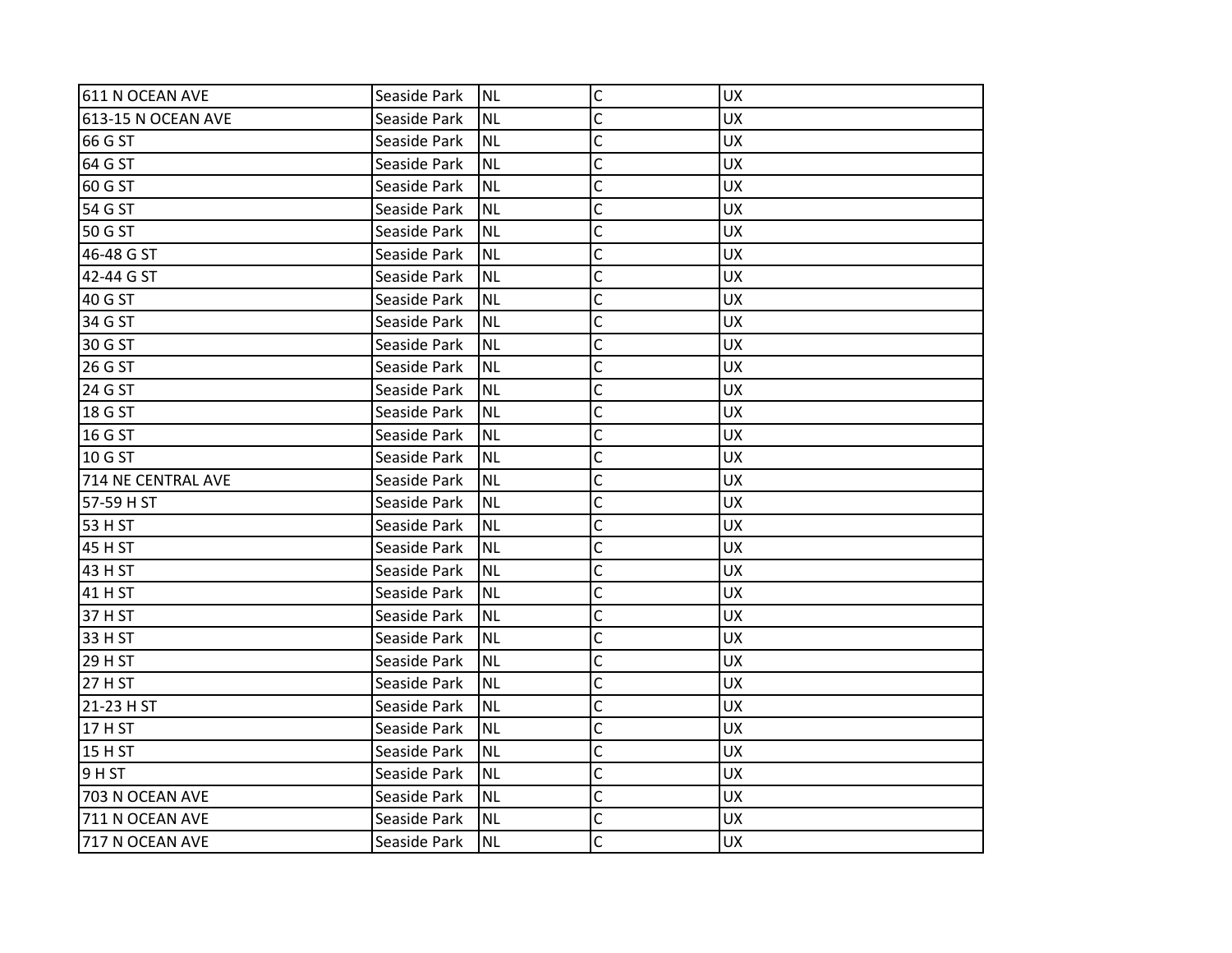| 138 H ST             | Seaside Park | Inl       | $\mathsf C$    | <b>UX</b> |
|----------------------|--------------|-----------|----------------|-----------|
| 804 N BAYVIEW AVE    | Seaside Park | <b>NL</b> | C              | <b>UX</b> |
|                      |              |           |                |           |
| 810 N BAYVIEW AVE    | Seaside Park | <b>NL</b> | C              | <b>UX</b> |
| 812-14 N BAYVIEW AVE | Seaside Park | <b>NL</b> | C              | <b>UX</b> |
| 130 H ST             | Seaside Park | <b>NL</b> | C              | <b>UX</b> |
| 126 H ST             | Seaside Park | <b>NL</b> | C              | <b>UX</b> |
| 124 H ST             | Seaside Park | <b>NL</b> | C              | <b>UX</b> |
| 118 H ST             | Seaside Park | <b>NL</b> | C              | <b>UX</b> |
| 114 H ST             | Seaside Park | <b>NL</b> | $\mathsf{C}$   | <b>UX</b> |
| 110 H ST             | Seaside Park | <b>NL</b> | $\mathsf{C}$   | <b>UX</b> |
| 106 H ST             | Seaside Park | <b>NL</b> | C              | <b>UX</b> |
| 102 H ST             | Seaside Park | <b>NL</b> | C              | <b>UX</b> |
| 139 I ST             | Seaside Park | <b>NL</b> | C              | <b>UX</b> |
| 133   ST             | Seaside Park | <b>NL</b> | C              | <b>UX</b> |
| 131   ST             | Seaside Park | <b>NL</b> | C              | <b>UX</b> |
| 125-127 I ST         | Seaside Park | <b>NL</b> | C              | <b>UX</b> |
| 121-123 I ST         | Seaside Park | <b>NL</b> | C              | <b>UX</b> |
| 119 I STREET         | Seaside Park | <b>NL</b> | C              | <b>UX</b> |
| 113   ST             | Seaside Park | <b>NL</b> | C              | <b>UX</b> |
| 111   ST             | Seaside Park | <b>NL</b> | $\mathsf{C}$   | <b>UX</b> |
| 809 NW CENTRAL AVE   | Seaside Park | <b>NL</b> | C              | <b>UX</b> |
| 143 K ST             | Seaside Park | <b>NL</b> | C              | <b>UX</b> |
| 143 K ST             | Seaside Park | <b>NL</b> | C              | <b>UX</b> |
| 143 K ST             | Seaside Park | <b>NL</b> | C              | <b>UX</b> |
| 143 K ST             | Seaside Park | <b>NL</b> | C              | <b>UX</b> |
| 143 K ST             | Seaside Park | <b>NL</b> | C              | <b>UX</b> |
| 114-116 J ST         | Seaside Park | <b>NL</b> | C              | <b>UX</b> |
| 106-108 J ST         | Seaside Park | <b>NL</b> | C              | <b>UX</b> |
| 106-108 J ST         | Seaside Park | <b>NL</b> | $\overline{C}$ | <b>UX</b> |
| 1001 NW CENTRAL AVE  | Seaside Park | <b>NL</b> | $\mathsf{C}$   | <b>UX</b> |
| 137 K ST             | Seaside Park | <b>NL</b> | C              | <b>UX</b> |
| 133 K ST             | Seaside Park | <b>NL</b> | C              | <b>UX</b> |
| 131 K ST             | Seaside Park | <b>NL</b> | C              | <b>UX</b> |
| 127 K ST             | Seaside Park | <b>NL</b> | C              | <b>UX</b> |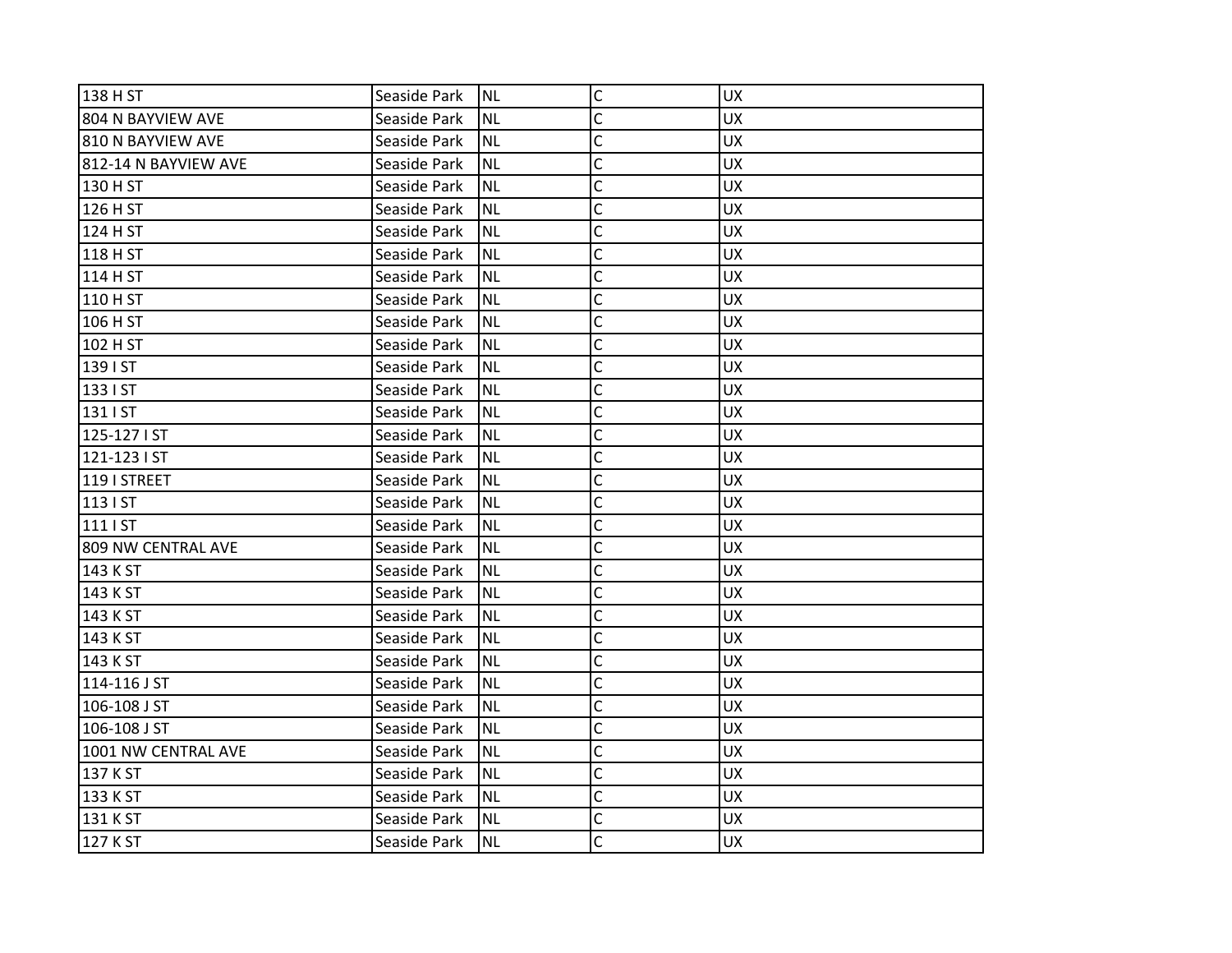| 125 K ST     | Seaside Park | <b>NL</b> | $\mathsf{C}$ | <b>UX</b> |
|--------------|--------------|-----------|--------------|-----------|
| 123 K ST     | Seaside Park | <b>NL</b> | C            | <b>UX</b> |
| 119 K ST     | Seaside Park | <b>NL</b> | C            | <b>UX</b> |
| 117 K ST     | Seaside Park | <b>NL</b> | C            | <b>UX</b> |
| 111 K STREET | Seaside Park | <b>NL</b> | C            | <b>UX</b> |
| 111 K STREET | Seaside Park | ΝL        | C            | <b>UX</b> |
| 187 K CT     | Seaside Park | <b>NL</b> | C            | <b>UX</b> |
| 189 K CT     | Seaside Park | <b>NL</b> | C            | <b>UX</b> |
| 191 K CT     | Seaside Park | <b>NL</b> | C            | <b>UX</b> |
| 193 K CT     | Seaside Park | <b>NL</b> | C            | <b>UX</b> |
| 195 K CT     | Seaside Park | <b>NL</b> | C            | <b>UX</b> |
| 197 K CT     | Seaside Park | <b>NL</b> | C            | <b>UX</b> |
| 199 K CT     | Seaside Park | ΝL        | C            | <b>UX</b> |
| 201 K CT     | Seaside Park | <b>NL</b> | C            | <b>UX</b> |
| 203 K CT     | Seaside Park | <b>NL</b> | C            | <b>UX</b> |
| 205 K CT     | Seaside Park | <b>NL</b> | C            | <b>UX</b> |
| 207 K CT     | Seaside Park | <b>NL</b> | C            | <b>UX</b> |
| 209 K CT     | Seaside Park | ΝL        | C            | <b>UX</b> |
| 211 K CT     | Seaside Park | <b>NL</b> | C            | <b>UX</b> |
| 213 K CT     | Seaside Park | <b>NL</b> | $\mathsf{C}$ | <b>UX</b> |
| 215 K CT     | Seaside Park | <b>NL</b> | C            | <b>UX</b> |
| 217 K CT     | Seaside Park | <b>NL</b> | C            | <b>UX</b> |
| 219 K CT     | Seaside Park | <b>NL</b> | C            | <b>UX</b> |
| 221 K CT     | Seaside Park | <b>NL</b> | C            | <b>UX</b> |
| 223 K CT     | Seaside Park | <b>NL</b> | $\mathsf{C}$ | <b>UX</b> |
| 225 K CT     | Seaside Park | <b>NL</b> | C            | <b>UX</b> |
| 227 K CT     | Seaside Park | <b>NL</b> | C            | <b>UX</b> |
| 229 K CT     | Seaside Park | <b>NL</b> | C            | <b>UX</b> |
| 233 K CT     | Seaside Park | <b>NL</b> | C            | <b>UX</b> |
| 235 K CT     | Seaside Park | <b>NL</b> | C            | <b>UX</b> |
| 136 K ST     | Seaside Park | NL        | C            | <b>UX</b> |
| 132 K ST     | Seaside Park | <b>NL</b> | C            | <b>UX</b> |
| 130 K ST     | Seaside Park | <b>NL</b> | C            | <b>UX</b> |
| 128 K ST     | Seaside Park | <b>NL</b> | Ċ            | <b>UX</b> |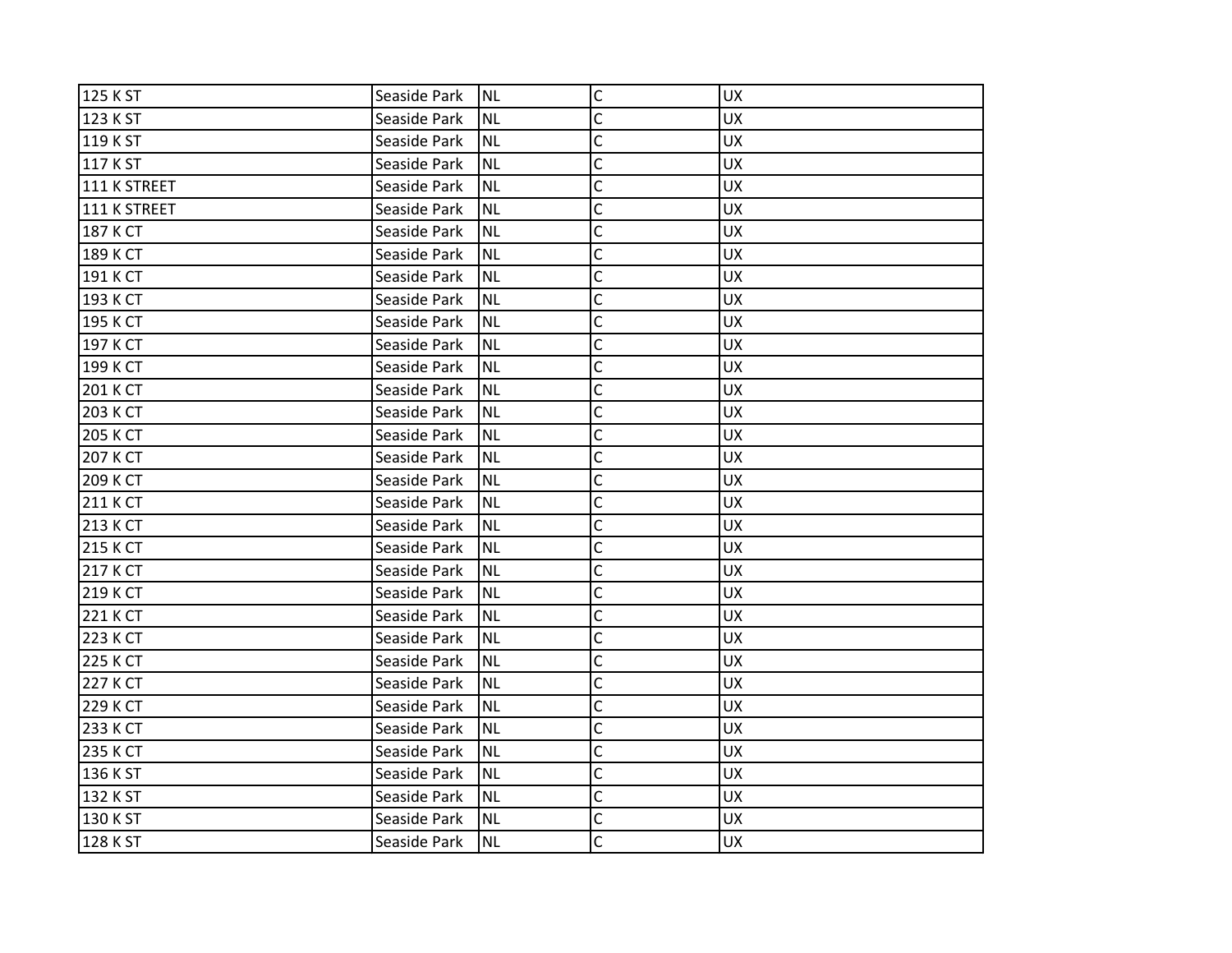| 126 K ST               | Seaside Park | <b>NL</b> | $\mathsf{C}$   | <b>UX</b> |
|------------------------|--------------|-----------|----------------|-----------|
| 122 K ST               | Seaside Park | <b>NL</b> | C              | <b>UX</b> |
| 120 K ST               | Seaside Park | <b>NL</b> | C              | <b>UX</b> |
| 118 K ST               | Seaside Park | <b>NL</b> | C              | UX        |
| 112 K ST               | Seaside Park | <b>NL</b> | $\mathsf{C}$   | <b>UX</b> |
| 110 K ST               | Seaside Park | <b>NL</b> | $\overline{C}$ | <b>UX</b> |
| 106-08 K STREET        | Seaside Park | <b>NL</b> | C              | <b>UX</b> |
| 1107 NW CENTRAL AVE    | Seaside Park | <b>NL</b> | C              | <b>UX</b> |
| 131 L ST               | Seaside Park | <b>NL</b> | $\mathsf{C}$   | <b>UX</b> |
| 127 L ST               | Seaside Park | <b>NL</b> | $\mathsf{C}$   | <b>UX</b> |
| 123 L ST               | Seaside Park | <b>NL</b> | $\mathsf{C}$   | <b>UX</b> |
| 121 L ST               | Seaside Park | <b>NL</b> | C              | <b>UX</b> |
| 119 L ST               | Seaside Park | <b>NL</b> | C              | <b>UX</b> |
| 115-17 L ST            | Seaside Park | <b>NL</b> | $\mathsf{C}$   | <b>UX</b> |
| 111 L ST               | Seaside Park | <b>NL</b> | $\mathsf{C}$   | UX        |
| 105 L ST               | Seaside Park | <b>NL</b> | C              | <b>UX</b> |
| 1111-15 NW CENTRAL AVE | Seaside Park | <b>NL</b> | C              | <b>UX</b> |
| 140 K ST               | Seaside Park | <b>NL</b> | C              | <b>UX</b> |
| 144 K ST               | Seaside Park | <b>NL</b> | C              | <b>UX</b> |
| 134 L ST               | Seaside Park | <b>NL</b> | $\mathsf{C}$   | UX        |
| 1201 BERKELEY LN       | Seaside Park | <b>NL</b> | C              | <b>UX</b> |
| 1205 BERKELEY LN       | Seaside Park | <b>NL</b> | C              | <b>UX</b> |
| 127 M ST               | Seaside Park | <b>NL</b> | C              | <b>UX</b> |
| 133 M ST               | Seaside Park | <b>NL</b> | C              | UX        |
| 137 M ST               | Seaside Park | <b>NL</b> | $\overline{C}$ | UX        |
| 135 L ST UNIT A        | Seaside Park | <b>NL</b> | C              | <b>UX</b> |
| 135 L ST UNIT B        | Seaside Park | <b>NL</b> | C              | <b>UX</b> |
| 124 L ST               | Seaside Park | <b>NL</b> | C              | <b>UX</b> |
| 120 L ST               | Seaside Park | <b>NL</b> | $\overline{C}$ | <b>UX</b> |
| 116 L ST               | Seaside Park | <b>NL</b> | $\mathsf{C}$   | <b>UX</b> |
| 112 L ST               | Seaside Park | <b>NL</b> | C              | <b>UX</b> |
| 110 L ST               | Seaside Park | <b>NL</b> | $\overline{C}$ | UX        |
| 108 L ST               | Seaside Park | <b>NL</b> | C              | <b>UX</b> |
| 123 M ST               | Seaside Park | <b>NL</b> | C              | <b>UX</b> |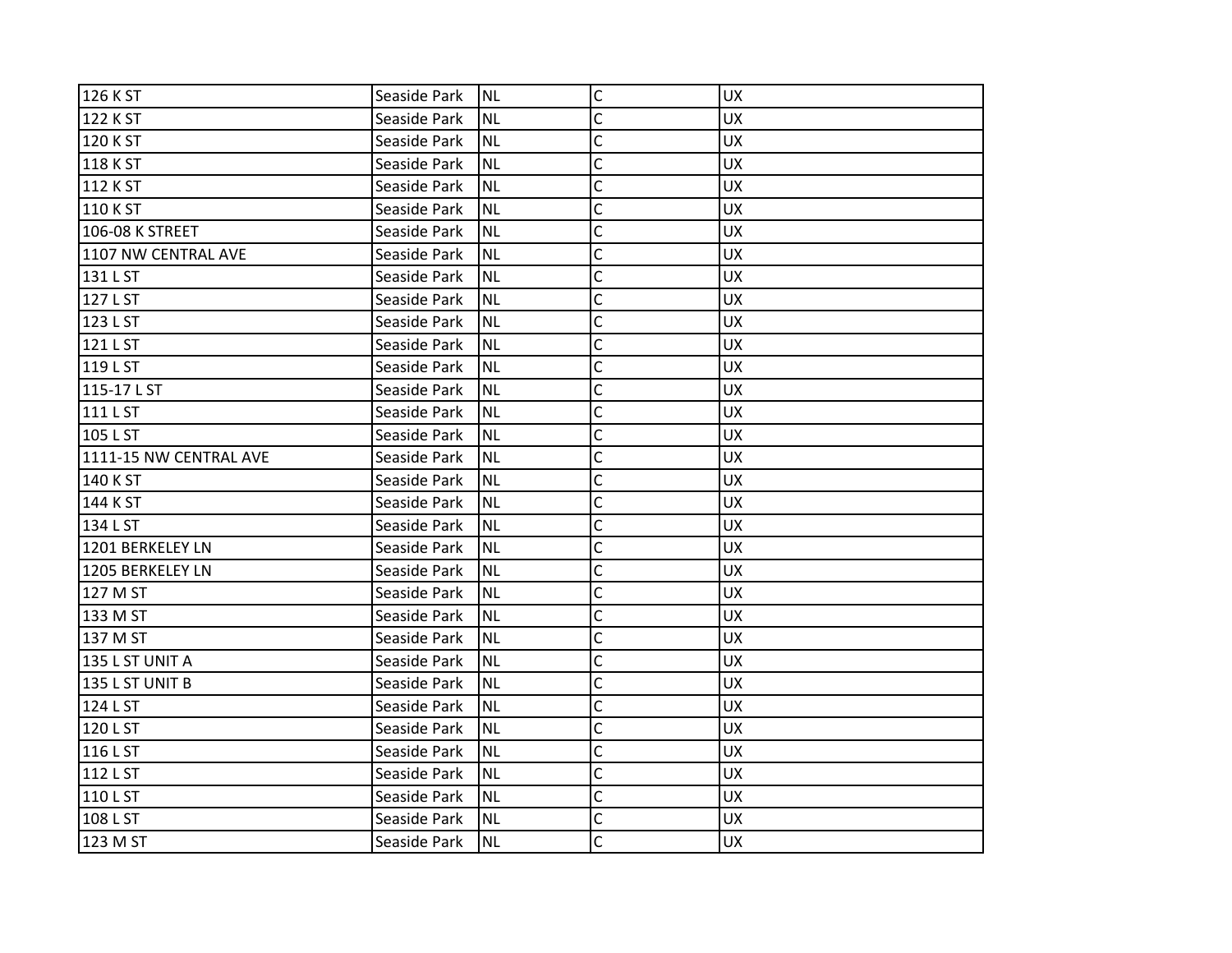| 121 M ST                 | Seaside Park | INL       | $\mathsf C$             | <b>UX</b> |
|--------------------------|--------------|-----------|-------------------------|-----------|
| 117-19 M ST              | Seaside Park | INL       | C                       | <b>UX</b> |
| 115 M ST                 | Seaside Park | NL        | C                       | <b>UX</b> |
| 111 M ST                 | Seaside Park | Inl       | C                       | <b>UX</b> |
| 109 M ST                 | Seaside Park | <b>NL</b> | C                       | <b>UX</b> |
| 107 M ST                 | Seaside Park | <b>NL</b> | C                       | <b>UX</b> |
| 105 M ST                 | Seaside Park | INL       | C                       | <b>UX</b> |
| 1215 NW CENTRAL AVE      | Seaside Park | NL        | C                       | <b>UX</b> |
| 1205 NW CENTRAL AVE UT A | Seaside Park | INL       | C                       | <b>UX</b> |
| 1205 NW CENTRAL AVE UT B | Seaside Park | <b>NL</b> | $\mathsf{C}$            | <b>UX</b> |
| 126 M ST                 | Seaside Park | <b>NL</b> | C                       | <b>UX</b> |
| 122 M ST                 | Seaside Park | Inl       | C                       | <b>UX</b> |
| 120 M ST                 | Seaside Park | NL        | C                       | <b>UX</b> |
| 118 M ST                 | Seaside Park | Inl       | Ċ                       | <b>UX</b> |
| 114 M ST                 | Seaside Park | INL       | $\overline{\mathsf{C}}$ | <b>UX</b> |
| 112 M ST                 | Seaside Park | <b>NL</b> | C                       | <b>UX</b> |
| 110 M ST                 | Seaside Park | <b>NL</b> | C                       | <b>UX</b> |
| 108 M ST                 | Seaside Park | NL        | C                       | <b>UX</b> |
| 1301 NW CENTRAL AVE      | Seaside Park | INL       | C                       | <b>UX</b> |
| 1309 NW CENTRAL AVE      | Seaside Park | INL       | $\mathsf{C}$            | <b>UX</b> |
| 119 N ST                 | Seaside Park | <b>NL</b> | C                       | <b>UX</b> |
| 117 N ST                 | Seaside Park | Inl       | C                       | <b>UX</b> |
| 113 N ST                 | Seaside Park | Inl       | C                       | <b>UX</b> |
| 103 N ST                 | Seaside Park | Inl       | C                       | <b>UX</b> |
| 1313-15 NW CENTRAL AVE   | Seaside Park | Inl       | $\mathsf{C}$            | <b>UX</b> |
| 1302 LAKE AVE            | Seaside Park | <b>NL</b> | C                       | <b>UX</b> |
| <b>1306 LAKE AVE</b>     | Seaside Park | Inl       | C                       | <b>UX</b> |
| 1308-10 LAKE AVE         | Seaside Park | Inl       | C                       | <b>UX</b> |
| <b>1312 LAKE AVE</b>     | Seaside Park | INL       | C                       | <b>UX</b> |
| 1314 LAKE AVE            | Seaside Park | Inl       | C                       | <b>UX</b> |
| 140 M ST                 | Seaside Park | <b>NL</b> | C                       | <b>UX</b> |
| 134 M ST                 | Seaside Park | NL        | C                       | <b>UX</b> |
| 130 M ST                 | Seaside Park | INL       | C                       | <b>UX</b> |
| 139 N ST                 | Seaside Park | INL       | C                       | <b>UX</b> |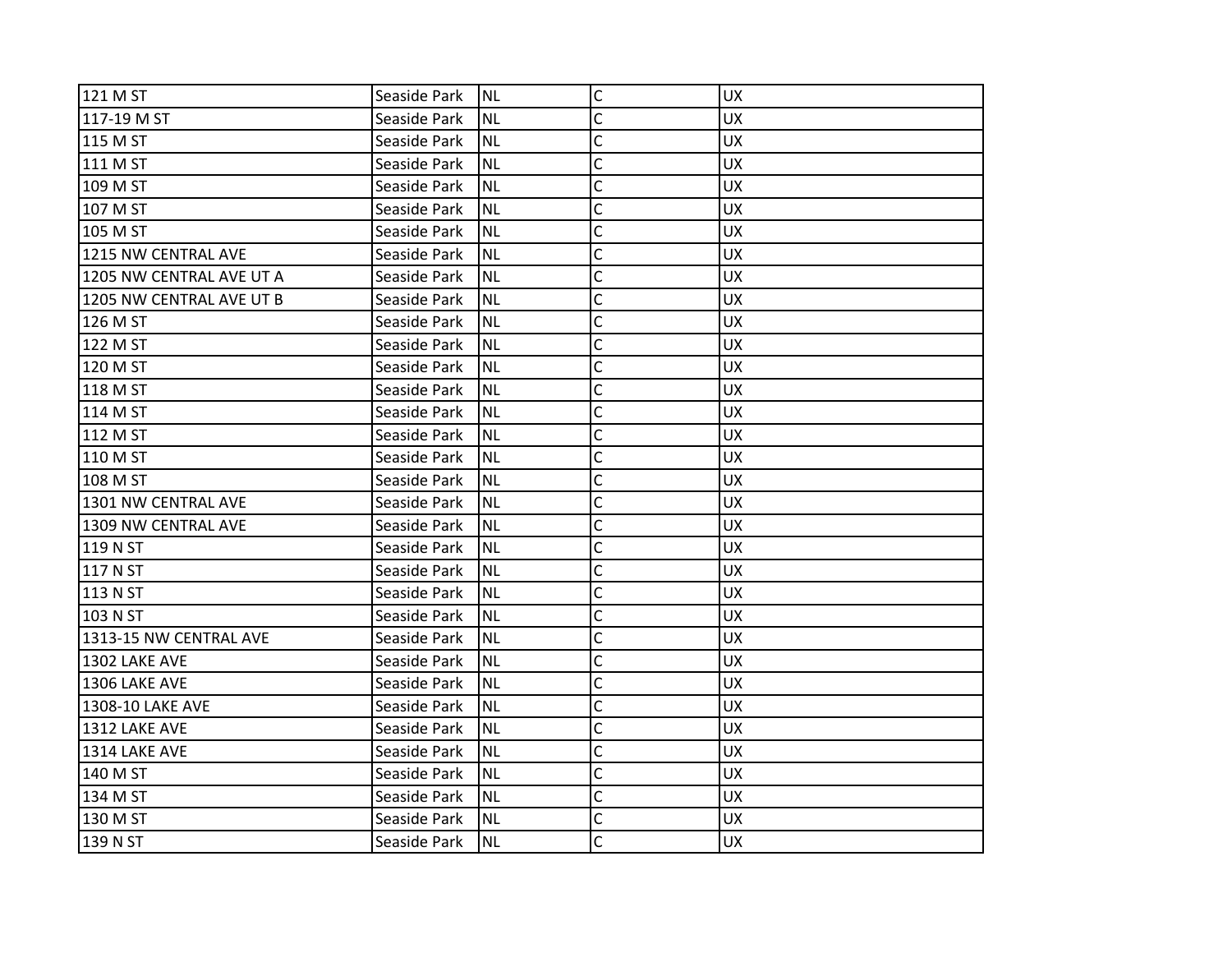| 137 N ST                | Seaside Park | <b>NL</b> | $\mathsf{C}$   | <b>UX</b> |
|-------------------------|--------------|-----------|----------------|-----------|
| 131 N ST                | Seaside Park | <b>NL</b> | C              | <b>UX</b> |
| 129 N ST                | Seaside Park | <b>NL</b> | C              | <b>UX</b> |
| 1312 BERKELEY LN UNIT A | Seaside Park | <b>NL</b> | C              | UX        |
| 1312 BERKELEY LN UNIT B | Seaside Park | <b>NL</b> | $\mathsf{C}$   | <b>UX</b> |
| 121 N ST WEST UNIT      | Seaside Park | <b>NL</b> | C              | <b>UX</b> |
| 121 N ST EAST UNIT      | Seaside Park | <b>NL</b> | C              | <b>UX</b> |
| 109 N ST                | Seaside Park | <b>NL</b> | C              | <b>UX</b> |
| 107 N ST                | Seaside Park | <b>NL</b> | C              | <b>UX</b> |
| 66 H ST                 | Seaside Park | <b>NL</b> | $\mathsf{C}$   | <b>UX</b> |
| 62-64 H ST              | Seaside Park | <b>NL</b> | C              | <b>UX</b> |
| 60 H ST                 | Seaside Park | <b>NL</b> | C              | <b>UX</b> |
| 56 H ST                 | Seaside Park | <b>NL</b> | C              | <b>UX</b> |
| 52 H ST                 | Seaside Park | <b>NL</b> | $\overline{C}$ | <b>UX</b> |
| 48 H ST                 | Seaside Park | <b>NL</b> | $\mathsf{C}$   | <b>UX</b> |
| 44 H ST                 | Seaside Park | <b>NL</b> | C              | <b>UX</b> |
| 40 H ST                 | Seaside Park | <b>NL</b> | Ċ              | <b>UX</b> |
| 34 H ST                 | Seaside Park | <b>NL</b> | C              | <b>UX</b> |
| 30 H ST                 | Seaside Park | <b>NL</b> | C              | <b>UX</b> |
| 26 H ST                 | Seaside Park | <b>NL</b> | $\mathsf{C}$   | <b>UX</b> |
| 22-24 H ST              | Seaside Park | <b>NL</b> | C              | <b>UX</b> |
| 18 H ST                 | Seaside Park | <b>NL</b> | C              | UX        |
| 10 H ST                 | Seaside Park | <b>NL</b> | C              | <b>UX</b> |
| 812 NE CENTRAL AVE      | Seaside Park | <b>NL</b> | C              | <b>UX</b> |
| 812 NE CENTRAL AVE      | Seaside Park | <b>NL</b> | C              | <b>UX</b> |
| 812 NE CENTRAL AVE      | Seaside Park | <b>NL</b> | C              | <b>UX</b> |
| 57   ST                 | Seaside Park | <b>NL</b> | $\mathsf{C}$   | <b>UX</b> |
| 53-55 I ST              | Seaside Park | <b>NL</b> | C              | <b>UX</b> |
| 51   ST                 | Seaside Park | <b>NL</b> | $\overline{C}$ | <b>UX</b> |
| 45 I ST                 | Seaside Park | <b>NL</b> | $\mathsf{C}$   | <b>UX</b> |
| 43 I ST                 | Seaside Park | <b>NL</b> | C              | <b>UX</b> |
| 37-39 I ST              | Seaside Park | <b>NL</b> | $\mathsf{C}$   | <b>UX</b> |
| 33-35 I ST              | Seaside Park | <b>NL</b> | C              | <b>UX</b> |
| 31   ST                 | Seaside Park | <b>NL</b> | C              | <b>UX</b> |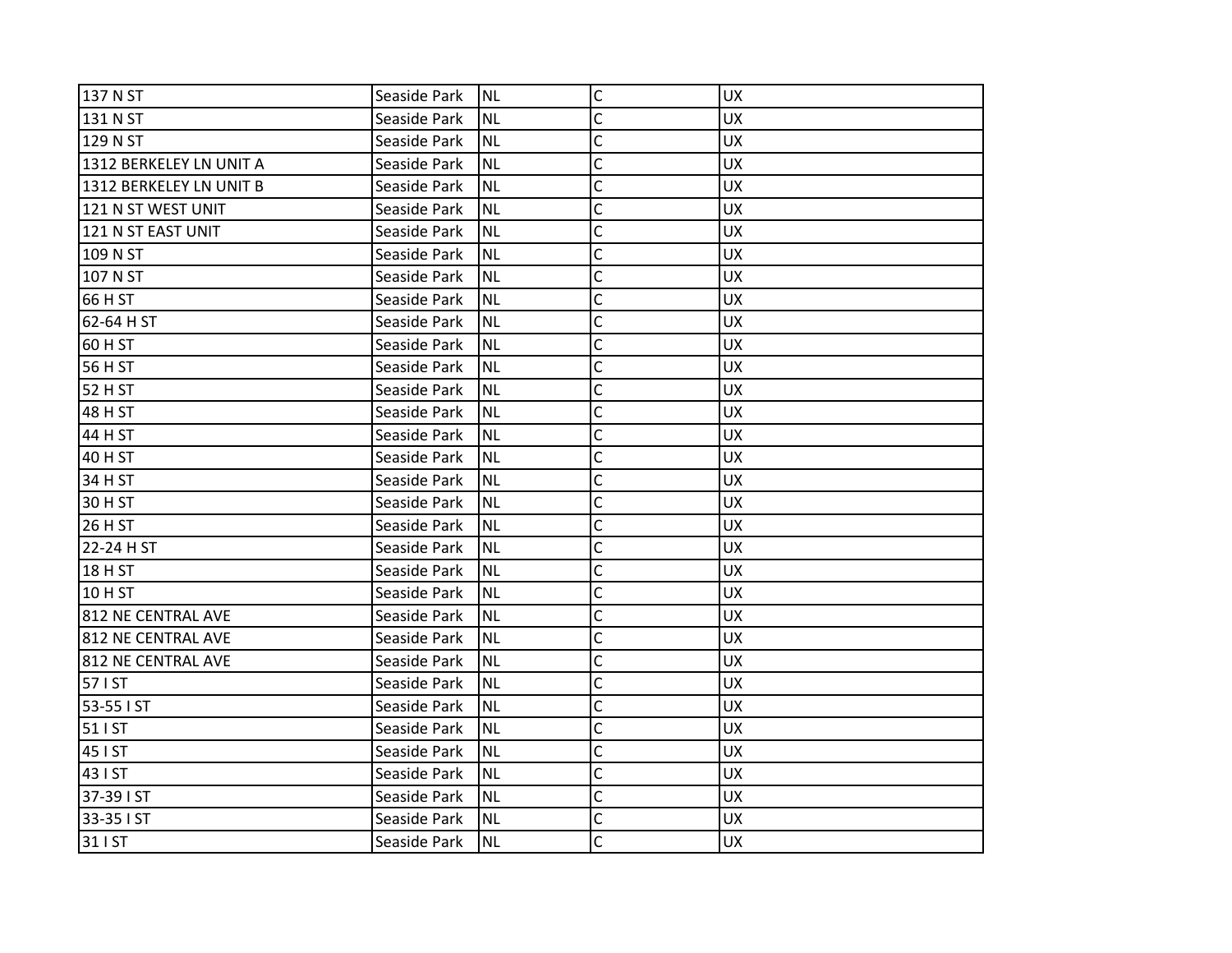| 25 I ST               | Seaside Park | <b>NL</b> | $\mathsf C$    | <b>UX</b> |
|-----------------------|--------------|-----------|----------------|-----------|
| 21   ST               | Seaside Park | <b>NL</b> | C              | <b>UX</b> |
| 17   ST               | Seaside Park | <b>NL</b> | C              | <b>UX</b> |
| 15   ST               | Seaside Park | <b>NL</b> | $\mathsf{C}$   | <b>UX</b> |
| 91ST                  | Seaside Park | <b>NL</b> | $\mathsf{C}$   | UX        |
| 801 N OCEAN AVE       | Seaside Park | <b>NL</b> | C              | UX        |
| 805 N OCEAN AVE       | Seaside Park | <b>NL</b> | C              | <b>UX</b> |
| 809-11 N OCEAN AVE    | Seaside Park | <b>NL</b> | C              | <b>UX</b> |
| 815 N OCEAN AVE       | Seaside Park | <b>NL</b> | C              | <b>UX</b> |
| 906-10 NE CENTRAL AVE | Seaside Park | <b>NL</b> | $\overline{C}$ | <b>UX</b> |
| 906-10 NE CENTRAL AVE | Seaside Park | <b>NL</b> | C              | UX        |
| 906-10 NE CENTRAL AVE | Seaside Park | <b>NL</b> | C              | <b>UX</b> |
| 66 I ST               | Seaside Park | <b>NL</b> | C              | <b>UX</b> |
| 62-64 I ST            | Seaside Park | <b>NL</b> | $\mathsf{C}$   | UX        |
| 58 I ST               | Seaside Park | <b>NL</b> | $\mathsf{C}$   | <b>UX</b> |
| 54   ST               | Seaside Park | <b>NL</b> | C              | <b>UX</b> |
| 50 I ST               | Seaside Park | <b>NL</b> | Ċ              | <b>UX</b> |
| 48   ST               | Seaside Park | <b>NL</b> | C              | <b>UX</b> |
| 40   ST               | Seaside Park | <b>NL</b> | C              | <b>UX</b> |
| 34   ST               | Seaside Park | <b>NL</b> | $\mathsf{C}$   | <b>UX</b> |
| 912 NE CENTRAL AVE    | Seaside Park | <b>NL</b> | C              | <b>UX</b> |
| 61 J ST               | Seaside Park | <b>NL</b> | Ċ              | <b>UX</b> |
| 39 J ST               | Seaside Park | <b>NL</b> | C              | <b>UX</b> |
| 39 J ST               | Seaside Park | <b>NL</b> | C              | <b>UX</b> |
| 28-30 I ST            | Seaside Park | <b>NL</b> | C              | UX        |
| 26   ST               | Seaside Park | <b>NL</b> | C              | <b>UX</b> |
| 201ST                 | Seaside Park | <b>NL</b> | C              | <b>UX</b> |
| 16   ST               | Seaside Park | <b>NL</b> | C              | <b>UX</b> |
| 12   ST               | Seaside Park | <b>NL</b> | $\overline{C}$ | <b>UX</b> |
| 27-29 J ST            | Seaside Park | <b>NL</b> | $\mathsf{C}$   | UX        |
| 23 J ST               | Seaside Park | <b>NL</b> | C              | <b>UX</b> |
| 17 J ST               | Seaside Park | <b>NL</b> | $\mathsf{C}$   | UX        |
| 13-15 J ST            | Seaside Park | <b>NL</b> | C              | <b>UX</b> |
| 9-11 J ST             | Seaside Park | <b>NL</b> | C              | <b>UX</b> |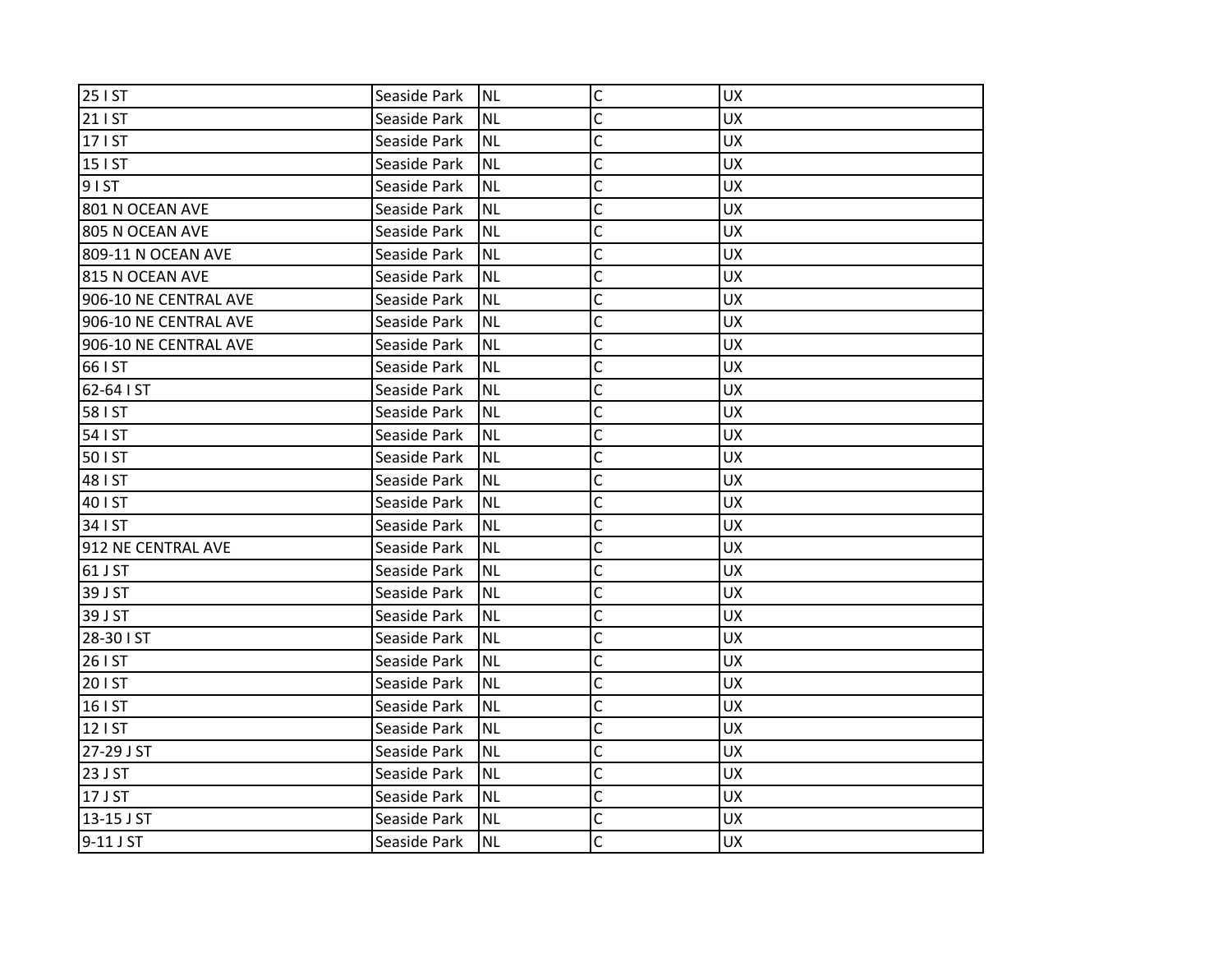| 901 N OCEAN AVE     | Seaside Park | <b>NL</b> | $\mathsf C$    | <b>UX</b> |
|---------------------|--------------|-----------|----------------|-----------|
| 907 N OCEAN AVE     | Seaside Park | <b>NL</b> | C              | <b>UX</b> |
| 913 N OCEAN AVE     | Seaside Park | <b>NL</b> | C              | <b>UX</b> |
| 919 N OCEAN AVE     | Seaside Park | <b>NL</b> | C              | <b>UX</b> |
| 42   ST             | Seaside Park | <b>NL</b> | $\mathsf{C}$   | <b>UX</b> |
| 1000 NE CENTRAL AVE | Seaside Park | <b>NL</b> | C              | UX        |
| 62-64 J ST          | Seaside Park | <b>NL</b> | C              | <b>UX</b> |
| 58-60 J STREET      | Seaside Park | <b>NL</b> | C              | <b>UX</b> |
| 61-63 K ST          | Seaside Park | <b>NL</b> | C              | <b>UX</b> |
| 57-59 K ST          | Seaside Park | <b>NL</b> | C              | <b>UX</b> |
| 56 J ST             | Seaside Park | <b>NL</b> | C              | <b>UX</b> |
| 1009-11 BOULEVARD   | Seaside Park | <b>NL</b> | C              | <b>UX</b> |
| 1013-15 BOULEVARD   | Seaside Park | <b>NL</b> | C              | <b>UX</b> |
| 1102 NE CENTRAL AVE | Seaside Park | <b>NL</b> | Ċ              | <b>UX</b> |
| <b>70 K ST</b>      | Seaside Park | <b>NL</b> | C              | <b>UX</b> |
| 66 K ST             | Seaside Park | <b>NL</b> | C              | <b>UX</b> |
| 62 K ST             | Seaside Park | <b>NL</b> | C              | <b>UX</b> |
| <b>60 K ST</b>      | Seaside Park | <b>NL</b> | C              | <b>UX</b> |
| 69-71 L ST          | Seaside Park | <b>NL</b> | C              | <b>UX</b> |
| 67 L ST             | Seaside Park | <b>NL</b> | $\mathsf{C}$   | <b>UX</b> |
| 61 L ST             | Seaside Park | <b>NL</b> | C              | <b>UX</b> |
| 59 L ST             | Seaside Park | <b>NL</b> | $\overline{C}$ | <b>UX</b> |
| 57 L ST             | Seaside Park | <b>NL</b> | C              | <b>UX</b> |
| 1103 BOULEVARD      | Seaside Park | <b>NL</b> | $\overline{C}$ | UX        |
| 1105 BOULEVARD      | Seaside Park | <b>NL</b> | C              | UX        |
| 1109 BOULEVARD      | Seaside Park | <b>NL</b> | C              | <b>UX</b> |
| 1115 BOULEVARD      | Seaside Park | <b>NL</b> | C              | <b>UX</b> |
| 1104 NE CENTRAL AVE | Seaside Park | <b>NL</b> | $\overline{C}$ | <b>UX</b> |
| 1114 NE CENTRAL AVE | Seaside Park | <b>NL</b> | $\overline{C}$ | <b>UX</b> |
| 1112 NE CENTRAL AVE | Seaside Park | <b>NL</b> | $\mathsf{C}$   | <b>UX</b> |
| 1000-02 BOULEVARD   | Seaside Park | <b>NL</b> | C              | <b>UX</b> |
| 28-30 J ST          | Seaside Park | <b>NL</b> | $\overline{C}$ | <b>UX</b> |
| 24 J ST             | Seaside Park | <b>NL</b> | C              | <b>UX</b> |
| 22 J ST             | Seaside Park | <b>NL</b> | C              | <b>UX</b> |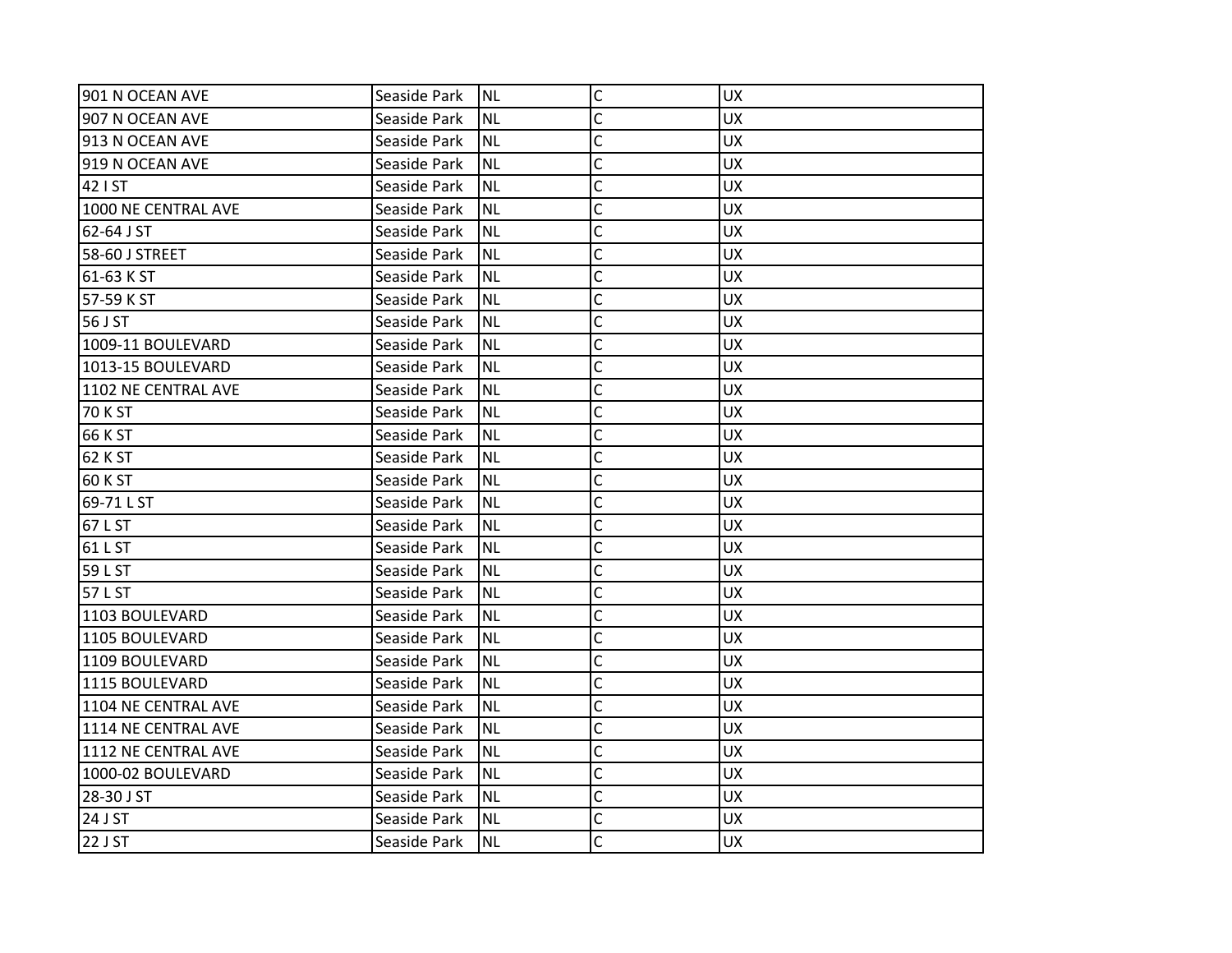| 16-18 J ST            | Seaside Park | INL       | $\mathsf C$  | <b>UX</b> |
|-----------------------|--------------|-----------|--------------|-----------|
| 14 J ST               | Seaside Park | <b>NL</b> | C            | <b>UX</b> |
| 31-33 K ST            | Seaside Park | NL.       | C            | <b>UX</b> |
| 27 K ST               | Seaside Park | Inl       | Ċ            | <b>UX</b> |
| <b>25 K ST</b>        | Seaside Park | INL       | $\mathsf{C}$ | <b>UX</b> |
| 19 K ST               | Seaside Park | <b>NL</b> | C            | <b>UX</b> |
| 11-13 K ST            | Seaside Park | Inl       | C            | <b>UX</b> |
| 11-13 K ST            | Seaside Park | NL        | C            | <b>UX</b> |
| 1011 N OCEAN AVE      | Seaside Park | INL       | C            | <b>UX</b> |
| 1013-15 N OCEAN AVE   | Seaside Park | INL       | $\mathsf{C}$ | <b>UX</b> |
| 1004 BOULEVARD UNIT A | Seaside Park | <b>NL</b> | C            | <b>UX</b> |
| 1004 BOULEVARD UNIT B | Seaside Park | Inl       | C            | <b>UX</b> |
| 15 K ST UNIT A        | Seaside Park | NL        | Ċ            | <b>UX</b> |
| 15 K ST UNIT B        | Seaside Park | INL       | C            | <b>UX</b> |
| 1008 BOULEVARD        | Seaside Park | INL       | $\mathsf{C}$ | <b>UX</b> |
| 1012 BOULEVARD        | Seaside Park | <b>NL</b> | C            | <b>UX</b> |
| 1100 BOULEVARD        | Seaside Park | Inl       | Ċ            | <b>UX</b> |
| 1106 BOULEVARD        | Seaside Park | NL.       | C            | <b>UX</b> |
| 1108-14 BOULEVARD     | Seaside Park | Inl       | C            | <b>UX</b> |
| 30-32 K ST            | Seaside Park | INL       | $\mathsf{C}$ | <b>UX</b> |
| 26-28 K STREET        | Seaside Park | <b>NL</b> | Ċ            | <b>UX</b> |
| 14 K ST               | Seaside Park | Inl       | Ċ            | <b>UX</b> |
| 10 K ST               | Seaside Park | NL        | C            | <b>UX</b> |
| 10 K ST               | Seaside Park | Inl       | Ċ            | <b>UX</b> |
| 31 L ST               | Seaside Park | INL       | C            | <b>UX</b> |
| 29 L ST               | Seaside Park | <b>NL</b> | C            | <b>UX</b> |
| 27 L ST               | Seaside Park | INL       | C            | <b>UX</b> |
| 25 L ST               | Seaside Park | NL        | C            | <b>UX</b> |
| 21 L ST               | Seaside Park | INL       | C            | <b>UX</b> |
| 15 L ST               | Seaside Park | Inl       | C            | <b>UX</b> |
| 9 <sub>L</sub> ST     | Seaside Park | <b>NL</b> | C            | <b>UX</b> |
| 1101 N OCEAN AVE      | Seaside Park | NL.       | C            | <b>UX</b> |
| 1105 N OCEAN AVE      | Seaside Park | INL       | C            | <b>UX</b> |
| 22 K ST UNIT 1 E      | Seaside Park | INL       | C            | <b>UX</b> |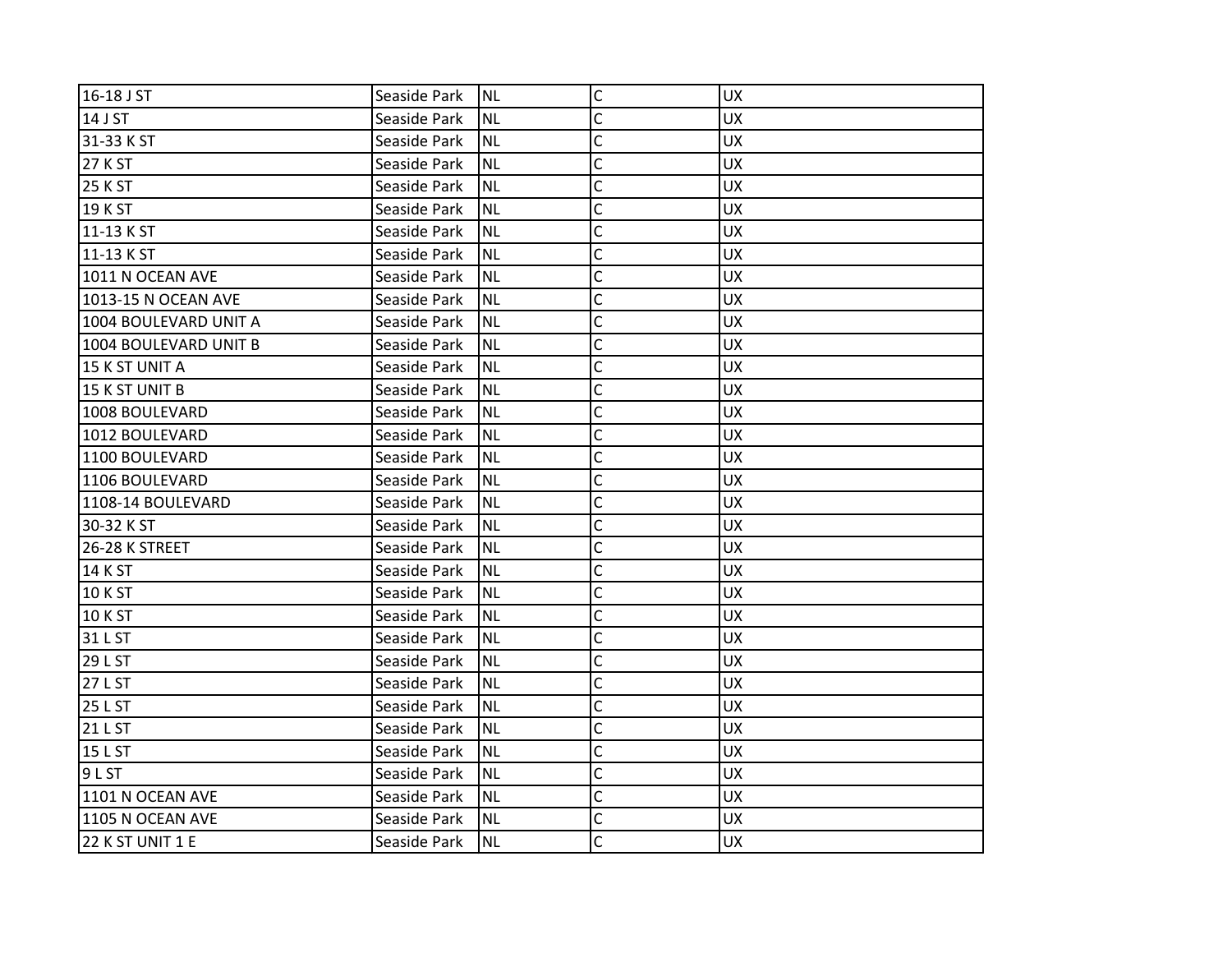| 22 K ST UNIT 2 W    | Seaside Park | <b>NL</b> | $\mathsf C$    | <b>UX</b> |
|---------------------|--------------|-----------|----------------|-----------|
| 16 K ST             | Seaside Park | <b>NL</b> | C              | <b>UX</b> |
| <b>18 K ST</b>      | Seaside Park | <b>NL</b> | $\overline{C}$ | <b>UX</b> |
| 17 L ST             | Seaside Park | <b>NL</b> | $\overline{C}$ | <b>UX</b> |
| 19 L ST             | Seaside Park | <b>NL</b> | $\mathsf C$    | UX        |
| 1109-11 N OCEAN AVE | Seaside Park | <b>NL</b> | $\overline{C}$ | <b>UX</b> |
| 1109 N OCEAN AVE    | Seaside Park | <b>NL</b> | $\overline{C}$ | UX        |
| 1113-15 N OCEAN AVE | Seaside Park | <b>NL</b> | C              | <b>UX</b> |
| 1113-15 N OCEAN AVE | Seaside Park | <b>NL</b> | $\overline{C}$ | <b>UX</b> |
| 321 N ST            | Seaside Park | <b>NL</b> | $\mathsf{C}$   | <b>UX</b> |
| 317 N ST            | Seaside Park | <b>NL</b> | C              | <b>UX</b> |
| 309 N ST            | Seaside Park | <b>NL</b> | $\mathsf{C}$   | <b>UX</b> |
| 307 N ST            | Seaside Park | <b>NL</b> | $\overline{C}$ | <b>UX</b> |
| 303 N ST            | Seaside Park | <b>NL</b> | Ċ              | <b>UX</b> |
| 301 N ST            | Seaside Park | <b>NL</b> | $\mathsf{C}$   | UX        |
| 297 N ST            | Seaside Park | <b>NL</b> | C              | <b>UX</b> |
| 295 N ST            | Seaside Park | <b>NL</b> | $\overline{C}$ | <b>UX</b> |
| 291 N ST            | Seaside Park | <b>NL</b> | C              | <b>UX</b> |
| 289 N ST            | Seaside Park | <b>NL</b> | C              | <b>UX</b> |
| 285 N ST            | Seaside Park | <b>NL</b> | $\mathsf{C}$   | UX        |
| 281 N ST            | Seaside Park | <b>NL</b> | C              | <b>UX</b> |
| 279 N ST            | Seaside Park | <b>NL</b> | $\mathsf{C}$   | UX        |
| 271 N ST            | Seaside Park | <b>NL</b> | $\overline{C}$ | <b>UX</b> |
| 267 N ST            | Seaside Park | <b>NL</b> | C              | <b>UX</b> |
| 265 N ST            | Seaside Park | <b>NL</b> | C              | UX        |
| 263 N ST            | Seaside Park | <b>NL</b> | $\overline{C}$ | <b>UX</b> |
| 259 N ST            | Seaside Park | <b>NL</b> | $\overline{C}$ | <b>UX</b> |
| 257 N ST            | Seaside Park | <b>NL</b> | C              | <b>UX</b> |
| 255 N ST            | Seaside Park | <b>NL</b> | $\overline{C}$ | <b>UX</b> |
| 251 N ST            | Seaside Park | <b>NL</b> | $\mathsf{C}$   | <b>UX</b> |
| 249 N ST            | Seaside Park | <b>NL</b> | $\overline{C}$ | <b>UX</b> |
| 245 N ST            | Seaside Park | <b>NL</b> | $\mathsf{C}$   | UX        |
| 243 N ST            | Seaside Park | <b>NL</b> | C              | <b>UX</b> |
| 239 N ST            | Seaside Park | <b>NL</b> | C              | <b>UX</b> |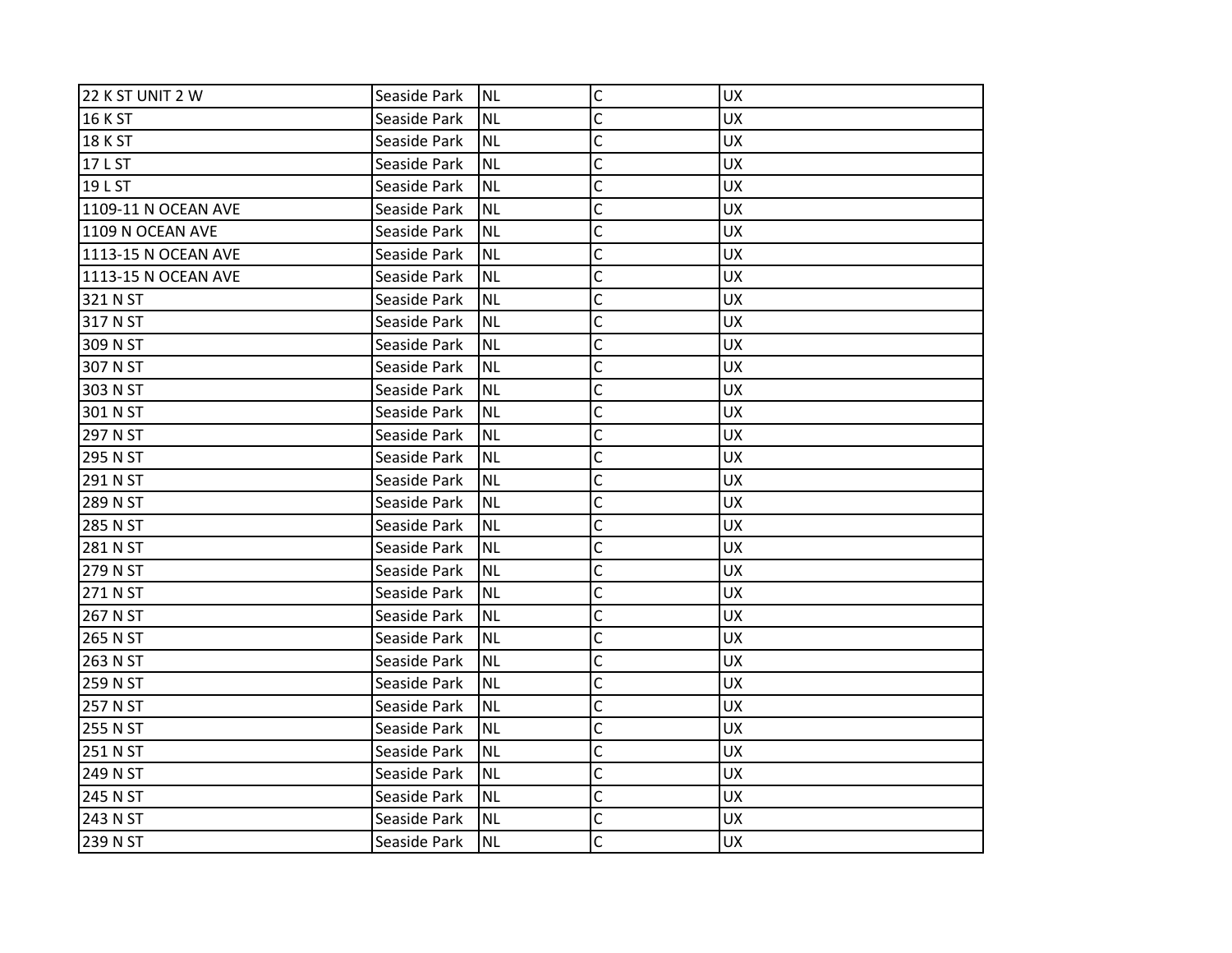| 229 N ST     | Seaside Park | <b>NL</b> | $\mathsf{C}$ | <b>UX</b> |
|--------------|--------------|-----------|--------------|-----------|
| 221 N ST     | Seaside Park | <b>NL</b> | C            | <b>UX</b> |
| 207 N ST     | Seaside Park | <b>NL</b> | C            | <b>UX</b> |
| 205 N ST     | Seaside Park | <b>NL</b> | C            | <b>UX</b> |
| 201 N ST     | Seaside Park | <b>NL</b> | C            | <b>UX</b> |
| 311 N ST     | Seaside Park | ΝL        | C            | <b>UX</b> |
| 315 N ST     | Seaside Park | <b>NL</b> | C            | <b>UX</b> |
| 237 N ST     | Seaside Park | ΝL        | C            | <b>UX</b> |
| 235 N ST     | Seaside Park | <b>NL</b> | C            | <b>UX</b> |
| 215-217 N ST | Seaside Park | <b>NL</b> | C            | <b>UX</b> |
| 211 N ST     | Seaside Park | <b>NL</b> | C            | <b>UX</b> |
| 320 N ST     | Seaside Park | <b>NL</b> | C            | <b>UX</b> |
| 316 N ST     | Seaside Park | ΝL        | C            | <b>UX</b> |
| 314 N ST     | Seaside Park | <b>NL</b> | C            | <b>UX</b> |
| 312 N ST     | Seaside Park | <b>NL</b> | C            | <b>UX</b> |
| 300 N ST     | Seaside Park | <b>NL</b> | C            | <b>UX</b> |
| 294 N ST     | Seaside Park | <b>NL</b> | C            | <b>UX</b> |
| 292 N STREET | Seaside Park | ΝL        | C            | <b>UX</b> |
| 278 N ST     | Seaside Park | <b>NL</b> | C            | <b>UX</b> |
| 276 N ST     | Seaside Park | <b>NL</b> | $\mathsf{C}$ | <b>UX</b> |
| 274 N ST     | Seaside Park | <b>NL</b> | C            | <b>UX</b> |
| 272 N ST     | Seaside Park | <b>NL</b> | C            | <b>UX</b> |
| 270 N ST     | Seaside Park | <b>NL</b> | C            | <b>UX</b> |
| 268 N ST     | Seaside Park | <b>NL</b> | C            | <b>UX</b> |
| 264 N ST     | Seaside Park | <b>NL</b> | C            | <b>UX</b> |
| 260 N ST     | Seaside Park | ΝL        | C            | <b>UX</b> |
| 258 N ST     | Seaside Park | <b>NL</b> | C            | <b>UX</b> |
| 250 N ST     | Seaside Park | <b>NL</b> | C            | <b>UX</b> |
| 246 N ST     | Seaside Park | <b>NL</b> | C            | <b>UX</b> |
| 242 N ST     | Seaside Park | <b>NL</b> | C            | <b>UX</b> |
| 238 N ST     | Seaside Park | ΝL        | C            | <b>UX</b> |
| 236 N ST     | Seaside Park | <b>NL</b> | C            | <b>UX</b> |
| 232 N ST     | Seaside Park | <b>NL</b> | C            | <b>UX</b> |
| 228 N ST     | Seaside Park | <b>NL</b> | C            | <b>UX</b> |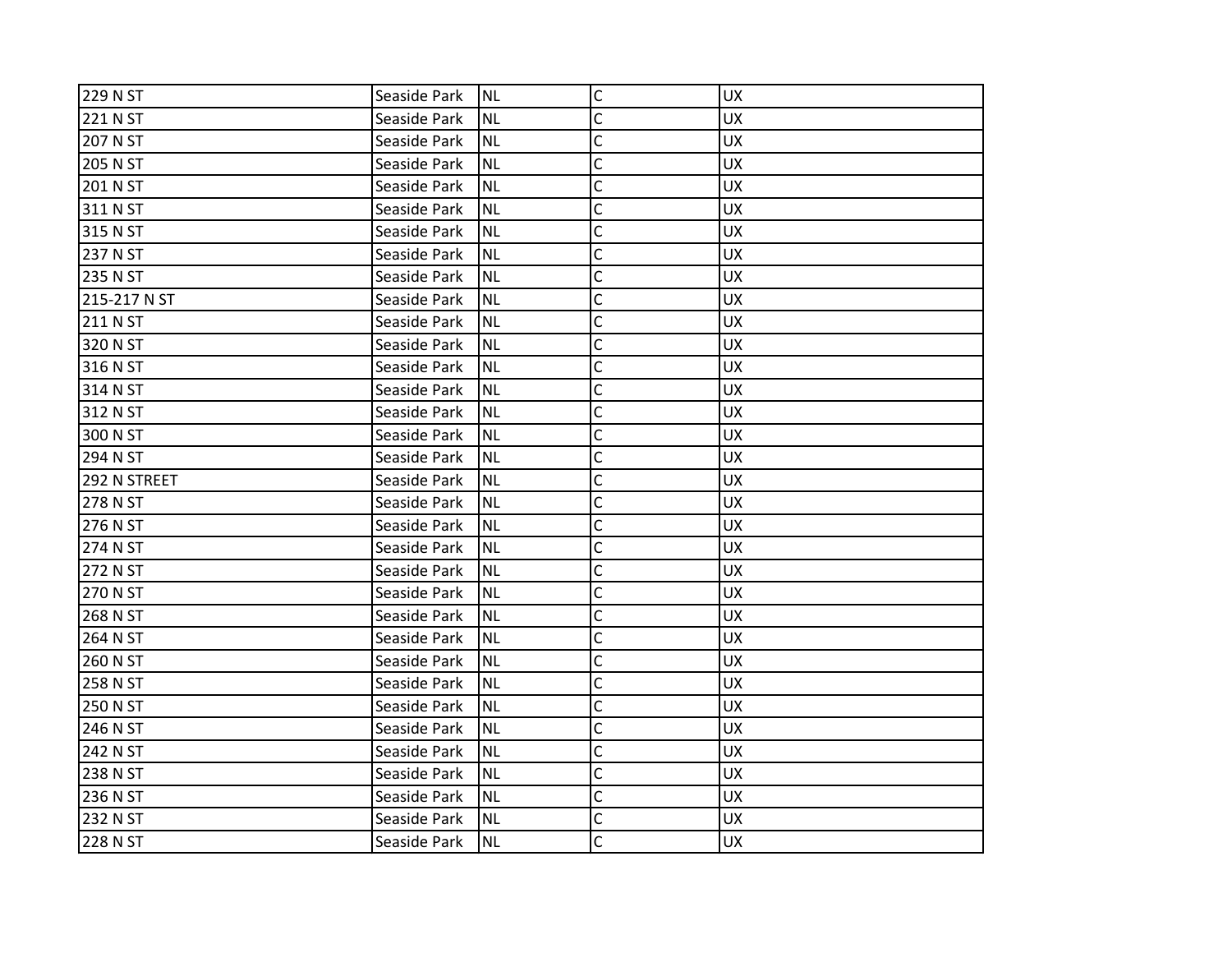| 224 N ST            | Seaside Park | <b>NL</b> | $\mathsf{C}$ | <b>UX</b> |
|---------------------|--------------|-----------|--------------|-----------|
| 222 N ST            | Seaside Park | <b>NL</b> | C            | <b>UX</b> |
| 216 N ST            | Seaside Park | <b>NL</b> | C            | <b>UX</b> |
| 210 N ST            | Seaside Park | <b>NL</b> | C            | <b>UX</b> |
| 204 N ST            | Seaside Park | <b>NL</b> | C            | <b>UX</b> |
| 200 N ST            | Seaside Park | ΝL        | C            | <b>UX</b> |
| <b>288C N ST</b>    | Seaside Park | <b>NL</b> | C            | <b>UX</b> |
| 307 O ST            | Seaside Park | <b>NL</b> | C            | <b>UX</b> |
| 299 O ST            | Seaside Park | <b>NL</b> | C            | <b>UX</b> |
| 293 O ST            | Seaside Park | <b>NL</b> | C            | <b>UX</b> |
| 289 O ST            | Seaside Park | <b>NL</b> | C            | <b>UX</b> |
| 285 O ST            | Seaside Park | <b>NL</b> | C            | <b>UX</b> |
| 283 O ST            | Seaside Park | ΝL        | C            | <b>UX</b> |
| 277 O ST            | Seaside Park | <b>NL</b> | C            | <b>UX</b> |
| 275 O ST            | Seaside Park | <b>NL</b> | C            | <b>UX</b> |
| 271 O ST            | Seaside Park | <b>NL</b> | C            | <b>UX</b> |
| 263-265 O ST        | Seaside Park | <b>NL</b> | C            | <b>UX</b> |
| 259 O ST            | Seaside Park | ΝL        | C            | <b>UX</b> |
| 257 O ST            | Seaside Park | <b>NL</b> | C            | <b>UX</b> |
| 253 O ST            | Seaside Park | <b>NL</b> | $\mathsf{C}$ | <b>UX</b> |
| 247 O ST            | Seaside Park | <b>NL</b> | C            | <b>UX</b> |
| 245 O ST            | Seaside Park | <b>NL</b> | C            | <b>UX</b> |
| 241 O ST            | Seaside Park | <b>NL</b> | C            | <b>UX</b> |
| 233 O ST            | Seaside Park | <b>NL</b> | C            | <b>UX</b> |
| 225 O ST            | Seaside Park | <b>NL</b> | C            | <b>UX</b> |
| 221 O ST            | Seaside Park | ΝL        | C            | <b>UX</b> |
| 219 O ST            | Seaside Park | <b>NL</b> | C            | <b>UX</b> |
| 215 O ST            | Seaside Park | <b>NL</b> | C            | <b>UX</b> |
| 211-13 O ST         | Seaside Park | <b>NL</b> | C            | <b>UX</b> |
| 207 O ST            | Seaside Park | NL        | C            | <b>UX</b> |
| 205 O ST            | Seaside Park | NL        | C            | <b>UX</b> |
| 201 O ST            | Seaside Park | <b>NL</b> | C            | <b>UX</b> |
| 1200 NE CENTRAL AVE | Seaside Park | <b>NL</b> | C            | <b>UX</b> |
| 1200 NE CENTRAL AVE | Seaside Park | <b>NL</b> | Ċ            | <b>UX</b> |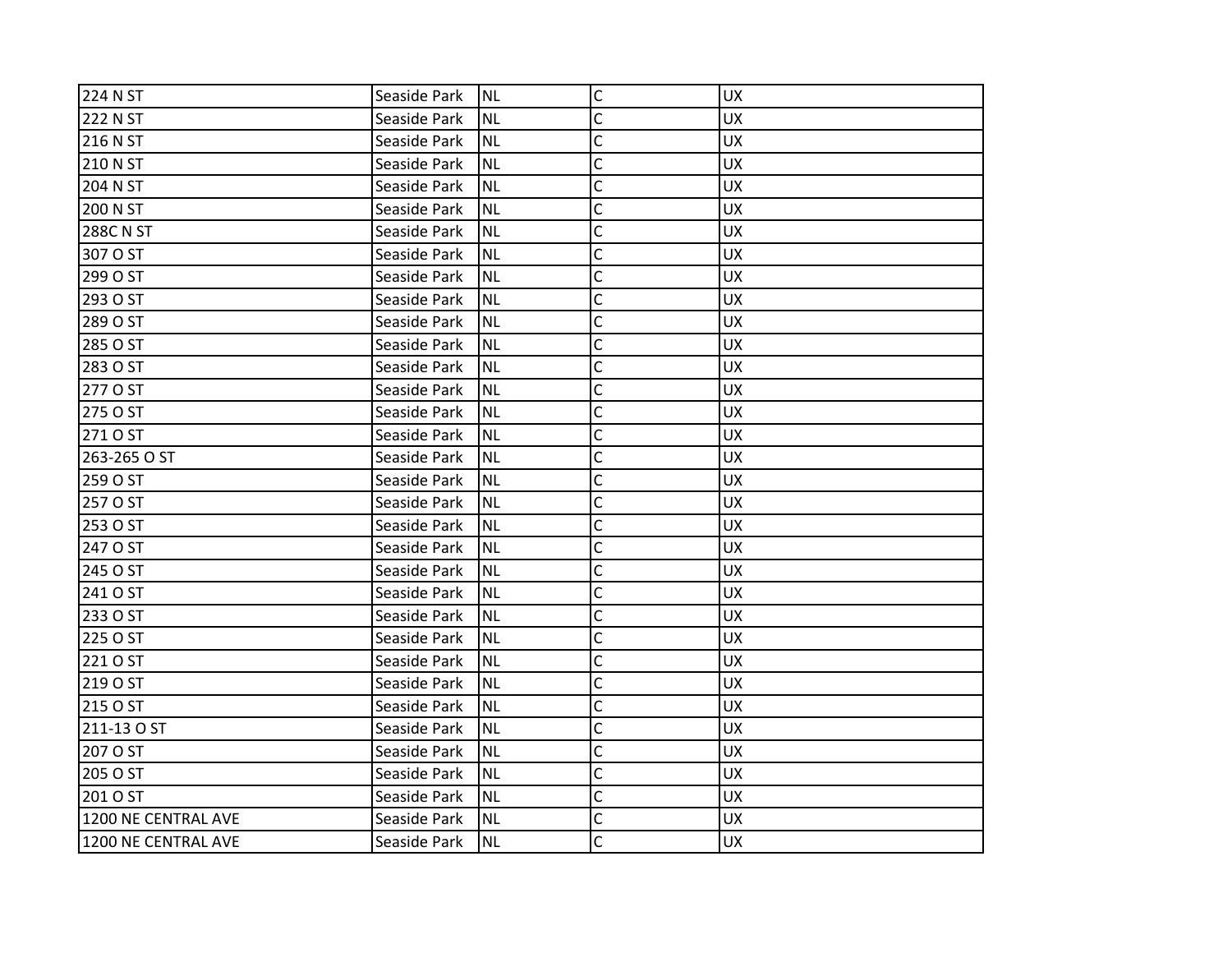| 1200 NE CENTRAL AVE    | Seaside Park | <b>NL</b> | $\mathsf C$    | <b>UX</b> |
|------------------------|--------------|-----------|----------------|-----------|
| 72 L ST                | Seaside Park | <b>NL</b> | C              | <b>UX</b> |
| 66 L ST                | Seaside Park | <b>NL</b> | C              | <b>UX</b> |
| 64 L ST                | Seaside Park | <b>NL</b> | Ċ              | <b>UX</b> |
| 60 L ST                | Seaside Park | <b>NL</b> | C              | <b>UX</b> |
| 1214 NE CENTRAL AVE    | Seaside Park | <b>NL</b> | C              | <b>UX</b> |
| 69 M STREET            | Seaside Park | <b>NL</b> | C              | <b>UX</b> |
| 67 M ST                | Seaside Park | <b>NL</b> | C              | <b>UX</b> |
| 63 M ST                | Seaside Park | <b>NL</b> | C              | UX        |
| 59 M ST                | Seaside Park | <b>NL</b> | C              | <b>UX</b> |
| 1201 BOULEVARD         | Seaside Park | <b>NL</b> | C              | <b>UX</b> |
| 1211 BOULEVARD         | Seaside Park | <b>NL</b> | C              | <b>UX</b> |
| 1213-15 BOULEVARD      | Seaside Park | <b>NL</b> | C              | <b>UX</b> |
| 70 L ST                | Seaside Park | <b>NL</b> | Ċ              | <b>UX</b> |
| 65 M ST                | Seaside Park | <b>NL</b> | C              | <b>UX</b> |
| 57 M ST                | Seaside Park | <b>NL</b> | Ċ              | <b>UX</b> |
| 1300 NE CENTRAL AVE    | Seaside Park | <b>NL</b> | C              | <b>UX</b> |
| 70-72 M ST             | Seaside Park | <b>NL</b> | C              | <b>UX</b> |
| 68 M STREET            | Seaside Park | <b>NL</b> | C              | <b>UX</b> |
| 62 M ST                | Seaside Park | <b>NL</b> | $\mathsf{C}$   | <b>UX</b> |
| 60 M ST                | Seaside Park | <b>NL</b> | C              | <b>UX</b> |
| 1312-14 NE CENTRAL AVE | Seaside Park | <b>NL</b> | C              | <b>UX</b> |
| 1312-14 NE CENTRAL AVE | Seaside Park | <b>NL</b> | C              | <b>UX</b> |
| 67 N ST                | Seaside Park | <b>NL</b> | C              | <b>UX</b> |
| 61-63 N ST             | Seaside Park | <b>NL</b> | C              | <b>UX</b> |
| 57 N ST                | Seaside Park | <b>NL</b> | $\overline{C}$ | <b>UX</b> |
| 1301 BOULEVARD         | Seaside Park | <b>NL</b> | C              | <b>UX</b> |
| 1307 BOULEVARD         | Seaside Park | <b>NL</b> | $\overline{C}$ | <b>UX</b> |
| 1311 BOULEVARD         | Seaside Park | <b>NL</b> | C              | <b>UX</b> |
| 1315 BOULEVARD         | Seaside Park | <b>NL</b> | $\mathsf{C}$   | <b>UX</b> |
| 71 N ST UNIT A         | Seaside Park | <b>NL</b> | C              | <b>UX</b> |
| 71 N ST UNIT B         | Seaside Park | <b>NL</b> | C              | <b>UX</b> |
| 1406 NE CENTRAL AVE    | Seaside Park | <b>NL</b> | C              | <b>UX</b> |
| 68 N ST                | Seaside Park | <b>NL</b> | C              | <b>UX</b> |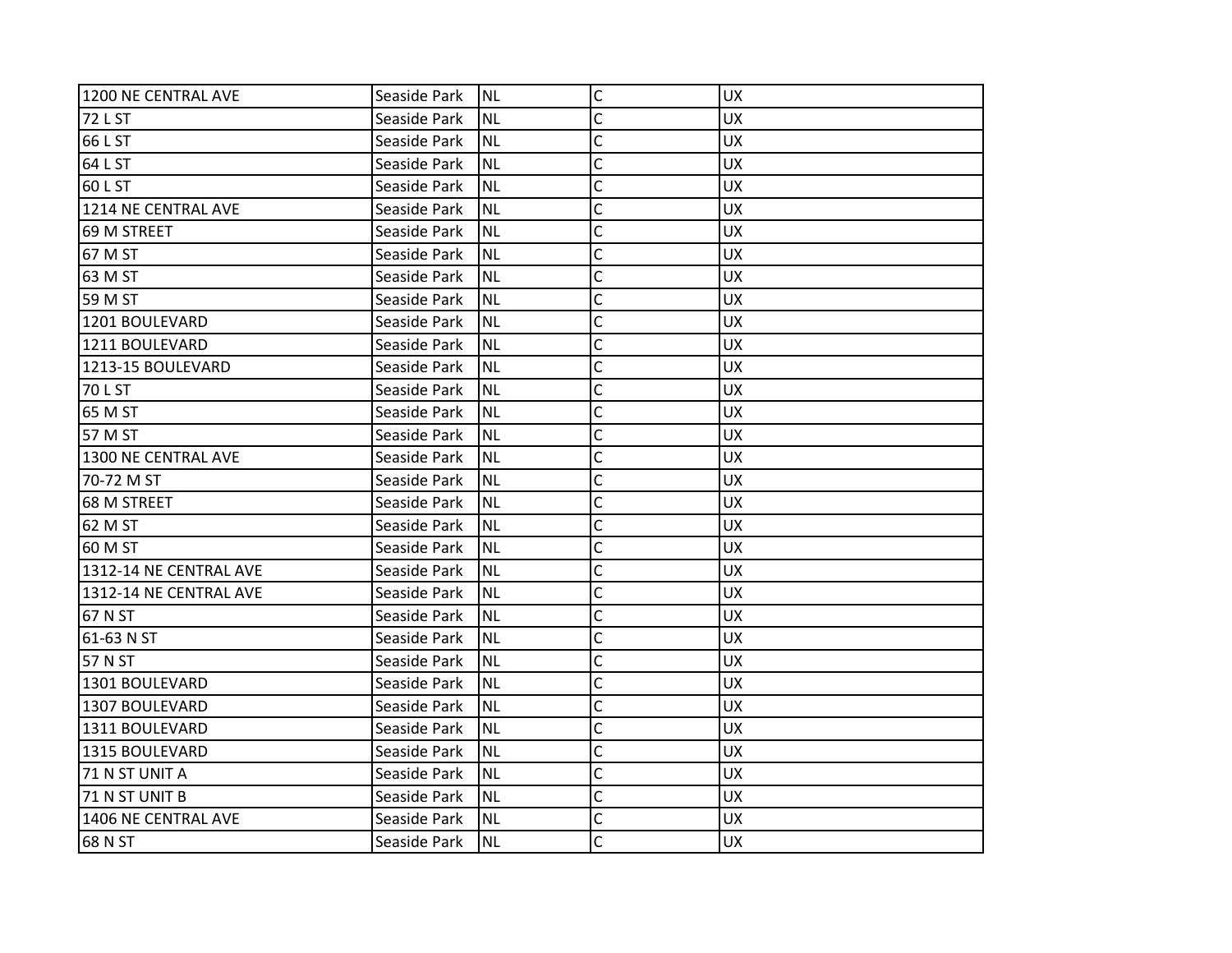| 62 N STREET             | Seaside Park | INL       | $\mathsf C$  | <b>UX</b> |
|-------------------------|--------------|-----------|--------------|-----------|
| 58 N ST                 | Seaside Park | <b>NL</b> | C            | <b>UX</b> |
| 58 N ST                 | Seaside Park | NL.       | C            | <b>UX</b> |
| 1412-14 NE CENTRAL AVE  | Seaside Park | Inl       | C            | <b>UX</b> |
| 71 O ST                 | Seaside Park | INL       | $\mathsf{C}$ | <b>UX</b> |
| 67 O ST                 | Seaside Park | <b>NL</b> | C            | UX        |
| 65 O ST                 | Seaside Park | Inl       | Ċ            | <b>UX</b> |
| 61 O ST                 | Seaside Park | NL        | C            | <b>UX</b> |
| 57 O ST                 | Seaside Park | INL       | Ċ            | <b>UX</b> |
| 1401-03 BOULEVARD       | Seaside Park | INL       | $\mathsf{C}$ | <b>UX</b> |
| 1405 BOULEVARD          | Seaside Park | <b>NL</b> | C            | UX        |
| 1415 BOULEVARD          | Seaside Park | INL       | C            | <b>UX</b> |
| 1415 BOULEVARD          | Seaside Park | NL        | C            | <b>UX</b> |
| 1400 NE CENTRAL AVE     | Seaside Park | INL       | Ċ            | <b>UX</b> |
| 70 N ST                 | Seaside Park | Inl       | $\mathsf{C}$ | <b>UX</b> |
| 1500-02 NE CENTRAL AVE  | Seaside Park | <b>NL</b> | C            | <b>UX</b> |
| 1508 NE CENTRAL AVE     | Seaside Park | Inl       | Ċ            | <b>UX</b> |
| 74 O ST                 | Seaside Park | NL        | C            | <b>UX</b> |
| 72 O ST                 | Seaside Park | INL       | C            | <b>UX</b> |
| 70 O ST                 | Seaside Park | INL       | C            | <b>UX</b> |
| 62 O ST                 | Seaside Park | <b>NL</b> | C            | <b>UX</b> |
| 58-60 O ST              | Seaside Park | Inl       | C            | <b>UX</b> |
| 1510 NE CENTRAL AVE     | Seaside Park | Inl       | Ċ            | <b>UX</b> |
| 1514-16 NE CENTRAL AVE  | Seaside Park | INL       | C            | <b>UX</b> |
| 75 LAFAYETTE AVE        | Seaside Park | <b>NL</b> | C            | UX        |
| <b>73 LAFAYETTE AVE</b> | Seaside Park | <b>NL</b> | Ċ            | <b>UX</b> |
| <b>67 LAFAYETTE AVE</b> | Seaside Park | NL        | C            | <b>UX</b> |
| <b>57 LAFAYETTE AVE</b> | Seaside Park | INL       | C            | <b>UX</b> |
| 1501-03 BOULEVARD       | Seaside Park | INL       | C            | <b>UX</b> |
| 1505-07 BOULEVARD       | Seaside Park | Inl       | C            | <b>UX</b> |
| 1509 BOULEVARD          | Seaside Park | <b>NL</b> | C            | <b>UX</b> |
| 1511 BOULEVARD          | Seaside Park | NL        | C            | <b>UX</b> |
| <b>63 LAFAYETTE AVE</b> | Seaside Park | NL.       | C            | <b>UX</b> |
| <b>65 LAFAYETTE AVE</b> | Seaside Park | INL       | C            | <b>UX</b> |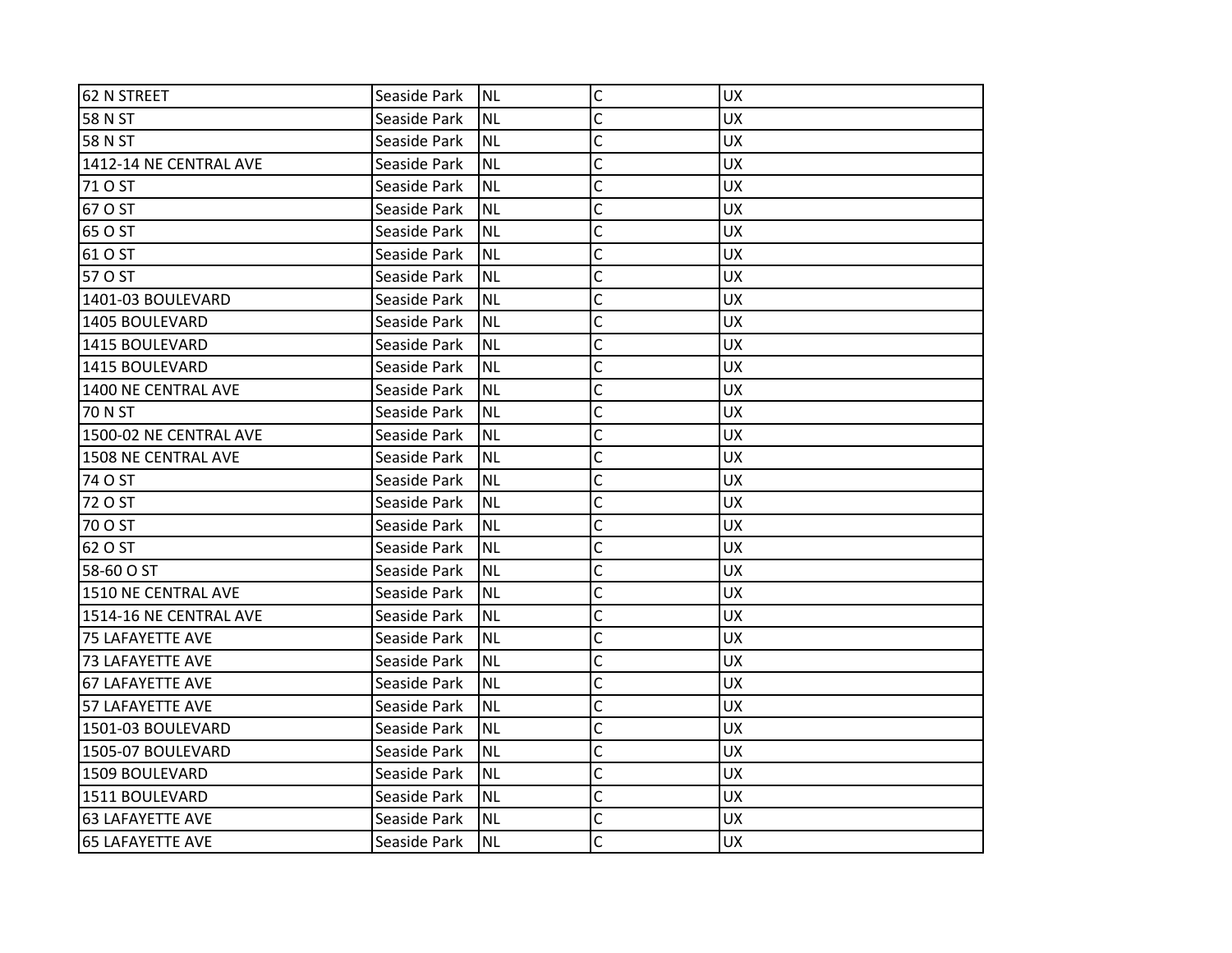| 57-59 LAFAYETTE AVE | Seaside Park | <b>NL</b> | $\mathsf{C}$ | <b>UX</b> |
|---------------------|--------------|-----------|--------------|-----------|
| 1200 BOULEVARD      | Seaside Park | <b>NL</b> | C            | <b>UX</b> |
| 1206 BOULEVARD      | Seaside Park | <b>NL</b> | C            | <b>UX</b> |
| 1208 BOULEVARD      | Seaside Park | <b>NL</b> | Ċ            | <b>UX</b> |
| 1212-14 BOULEVARD   | Seaside Park | <b>NL</b> | C            | <b>UX</b> |
| 34 L ST             | Seaside Park | <b>NL</b> | C            | <b>UX</b> |
| 32 L ST             | Seaside Park | <b>NL</b> | C            | <b>UX</b> |
| 24-26 L ST          | Seaside Park | <b>NL</b> | C            | <b>UX</b> |
| 20 L ST             | Seaside Park | <b>NL</b> | C            | <b>UX</b> |
| 16-18 L ST          | Seaside Park | <b>NL</b> | C            | <b>UX</b> |
| 10 L ST             | Seaside Park | <b>NL</b> | C            | <b>UX</b> |
| 31 M ST             | Seaside Park | <b>NL</b> | C            | <b>UX</b> |
| 29 M ST             | Seaside Park | <b>NL</b> | C            | <b>UX</b> |
| 25-27 M ST          | Seaside Park | <b>NL</b> | Ċ            | <b>UX</b> |
| 21-23 M ST          | Seaside Park | <b>NL</b> | C            | <b>UX</b> |
| 17-19 M ST          | Seaside Park | <b>NL</b> | Ċ            | <b>UX</b> |
| 15 M ST             | Seaside Park | <b>NL</b> | C            | <b>UX</b> |
| 11 M ST             | Seaside Park | <b>NL</b> | C            | <b>UX</b> |
| 1201-07 N OCEAN AVE | Seaside Park | <b>NL</b> | C            | <b>UX</b> |
| 1213 N OCEAN AVE    | Seaside Park | <b>NL</b> | C            | <b>UX</b> |
| 1215 N OCEAN AVE    | Seaside Park | <b>NL</b> | C            | <b>UX</b> |
| 1201-07 N OCEAN AVE | Seaside Park | <b>NL</b> | C            | <b>UX</b> |
| 1300 BOULEVARD      | Seaside Park | <b>NL</b> | C            | <b>UX</b> |
| 1300 BOULEVARD      | Seaside Park | <b>NL</b> | C            | <b>UX</b> |
| 1304-06 BOULEVARD   | Seaside Park | <b>NL</b> | C            | <b>UX</b> |
| 1312-14 BOULEVARD   | Seaside Park | <b>NL</b> | C            | <b>UX</b> |
| 34 M ST             | Seaside Park | <b>NL</b> | Ċ            | <b>UX</b> |
| 32 M ST             | Seaside Park | <b>NL</b> | C            | <b>UX</b> |
| 30 M ST             | Seaside Park | <b>NL</b> | C            | <b>UX</b> |
| 28 M ST             | Seaside Park | <b>NL</b> | $\mathsf{C}$ | <b>UX</b> |
| 24 M ST             | Seaside Park | <b>NL</b> | C            | <b>UX</b> |
| 22 M ST             | Seaside Park | <b>NL</b> | C            | <b>UX</b> |
| 10-12 M ST          | Seaside Park | <b>NL</b> | C            | <b>UX</b> |
| 33 N ST             | Seaside Park | Inl       | C            | <b>UX</b> |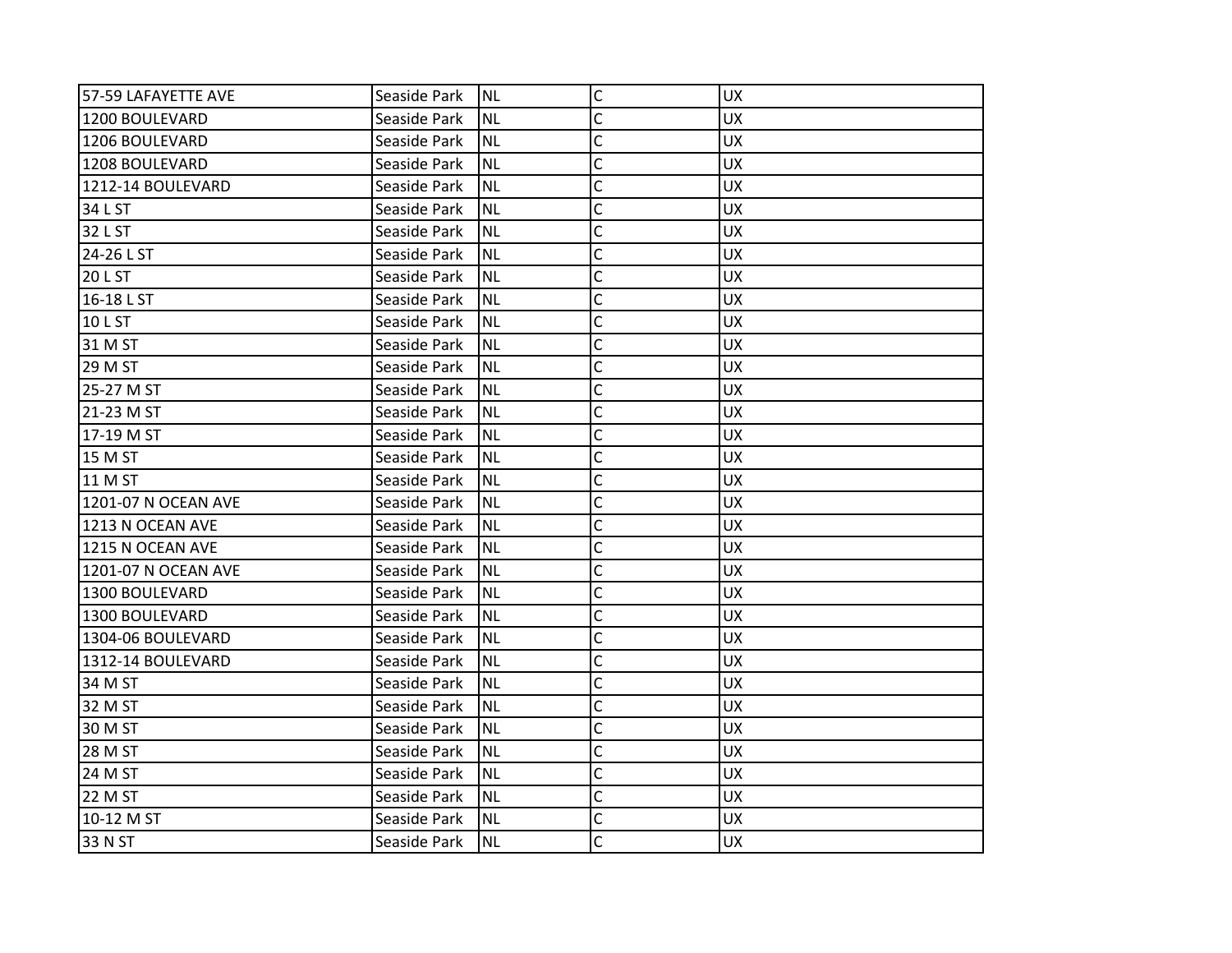| <b>29 N ST</b>        | Seaside Park | INL       | $\mathsf C$             | <b>UX</b> |
|-----------------------|--------------|-----------|-------------------------|-----------|
| 25-27 N ST            | Seaside Park | INL       | C                       | <b>UX</b> |
| 23 N ST               | Seaside Park | NL        | C                       | <b>UX</b> |
| 17-19-21 N ST         | Seaside Park | Inl       | C                       | <b>UX</b> |
| 15 N STREET           | Seaside Park | <b>NL</b> | $\mathsf{C}$            | <b>UX</b> |
| 11 N ST               | Seaside Park | <b>NL</b> | C                       | <b>UX</b> |
| 9 N ST                | Seaside Park | <b>NL</b> | C                       | <b>UX</b> |
| 1301 N OCEAN AVE      | Seaside Park | NL        | C                       | <b>UX</b> |
| 1308 BOULEVARD        | Seaside Park | INL       | C                       | <b>UX</b> |
| 1310 BOULEVARD        | Seaside Park | <b>NL</b> | $\mathsf{C}$            | <b>UX</b> |
| 20 M ST UNIT 1        | Seaside Park | <b>NL</b> | C                       | <b>UX</b> |
| <b>20 M ST UNIT 2</b> | Seaside Park | Inl       | C                       | <b>UX</b> |
| 14-16 M ST WEST UNIT  | Seaside Park | NL        | C                       | <b>UX</b> |
| 14-16 M ST EAST UNIT  | Seaside Park | Inl       | Ċ                       | <b>UX</b> |
| 1400 BOULEVARD        | Seaside Park | INL       | $\overline{\mathsf{C}}$ | <b>UX</b> |
| 1404 BOULEVARD        | Seaside Park | <b>NL</b> | C                       | <b>UX</b> |
| 1408 BOULEVARD        | Seaside Park | <b>NL</b> | C                       | <b>UX</b> |
| 1412-14 BOULEVARD     | Seaside Park | NL        | C                       | <b>UX</b> |
| 34 N ST               | Seaside Park | Inl       | C                       | <b>UX</b> |
| 32 N ST               | Seaside Park | INL       | $\mathsf{C}$            | <b>UX</b> |
| 30 N ST               | Seaside Park | <b>NL</b> | C                       | <b>UX</b> |
| 24 N ST               | Seaside Park | <b>NL</b> | C                       | <b>UX</b> |
| <b>22 N ST</b>        | Seaside Park | Inl       | C                       | <b>UX</b> |
| 14 N ST               | Seaside Park | Inl       | C                       | <b>UX</b> |
| 33 O ST               | Seaside Park | Inl       | $\mathsf{C}$            | <b>UX</b> |
| 31 O ST               | Seaside Park | <b>NL</b> | C                       | <b>UX</b> |
| 27 O ST               | Seaside Park | Inl       | C                       | <b>UX</b> |
| 25 O ST               | Seaside Park | Inl       | C                       | <b>UX</b> |
| 23 O ST               | Seaside Park | INL       | C                       | <b>UX</b> |
| 21 O ST               | Seaside Park | INL       | C                       | <b>UX</b> |
| 19 O ST               | Seaside Park | <b>NL</b> | C                       | <b>UX</b> |
| 15 O ST               | Seaside Park | NL.       | $\mathsf{C}$            | <b>UX</b> |
| 13 O ST               | Seaside Park | Inl       | C                       | <b>UX</b> |
| 9 O ST                | Seaside Park | INL       | C                       | <b>UX</b> |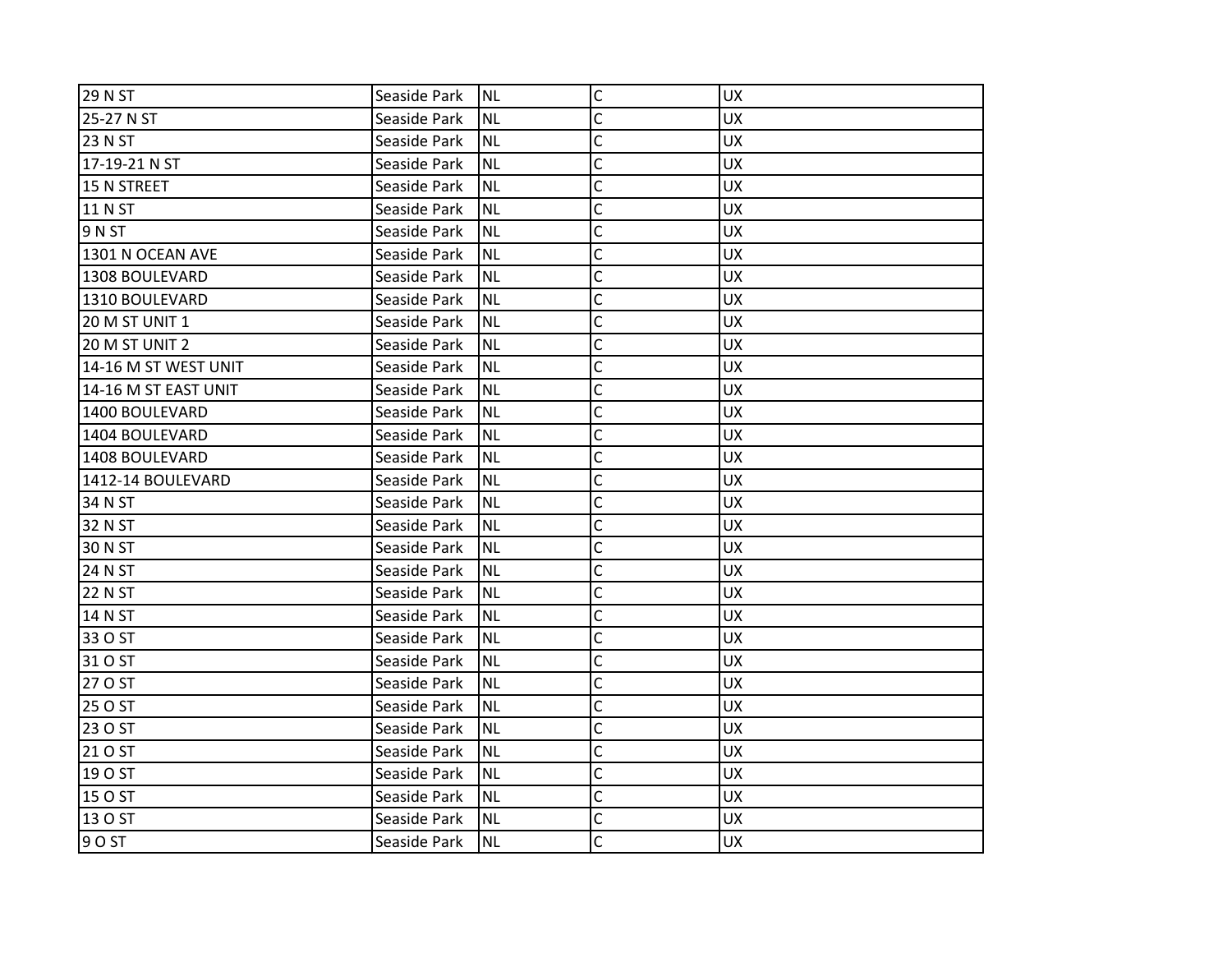| 1401 N OCEAN AVE UNIT 1 | Seaside Park | <b>NL</b> | C              | <b>UX</b> |
|-------------------------|--------------|-----------|----------------|-----------|
| 1401 N OCEAN AVE UNIT 2 | Seaside Park | NL        | C              | <b>UX</b> |
| 1401 N OCEAN AVE UNIT 3 | Seaside Park | <b>NL</b> | C              | <b>UX</b> |
| 1401 N OCEAN AVE UNIT 4 | Seaside Park | <b>NL</b> | C              | <b>UX</b> |
| 1401 N OCEAN AVE UNIT 5 | Seaside Park | <b>NL</b> | $\overline{C}$ | <b>UX</b> |
| 1401 N OCEAN AVE UNIT 6 | Seaside Park | ΝL        | C              | <b>UX</b> |
| 1401 N OCEAN AVE UNIT 7 | Seaside Park | NL        | Ċ              | <b>UX</b> |
| 1401 N OCEAN AVE UNIT 8 | Seaside Park | <b>NL</b> | C              | <b>UX</b> |
| 1506 BOULEVARD          | Seaside Park | <b>NL</b> | C              | <b>UX</b> |
| 1510-12 BOULEVARD       | Seaside Park | <b>NL</b> | C              | <b>UX</b> |
| 1516 BOULEVARD          | Seaside Park | ΝL        | C              | <b>UX</b> |
| 36 O ST                 | Seaside Park | <b>NL</b> | C              | <b>UX</b> |
| 32 O ST                 | Seaside Park | <b>NL</b> | C              | <b>UX</b> |
| 30 O ST                 | Seaside Park | ΝL        | C              | <b>UX</b> |
| 28 O ST                 | Seaside Park | <b>NL</b> | C              | <b>UX</b> |
| 26 O ST                 | Seaside Park | ΝL        | C              | <b>UX</b> |
| 24 O ST                 | Seaside Park | <b>NL</b> | Ċ              | <b>UX</b> |
| 20 O ST                 | Seaside Park | <b>NL</b> | C              | <b>UX</b> |
| 16 O ST UNIT A          | Seaside Park | NL        | C              | <b>UX</b> |
| 14 O ST                 | Seaside Park | <b>NL</b> | C              | <b>UX</b> |
| 12 O ST                 | Seaside Park | ΝL        | C              | UX.       |
| 10 O ST                 | Seaside Park | <b>NL</b> | Ċ              | <b>UX</b> |
| 35 LAFAYETTE AVE        | Seaside Park | <b>NL</b> | C              | <b>UX</b> |
| 33 LAFAYETTE AVE        | Seaside Park | NL        | C              | <b>UX</b> |
| 25-27 LAFAYETTE AVE     | Seaside Park | <b>NL</b> | Ċ              | <b>UX</b> |
| 17-23 LAFAYETTE AVE     | Seaside Park | ΝL        | C              | <b>UX</b> |
| 17-23 LAFAYETTE AVE     | Seaside Park | NL        | Ċ              | <b>UX</b> |
| 13-15 LAFAYETTE AVE     | Seaside Park | <b>NL</b> | C              | <b>UX</b> |
| 11 LAFAYETTE AVE        | Seaside Park | ΝL        | C              | <b>UX</b> |
| 1505-17 N OCEAN AVE     | Seaside Park | <b>NL</b> | Ċ              | <b>UX</b> |
| 1505-17 N OCEAN AVE     | Seaside Park | NL        | C              | <b>UX</b> |
| 1505-17 N OCEAN AVE     | Seaside Park | <b>NL</b> | Ċ              | <b>UX</b> |
| 1505-17 N OCEAN AVE     | Seaside Park | <b>NL</b> | C              | <b>UX</b> |
| <b>1404 LAKE AVE</b>    | Seaside Park | NL        | Ċ              | <b>UX</b> |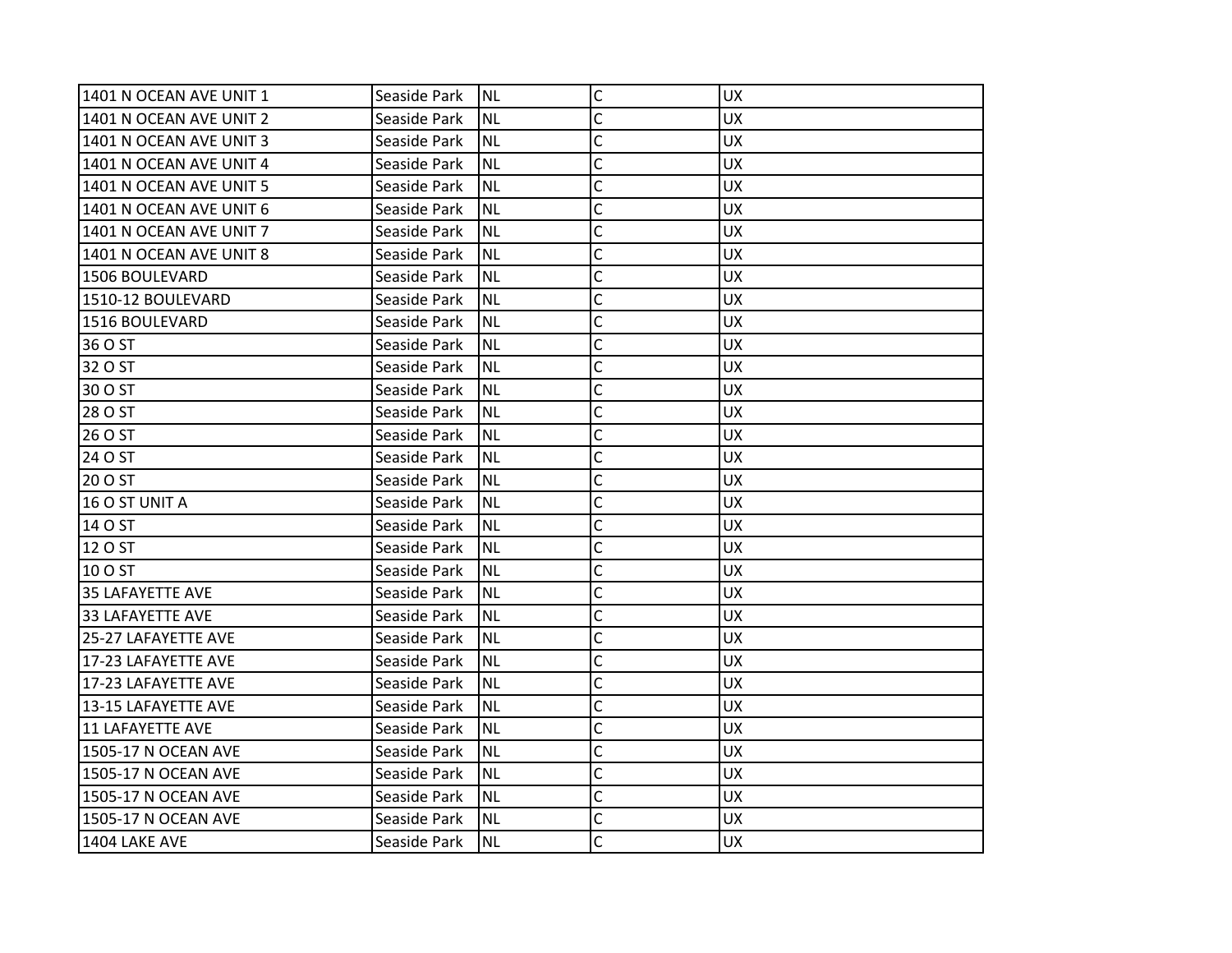| <b>1408 LAKE AVE</b> | Seaside Park | <b>NL</b> | $\mathsf C$    | <b>UX</b> |
|----------------------|--------------|-----------|----------------|-----------|
| <b>1414 LAKE AVE</b> | Seaside Park | <b>NL</b> | C              | <b>UX</b> |
| <b>1418 LAKE AVE</b> | Seaside Park | <b>NL</b> | C              | <b>UX</b> |
| 150 N ST             | Seaside Park | <b>NL</b> | $\mathsf{C}$   | <b>UX</b> |
| 148 N ST             | Seaside Park | <b>NL</b> | $\mathsf{C}$   | <b>UX</b> |
| 144 N ST             | Seaside Park | <b>NL</b> | C              | <b>UX</b> |
| 142 N ST             | Seaside Park | <b>NL</b> | C              | <b>UX</b> |
| 140 N ST             | Seaside Park | <b>NL</b> | C              | <b>UX</b> |
| 149 O ST             | Seaside Park | <b>NL</b> | $\mathsf{C}$   | <b>UX</b> |
| 145 O ST             | Seaside Park | <b>NL</b> | $\mathsf{C}$   | <b>UX</b> |
| 141-43 O ST          | Seaside Park | <b>NL</b> | C              | <b>UX</b> |
| 139 O ST             | Seaside Park | <b>NL</b> | C              | <b>UX</b> |
| 137 O ST             | Seaside Park | <b>NL</b> | C              | <b>UX</b> |
| 132 N ST             | Seaside Park | <b>NL</b> | $\mathsf{C}$   | <b>UX</b> |
| 128 N ST             | Seaside Park | <b>NL</b> | $\mathsf{C}$   | <b>UX</b> |
| 126 N ST             | Seaside Park | <b>NL</b> | C              | <b>UX</b> |
| 124 N ST             | Seaside Park | <b>NL</b> | C              | <b>UX</b> |
| 122 N ST             | Seaside Park | <b>NL</b> | C              | <b>UX</b> |
|                      |              | <b>NL</b> | $\mathsf{C}$   | <b>UX</b> |
| 120 N ST             | Seaside Park |           | $\mathsf{C}$   |           |
| 116 N ST             | Seaside Park | <b>NL</b> |                | <b>UX</b> |
| 114 N ST             | Seaside Park | <b>NL</b> | C              | <b>UX</b> |
| 110 N ST             | Seaside Park | <b>NL</b> | C              | <b>UX</b> |
| 1403 NW CENTRAL AVE  | Seaside Park | <b>NL</b> | C              | <b>UX</b> |
| 1405 NW CENTRAL AVE  | Seaside Park | <b>NL</b> | C              | <b>UX</b> |
| 108 N ST             | Seaside Park | <b>NL</b> | $\overline{C}$ | <b>UX</b> |
| 131 O ST             | Seaside Park | <b>NL</b> | C              | <b>UX</b> |
| 127 O ST             | Seaside Park | <b>NL</b> | C              | <b>UX</b> |
| 125 O ST             | Seaside Park | <b>NL</b> | $\mathsf{C}$   | <b>UX</b> |
| 121 O ST             | Seaside Park | <b>NL</b> | $\mathsf{C}$   | <b>UX</b> |
| 119 O ST             | Seaside Park | <b>NL</b> | $\mathsf{C}$   | <b>UX</b> |
| 117 O ST             | Seaside Park | <b>NL</b> | C              | <b>UX</b> |
| 113-115 O ST         | Seaside Park | <b>NL</b> | $\mathsf{C}$   | <b>UX</b> |
| 109 O ST             | Seaside Park | <b>NL</b> | C              | <b>UX</b> |
| 107 O ST             | Seaside Park | INL       | C              | <b>UX</b> |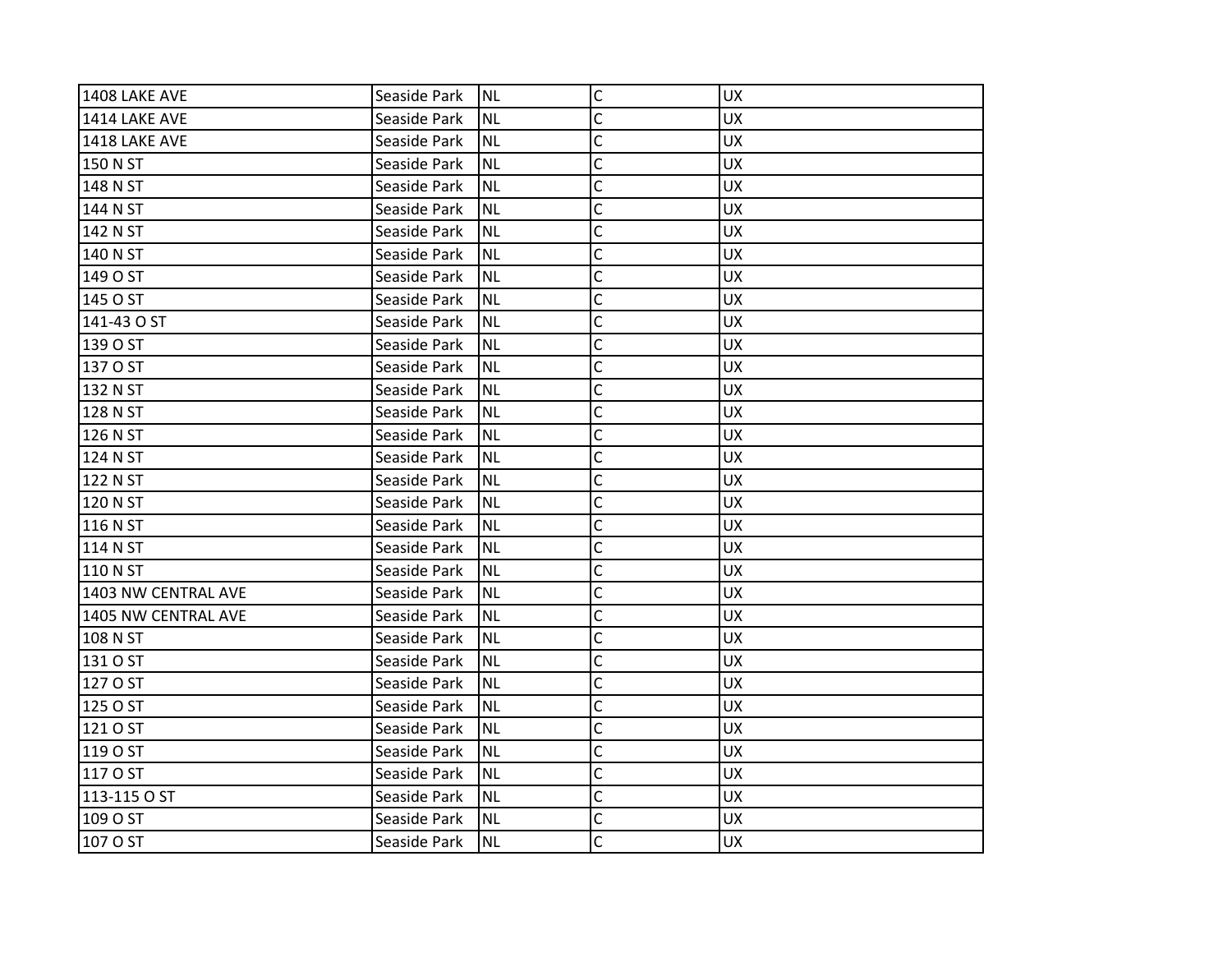| 1409-11 NW CENTRAL AVE   | Seaside Park | INL       | C | <b>UX</b> |
|--------------------------|--------------|-----------|---|-----------|
| <b>1500 LAKE AVE</b>     | Seaside Park | <b>NL</b> | C | <b>UX</b> |
| 152 O ST                 | Seaside Park | NL)       | C | <b>UX</b> |
| 150 O ST                 | Seaside Park | <b>NL</b> | C | <b>UX</b> |
| 148 O ST                 | Seaside Park | <b>NL</b> | C | <b>UX</b> |
| 146 O ST                 | Seaside Park | <b>NL</b> | C | <b>UX</b> |
| 140 O ST                 | Seaside Park | <b>NL</b> | C | <b>UX</b> |
| 136-38 O ST              | Seaside Park | <b>NL</b> | C | <b>UX</b> |
| 1518 LAKE AVE            | Seaside Park | INL       | C | <b>UX</b> |
| <b>1510 LAKE AVE</b>     | Seaside Park | <b>NL</b> | Ċ | <b>UX</b> |
| 139 LAFAYETTE AVE        | Seaside Park | <b>NL</b> | C | <b>UX</b> |
| 137 LAFAYETTE AVE        | Seaside Park | <b>NL</b> | Ċ | <b>UX</b> |
| 135 LAFAYETTE AVE        | Seaside Park | <b>NL</b> | C | <b>UX</b> |
| 1509-13 N BAYVIEW AVE    | Seaside Park | <b>NL</b> | C | <b>UX</b> |
| 1519 N BAYVIEW AVE       | Seaside Park | <b>NL</b> | C | <b>UX</b> |
| 132 O ST                 | Seaside Park | <b>NL</b> | Ċ | <b>UX</b> |
| 128 O ST                 | Seaside Park | <b>NL</b> | C | <b>UX</b> |
| 126 O ST                 | Seaside Park | <b>NL</b> | Ċ | <b>UX</b> |
| N BAYVIEW AVE/S CRESCENT | Seaside Park | <b>NL</b> | C | <b>UX</b> |
| 114 O ST                 | Seaside Park | <b>NL</b> | Ċ | <b>UX</b> |
| 112 O ST                 | Seaside Park | <b>NL</b> | C | <b>UX</b> |
| 108 O ST                 | Seaside Park | <b>NL</b> | C | <b>UX</b> |
| 1505 NW CENTRAL AVE      | Seaside Park | <b>NL</b> | C | <b>UX</b> |
| 1507 NW CENTRAL AVE      | Seaside Park | <b>NL</b> | C | <b>UX</b> |
| 1512 N BAYVIEW AVE       | Seaside Park | <b>NL</b> | C | <b>UX</b> |
| 1514 N BAYVIEW AVE       | Seaside Park | <b>NL</b> | C | <b>UX</b> |
| 1518-20 N BAYVIEW AVE    | Seaside Park | <b>NL</b> | C | <b>UX</b> |
| 1509-11 NW CENTRAL AVE   | Seaside Park | <b>NL</b> | C | <b>UX</b> |
| 1513-1515 NW CENTRAL AVE | Seaside Park | <b>NL</b> | C | <b>UX</b> |
| 1517 NW CENTRAL AVE      | Seaside Park | <b>NL</b> | C | <b>UX</b> |
| <b>138 LAFAYETTE AVE</b> | Seaside Park | <b>NL</b> | C | <b>UX</b> |
| 140 LAFAYETTE AVE        | Seaside Park | <b>NL</b> | C | <b>UX</b> |
| 1600 LAKE AVE            | Seaside Park | <b>NL</b> | C | <b>UX</b> |
| 1608 LAKE AVE            | Seaside Park | INL       | C | <b>UX</b> |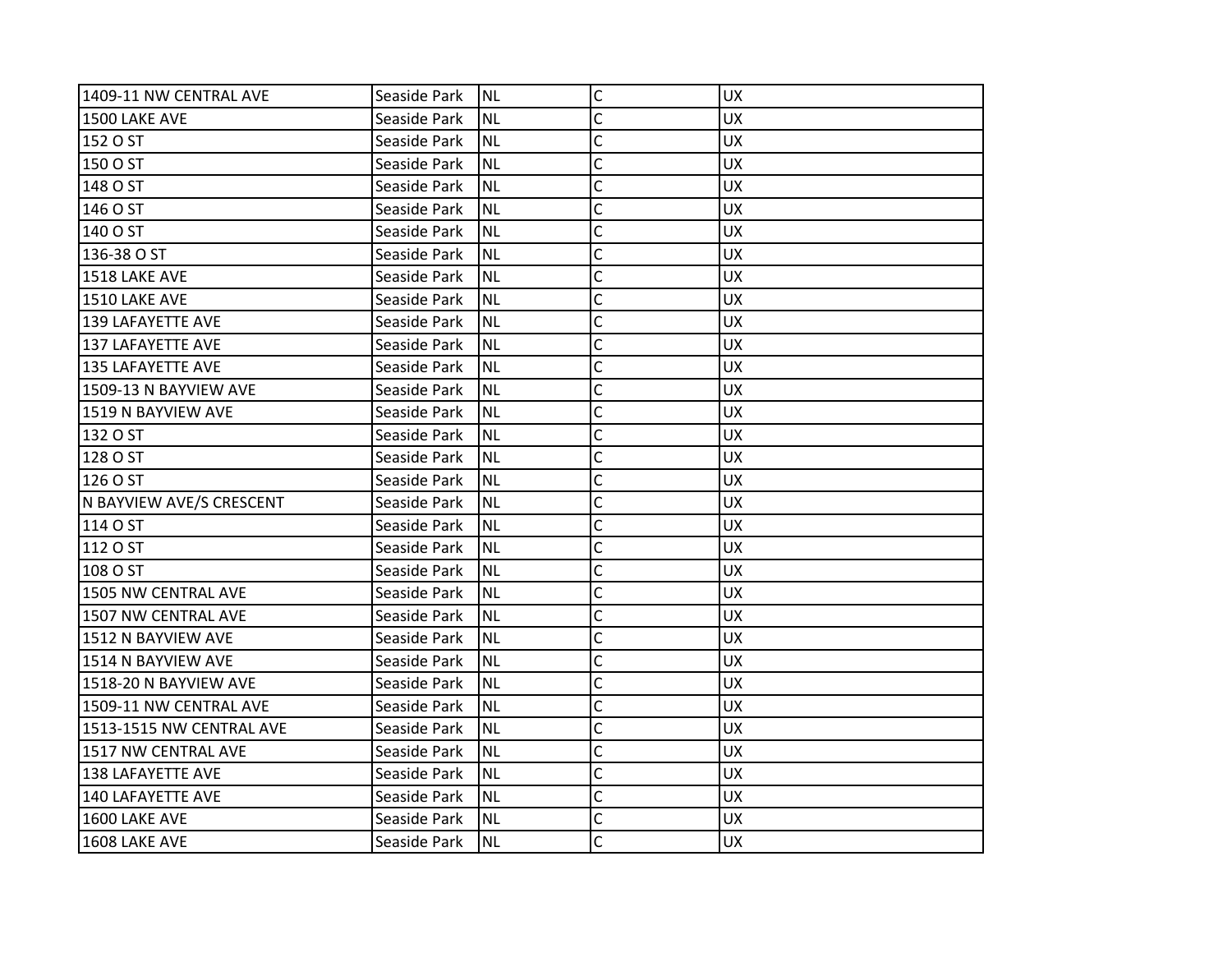| 130 LAFAYETTE AVE        | Seaside Park | INL       | $\mathsf{C}$ | <b>UX</b> |
|--------------------------|--------------|-----------|--------------|-----------|
| 1605-09 N BAYVIEW AVE    | Seaside Park | <b>NL</b> | C            | <b>UX</b> |
| 1615 N BAYVIEW AVE       | Seaside Park | <b>NL</b> | C            | <b>UX</b> |
| 1616 LAKE AVE            | Seaside Park | <b>NL</b> | C            | <b>UX</b> |
| N BAYVIEW AVE/N CRESCENT | Seaside Park | <b>NL</b> | Ċ            | <b>UX</b> |
| 125 STOCKTON AVE         | Seaside Park | <b>NL</b> | C            | UX        |
| 127 STOCKTON AVE         | Seaside Park | <b>NL</b> | Ċ            | <b>UX</b> |
| 129 STOCKTON AVE         | Seaside Park | <b>NL</b> | C            | <b>UX</b> |
| 1706 LAKE AVE            | Seaside Park | <b>NL</b> | Ċ            | <b>UX</b> |
| 1704 LAKE AVE            | Seaside Park | <b>NL</b> | C            | <b>UX</b> |
| 1702 LAKE AVE            | Seaside Park | <b>NL</b> | C            | <b>UX</b> |
| 1700 LAKE AVE            | Seaside Park | <b>NL</b> | C            | <b>UX</b> |
| <b>130 DECATUR AVE</b>   | Seaside Park | <b>NL</b> | C            | <b>UX</b> |
| <b>128 DECATUR AVE</b>   | Seaside Park | <b>NL</b> | Ċ            | <b>UX</b> |
| <b>126 DECATUR AVE</b>   | Seaside Park | <b>NL</b> | Ċ            | <b>UX</b> |
| 1701-03 N BAYVIEW AVE    | Seaside Park | <b>NL</b> | Ċ            | <b>UX</b> |
| 1705 N BAYVIEW AVE       | Seaside Park | <b>NL</b> | Ċ            | <b>UX</b> |
| 1709-11 N BAYVIEW AVE    | Seaside Park | <b>NL</b> | C            | <b>UX</b> |
| 1715 N BAYVIEW AVE       | Seaside Park | <b>NL</b> | C            | <b>UX</b> |
| 125 FARRAGUT AVE         | Seaside Park | <b>NL</b> | C            | <b>UX</b> |
| <b>127 FARRAGUT AVE</b>  | Seaside Park | <b>NL</b> | C            | <b>UX</b> |
| <b>129 FARRAGUT AVE</b>  | Seaside Park | <b>NL</b> | C            | <b>UX</b> |
| 1806 LAKE AVE            | Seaside Park | <b>NL</b> | Ċ            | <b>UX</b> |
| 1804 LAKE AVE            | Seaside Park | <b>NL</b> | C            | <b>UX</b> |
| 1802 LAKE AVE            | Seaside Park | <b>NL</b> | C            | UX        |
| 1800 LAKE AVE            | Seaside Park | <b>NL</b> | Ċ            | <b>UX</b> |
| 130 STOCKTON AVE         | Seaside Park | <b>NL</b> | C            | <b>UX</b> |
| 128 STOCKTON AVE         | Seaside Park | <b>NL</b> | C            | <b>UX</b> |
| 126 STOCKTON AVE         | Seaside Park | <b>NL</b> | C            | <b>UX</b> |
| 122 STOCKTON AVE         | Seaside Park | <b>NL</b> | Ċ            | <b>UX</b> |
| 1807 N BAYVIEW AVE       | Seaside Park | <b>NL</b> | Ċ            | <b>UX</b> |
| 1815 N BAYVIEW AVE       | Seaside Park | <b>NL</b> | $\mathsf{C}$ | <b>UX</b> |
| 1817-19 N BAYVIEW AVE    | Seaside Park | <b>NL</b> | C            | <b>UX</b> |
| 1602 N BAYVIEW AVE       | Seaside Park | INL       | C            | <b>UX</b> |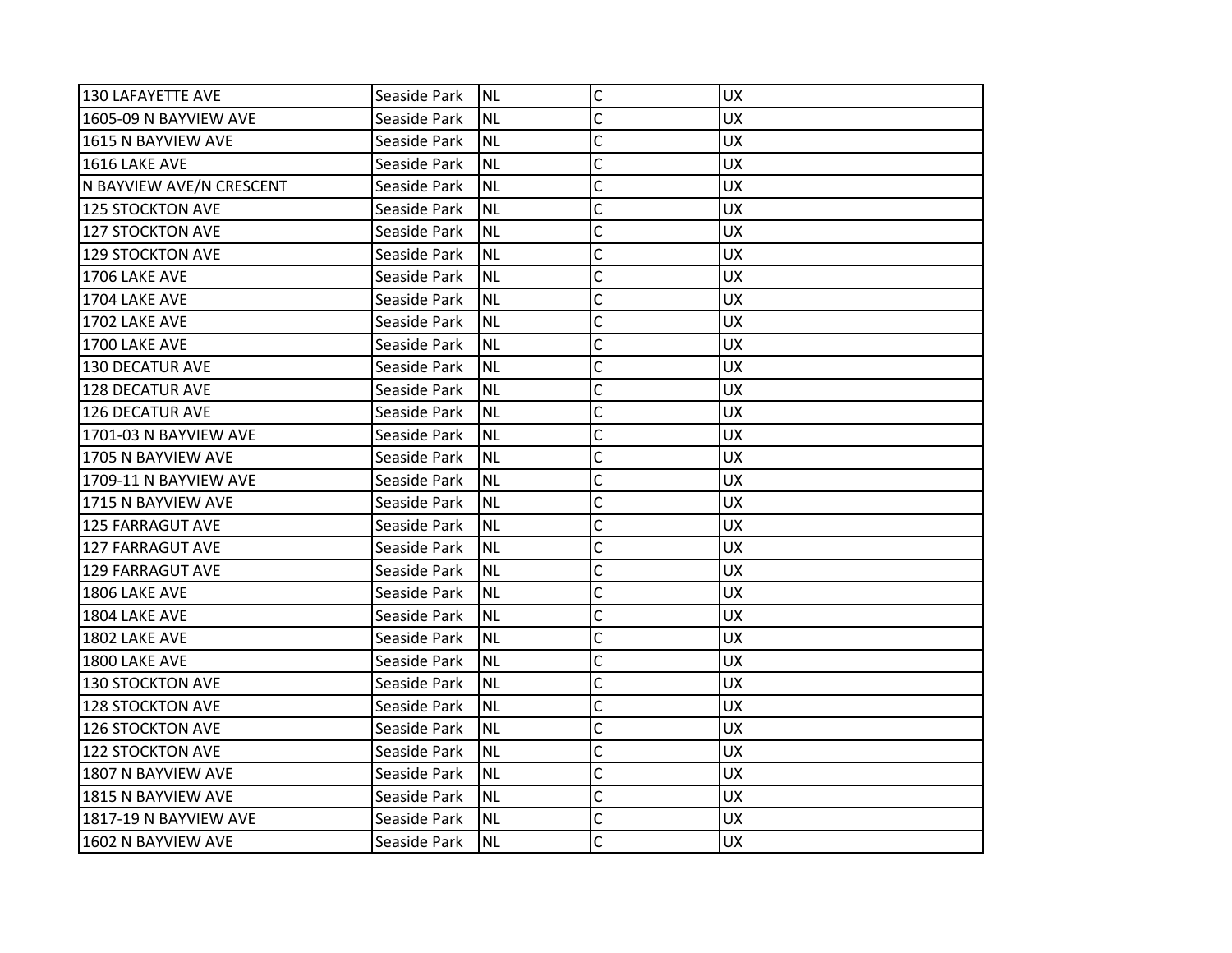| 1606 N BAYVIEW AVE                       | Seaside Park | <b>NL</b> | C | <b>UX</b> |
|------------------------------------------|--------------|-----------|---|-----------|
| l110 LAFAYETTE AVE                       | Seaside Park | NL        | C | <b>UX</b> |
| 106 LAFAYETTE AVE                        | Seaside Park | <b>NL</b> | C | <b>UX</b> |
| 1608-10 N BAYVIEW AVE                    | Seaside Park | ΝL        | C | <b>UX</b> |
| 1614-18 N BAYVIEW AVE                    | Seaside Park | <b>NL</b> | C | <b>UX</b> |
| 104 LAFAYETTE AVE                        | Seaside Park | ΝL        | C | <b>UX</b> |
| 1601-03 NW CENTRAL AVE                   | Seaside Park | NL        | Ċ | <b>UX</b> |
| 1605-13 NW CENTRAL AVE                   | Seaside Park | ΝL        | C | <b>UX</b> |
| 1605-13 NW CENTRAL AVE                   | Seaside Park | NL        | C | <b>UX</b> |
| 1617 NW CENTRAL AVE                      | Seaside Park | <b>NL</b> | C | <b>UX</b> |
| <b>NE CENTRAL &amp; PORTER AVE</b>       | Seaside Park | ΝL        | C | UX.       |
| 1706-14 N BAYVIEW AVE                    | Seaside Park | NL        | C | <b>UX</b> |
| 109 STOCKTON AVE                         | Seaside Park | <b>NL</b> | C | <b>UX</b> |
| 1705-07 NW CENTRAL AVE                   | Seaside Park | ΝL        | C | <b>UX</b> |
| l1709 NW CENTRAL AVE                     | Seaside Park | <b>NL</b> | C | <b>UX</b> |
| 1713 NW CENTRAL AVE                      | Seaside Park | ΝL        | Ċ | UX.       |
| 1715 NW CENTRAL AVE                      | Seaside Park | NL        | Ċ | <b>UX</b> |
| 1719 NW CENTRAL AVE                      | Seaside Park | <b>NL</b> | Ċ | <b>UX</b> |
| 1802 N BAYVIEW AVE                       | Seaside Park | NL        | C | <b>UX</b> |
| l1808 N BAYVIEW AVE                      | Seaside Park | <b>NL</b> | C | <b>UX</b> |
| 1810 N BAYVIEW AVE                       | Seaside Park | ΝL        | C | UX.       |
| 1816 N BAYVIEW AVE                       | Seaside Park | <b>NL</b> | Ċ | <b>UX</b> |
| 106-08 STOCKTON AVE                      | Seaside Park | <b>NL</b> | Ċ | <b>UX</b> |
| 1805-09 NW CENTRAL AVE                   | Seaside Park | NL        | C | <b>UX</b> |
| 1811-13 NW CENTRAL AVE                   | Seaside Park | <b>NL</b> | Ċ | <b>UX</b> |
| 1819 NW CENTRAL AVE                      | Seaside Park | ΝL        | C | <b>UX</b> |
| <b>FARRAGUT AVE &amp; NW CENTRAL AVE</b> | Seaside Park | NL        | Ċ | <b>UX</b> |
| 1900 N BAYVIEW AVE                       | Seaside Park | <b>NL</b> | C | <b>UX</b> |
| 1904-10 N BAYVIEW AVE                    | Seaside Park | NL        | C | <b>UX</b> |
| l1908 N BAYVIEW AVE                      | Seaside Park | <b>NL</b> | C | <b>UX</b> |
| 1901-03 NW CENTRAL AVE                   | Seaside Park | ΝL        | C | <b>UX</b> |
| 1600-02 NE CENTRAL AVE                   | Seaside Park | NL        | Ċ | <b>UX</b> |
| 1606 NE CENTRAL AVE                      | Seaside Park | <b>NL</b> | C | <b>UX</b> |
| 1612 NE CENTRAL AVE                      | Seaside Park | NL        | Ċ | <b>UX</b> |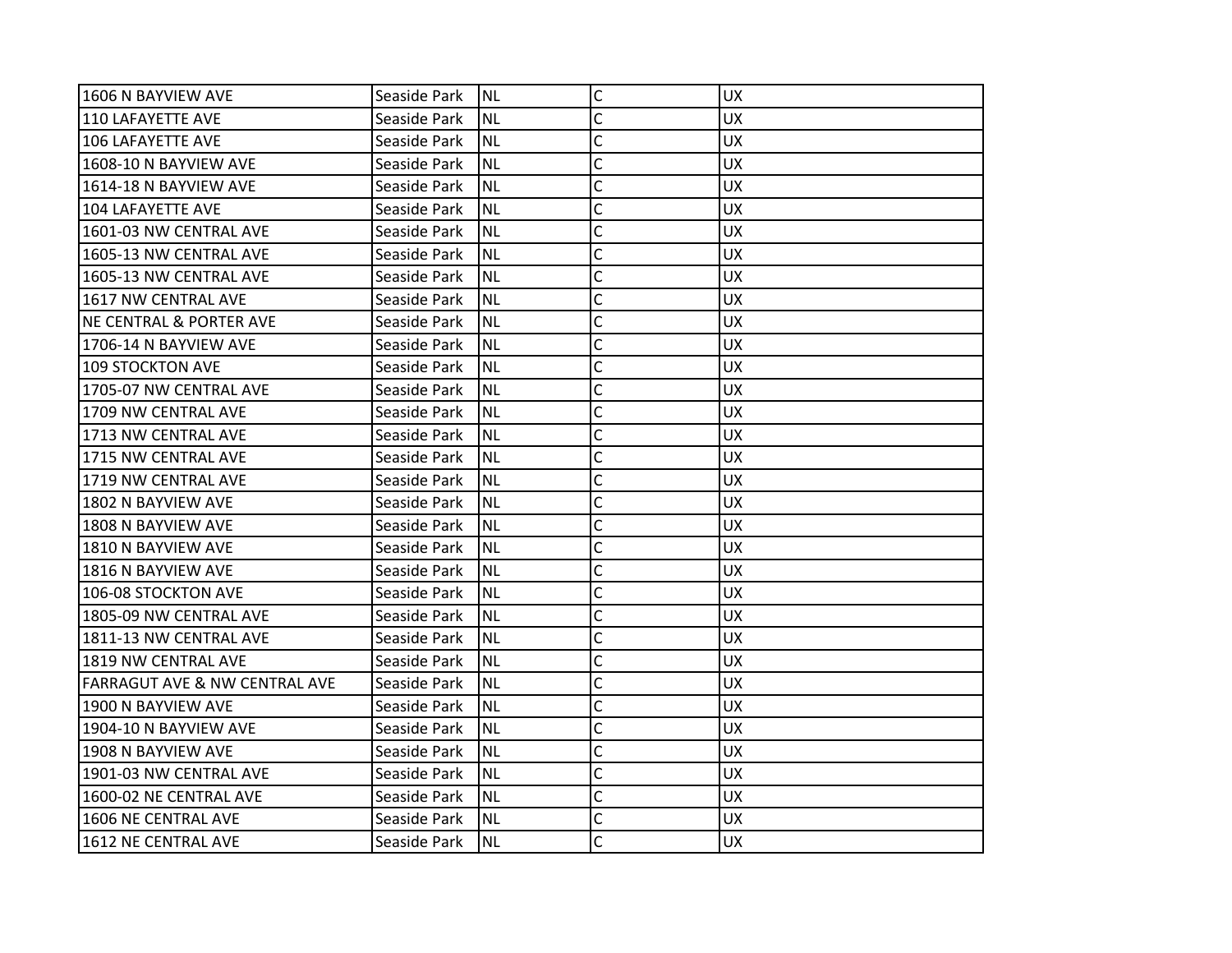| 1614-18 NE CENTRAL AVE    | Seaside Park | <b>NL</b> | C | <b>UX</b> |
|---------------------------|--------------|-----------|---|-----------|
| 1614-18 NE CENTRAL AVE    | Seaside Park | NL        | C | <b>UX</b> |
| <b>68 LAFAYETTE AVE</b>   | Seaside Park | <b>NL</b> | C | <b>UX</b> |
| 64 LAFAYETTE AVE UNIT A   | Seaside Park | <b>NL</b> | C | <b>UX</b> |
| 58-60 LAFAYETTE AVE       | Seaside Park | <b>NL</b> | C | <b>UX</b> |
| 69-71 DECATUR AVE         | Seaside Park | ΝL        | C | <b>UX</b> |
| 65-67 DECATUR AVE         | Seaside Park | NL        | Ċ | <b>UX</b> |
| 61-63 DECATUR AVE         | Seaside Park | ΝL        | C | <b>UX</b> |
| 57 DECATUR AVE            | Seaside Park | NL        | C | <b>UX</b> |
| 1601 BOULEVARD            | Seaside Park | <b>NL</b> | C | <b>UX</b> |
| 1609 BOULEVARD            | Seaside Park | ΝL        | C | <b>UX</b> |
| 1617-19 BOULEVARD         | Seaside Park | <b>NL</b> | C | <b>UX</b> |
| 1613 BOULEVARD UNIT 1     | Seaside Park | <b>NL</b> | C | <b>UX</b> |
| 1613 BOULEVARD UNIT 2     | Seaside Park | ΝL        | C | <b>UX</b> |
| l1700 NE CENTRAL AVE      | Seaside Park | <b>NL</b> | C | <b>UX</b> |
| l1704-08 NE CENTRAL AVE   | Seaside Park | ΝL        | C | UX.       |
| 1712 NE CENTRAL AVE       | Seaside Park | <b>NL</b> | Ċ | <b>UX</b> |
| <b>75 STOCKTON AVE</b>    | Seaside Park | <b>NL</b> | C | <b>UX</b> |
| 70 DECATUR AVE            | Seaside Park | NL        | C | <b>UX</b> |
| 168 DECATUR AVE           | Seaside Park | <b>NL</b> | C | <b>UX</b> |
| 64 DECATUR AVE            | Seaside Park | ΝL        | C | UX.       |
| <b>62 DECATUR AVE</b>     | Seaside Park | <b>NL</b> | Ċ | <b>UX</b> |
| 71 STOCKTON AVE           | Seaside Park | <b>NL</b> | C | <b>UX</b> |
| 67 STOCKTON AVE           | Seaside Park | NL        | C | <b>UX</b> |
| 1713-19 BOULEVARD         | Seaside Park | <b>NL</b> | Ċ | <b>UX</b> |
| 1701-05 BOULEVARD         | Seaside Park | ΝL        | C | <b>UX</b> |
| 1707-11 BOULEVARD UNIT 1  | Seaside Park | NL        | Ċ | <b>UX</b> |
| 1707-11 BOULEVARD UNIT 2  | Seaside Park | <b>NL</b> | C | <b>UX</b> |
| 1707-11 BOULEVARD UNIT 3  | Seaside Park | NL        | C | <b>UX</b> |
| l1707-11 BOULEVARD UNIT 4 | Seaside Park | <b>NL</b> | C | <b>UX</b> |
| 1707-11 BOULEVARD UNIT 5  | Seaside Park | NL        | C | <b>UX</b> |
| 1810 NE CENTRAL AVE       | Seaside Park | <b>NL</b> | Ċ | <b>UX</b> |
| 1812-18 NE CENTRAL AVE    | Seaside Park | <b>NL</b> | C | <b>UX</b> |
| 1812-18 NE CENTRAL AVE    | Seaside Park | NL        | Ċ | <b>UX</b> |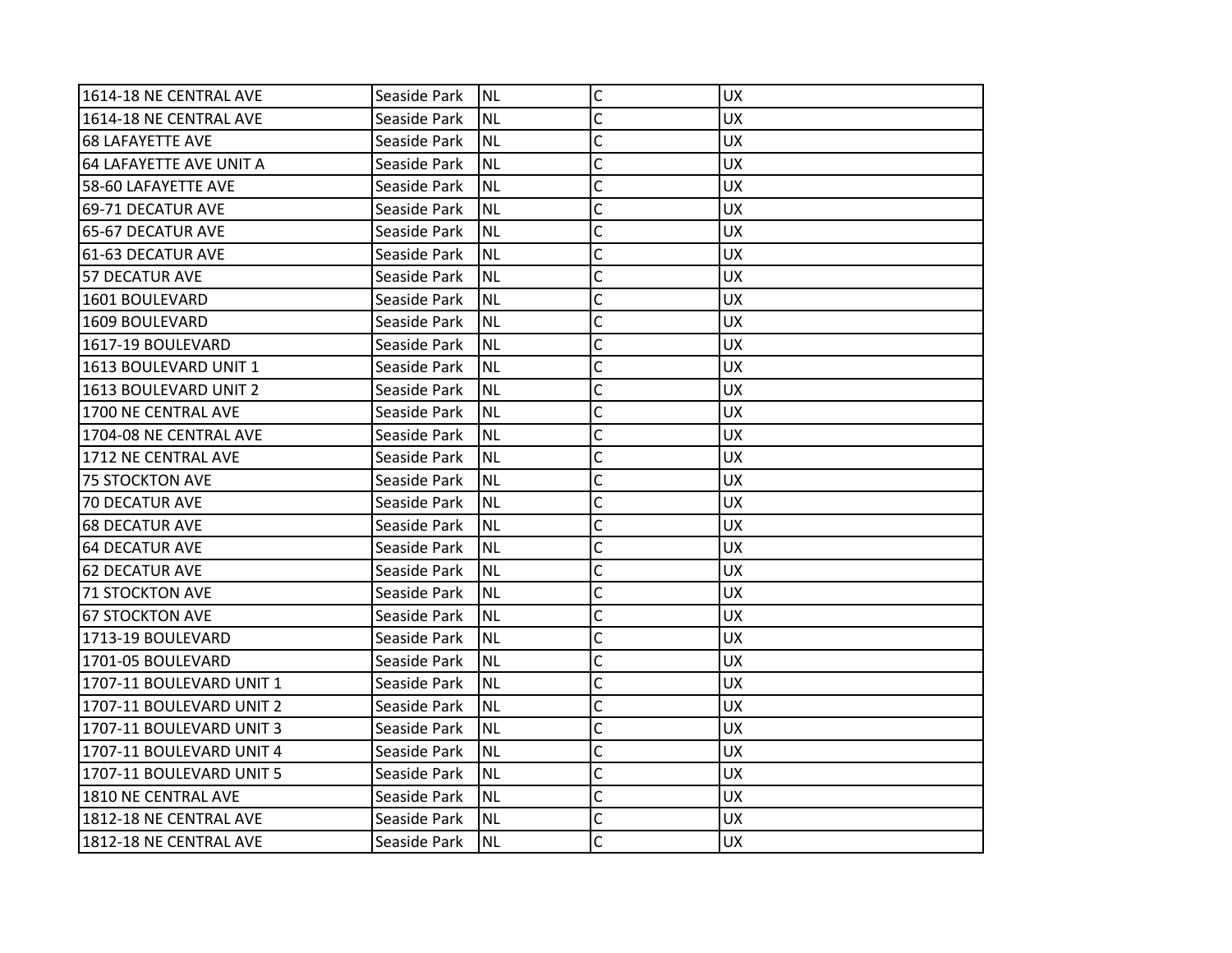| 70-72 STOCKTON AVE     | Seaside Park | <b>NL</b> | $\mathsf C$    | <b>UX</b> |
|------------------------|--------------|-----------|----------------|-----------|
| <b>66 STOCKTON AVE</b> | Seaside Park | <b>NL</b> | C              | <b>UX</b> |
| <b>62 STOCKTON AVE</b> | Seaside Park | <b>NL</b> | C              | <b>UX</b> |
| <b>60 STOCKTON AVE</b> | Seaside Park | <b>NL</b> | Ċ              | <b>UX</b> |
| 1803 BOULEVARD         | Seaside Park | <b>NL</b> | C              | <b>UX</b> |
| <b>71 FARRAGUT AVE</b> | Seaside Park | NL        | C              | UX        |
| <b>67 FARRAGUT AVE</b> | Seaside Park | <b>NL</b> | Ċ              | <b>UX</b> |
| <b>63 FARRAGUT AVE</b> | Seaside Park | <b>NL</b> | C              | <b>UX</b> |
| <b>61 FARRAGUT AVE</b> | Seaside Park | <b>NL</b> | C              | <b>UX</b> |
| 57 FARRAGUT AVE        | Seaside Park | <b>NL</b> | C              | <b>UX</b> |
| 1819 BOULEVARD         | Seaside Park | <b>NL</b> | $\overline{C}$ | UX.       |
| 1811 BOULEVARD         | Seaside Park | <b>NL</b> | $\overline{C}$ | <b>UX</b> |
| 1805-07 BOULEVARD      | Seaside Park | <b>NL</b> | C              | <b>UX</b> |
| 1800-02 NE CENTRAL AVE | Seaside Park | <b>NL</b> | $\overline{C}$ | <b>UX</b> |
| <b>74 STOCKTON AVE</b> | Seaside Park | <b>NL</b> | C              | <b>UX</b> |
| 1900 NE CENTRAL AVE    | Seaside Park | <b>NL</b> | C              | <b>UX</b> |
| 1904 NE CENTRAL AVE    | Seaside Park | <b>NL</b> | C              | <b>UX</b> |
| <b>76 FARRAGUT AVE</b> | Seaside Park | <b>NL</b> | C              | <b>UX</b> |
| <b>74 FARRAGUT AVE</b> | Seaside Park | <b>NL</b> | C              | <b>UX</b> |
| 1908 NE CENTRAL AVE    | Seaside Park | <b>NL</b> | C              | <b>UX</b> |
| 1910 NE CENTRAL AVE    | Seaside Park | <b>NL</b> | C              | <b>UX</b> |
| 1914 NE CENTRAL AVE    | Seaside Park | <b>NL</b> | C              | <b>UX</b> |
| 1916-18 NE CENTRAL AVE | Seaside Park | <b>NL</b> | C              | <b>UX</b> |
| <b>68 FARRAGUT AVE</b> | Seaside Park | <b>NL</b> | C              | <b>UX</b> |
| <b>66 FARRAGUT AVE</b> | Seaside Park | <b>NL</b> | C              | <b>UX</b> |
| 62-64 FARRAGUT AVE     | Seaside Park | <b>NL</b> | C              | <b>UX</b> |
| <b>58 FARRAGUT AVE</b> | Seaside Park | <b>NL</b> | C              | <b>UX</b> |
| <b>73 PORTER AVE</b>   | Seaside Park | <b>NL</b> | C              | <b>UX</b> |
| 65-67 PORTER AVE       | Seaside Park | <b>NL</b> | $\overline{C}$ | <b>UX</b> |
| <b>59 PORTER AVE</b>   | Seaside Park | <b>NL</b> | $\mathsf{C}$   | <b>UX</b> |
| 57 PORTER AVE          | Seaside Park | <b>NL</b> | $\mathsf{C}$   | <b>UX</b> |
| 1901 BOULEVARD         | Seaside Park | <b>NL</b> | Ċ              | <b>UX</b> |
| 1905 BOULEVARD         | Seaside Park | <b>NL</b> | C              | <b>UX</b> |
| 1909 BOULEVARD         | Seaside Park | <b>NL</b> | Ċ              | <b>UX</b> |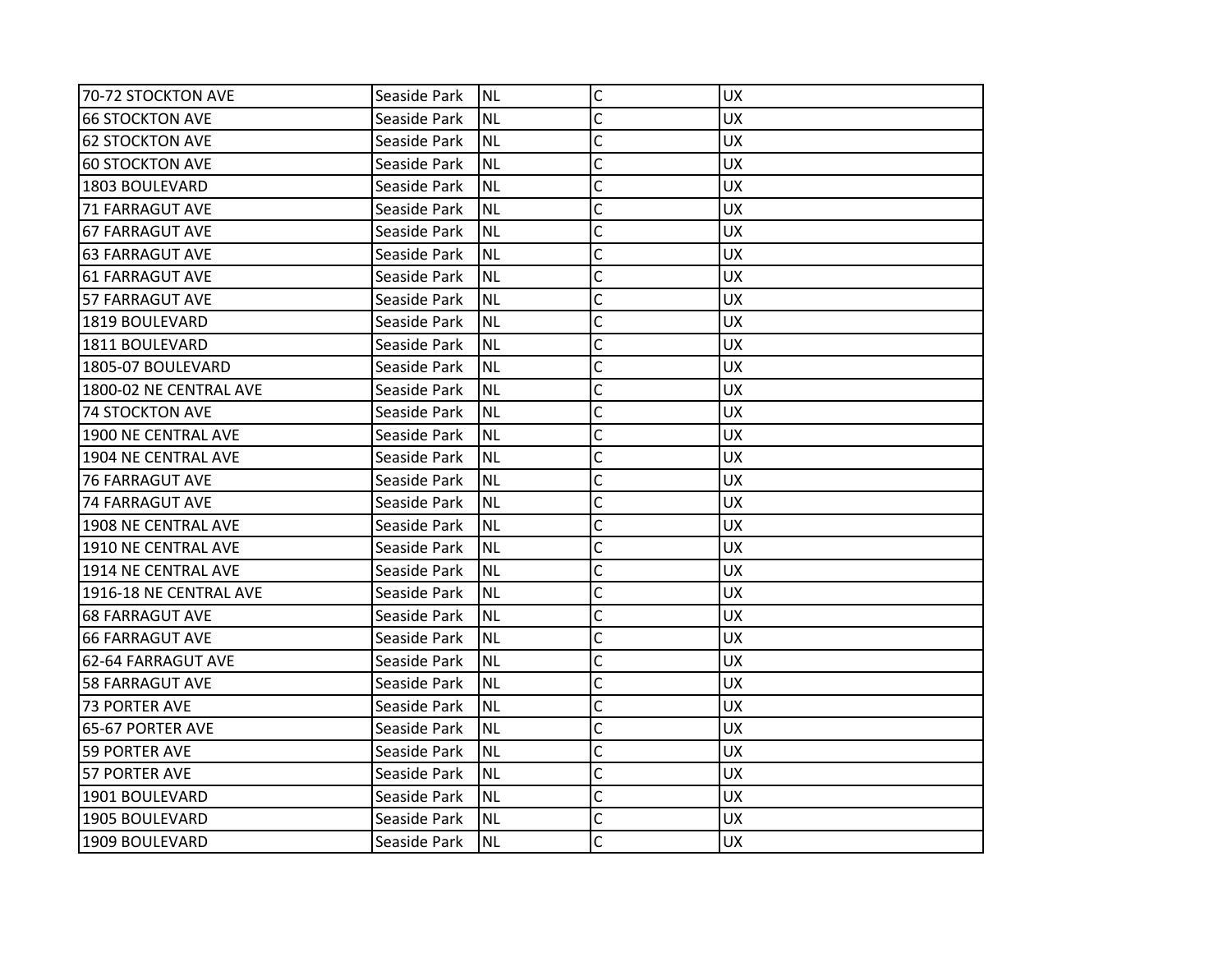| 1911-19 BOULEVARD       | Seaside Park | INL       | $\mathsf{C}$ | <b>UX</b> |
|-------------------------|--------------|-----------|--------------|-----------|
| 1911-19 BOULEVARD       | Seaside Park | <b>NL</b> | C            | <b>UX</b> |
| NE CENTRAL AVE/CRESCENT | Seaside Park | <b>NL</b> | C            | <b>UX</b> |
| 1600 BOULEVARD          | Seaside Park | <b>NL</b> | C            | <b>UX</b> |
| 1606-08 BOULEVARD       | Seaside Park | <b>NL</b> | Ċ            | <b>UX</b> |
| 1610-12 BOULEVARD       | Seaside Park | <b>NL</b> | C            | UX        |
| 1614-18 BOULEVARD       | Seaside Park | <b>NL</b> | Ċ            | <b>UX</b> |
| <b>38 LAFAYETTE AVE</b> | Seaside Park | <b>NL</b> | C            | <b>UX</b> |
| 32 LAFAYETTE AVE        | Seaside Park | <b>NL</b> | Ċ            | <b>UX</b> |
| <b>30 LAFAYETTE AVE</b> | Seaside Park | <b>NL</b> | C            | <b>UX</b> |
| <b>22 LAFAYETTE AVE</b> | Seaside Park | <b>NL</b> | C            | <b>UX</b> |
| <b>20 LAFAYETTE AVE</b> | Seaside Park | <b>NL</b> | Ċ            | <b>UX</b> |
| 14-16 LAFAYETTE AVE     | Seaside Park | <b>NL</b> | C            | <b>UX</b> |
| 12 LAFAYETTE AVE        | Seaside Park | <b>NL</b> | Ċ            | <b>UX</b> |
| 33-37 DECATUR AVE       | Seaside Park | <b>NL</b> | Ċ            | <b>UX</b> |
| 125 DECATUR AVE         | Seaside Park | <b>NL</b> | Ċ            | <b>UX</b> |
| <b>19 DECATUR AVE</b>   | Seaside Park | <b>NL</b> | Ċ            | <b>UX</b> |
| <b>17 DECATUR AVE</b>   | Seaside Park | <b>NL</b> | C            | <b>UX</b> |
| <b>13 DECATUR AVE</b>   | Seaside Park | <b>NL</b> | C            | <b>UX</b> |
| 11 DECATUR AVE          | Seaside Park | <b>NL</b> | C            | <b>UX</b> |
| 1601 N OCEAN AVE        | Seaside Park | <b>NL</b> | C            | <b>UX</b> |
| 1601 N OCEAN AVE        | Seaside Park | <b>NL</b> | C            | <b>UX</b> |
| 1702 BOULEVARD          | Seaside Park | <b>NL</b> | Ċ            | <b>UX</b> |
| 1704 BOULEVARD          | Seaside Park | <b>NL</b> | C            | <b>UX</b> |
| 1706 BOULEVARD          | Seaside Park | <b>NL</b> | C            | UX        |
| 1714 BOULEVARD          | Seaside Park | <b>NL</b> | C            | <b>UX</b> |
| <b>26 DECATUR AVE</b>   | Seaside Park | <b>NL</b> | C            | <b>UX</b> |
| 22-24 DECATUR AVE       | Seaside Park | <b>NL</b> | C            | <b>UX</b> |
| 22-24 DECATUR AVE       | Seaside Park | <b>NL</b> | C            | <b>UX</b> |
| 18-20 DECATUR AVE       | Seaside Park | <b>NL</b> | Ċ            | <b>UX</b> |
| 14-16 DECATUR AVE       | Seaside Park | <b>NL</b> | C            | <b>UX</b> |
| 1701 N OCEAN AVE        | Seaside Park | <b>NL</b> | $\mathsf{C}$ | <b>UX</b> |
| 1701 N OCEAN AVE        | Seaside Park | <b>NL</b> | C            | <b>UX</b> |
| 1709 N OCEAN AVE        | Seaside Park | Inl       | C            | <b>UX</b> |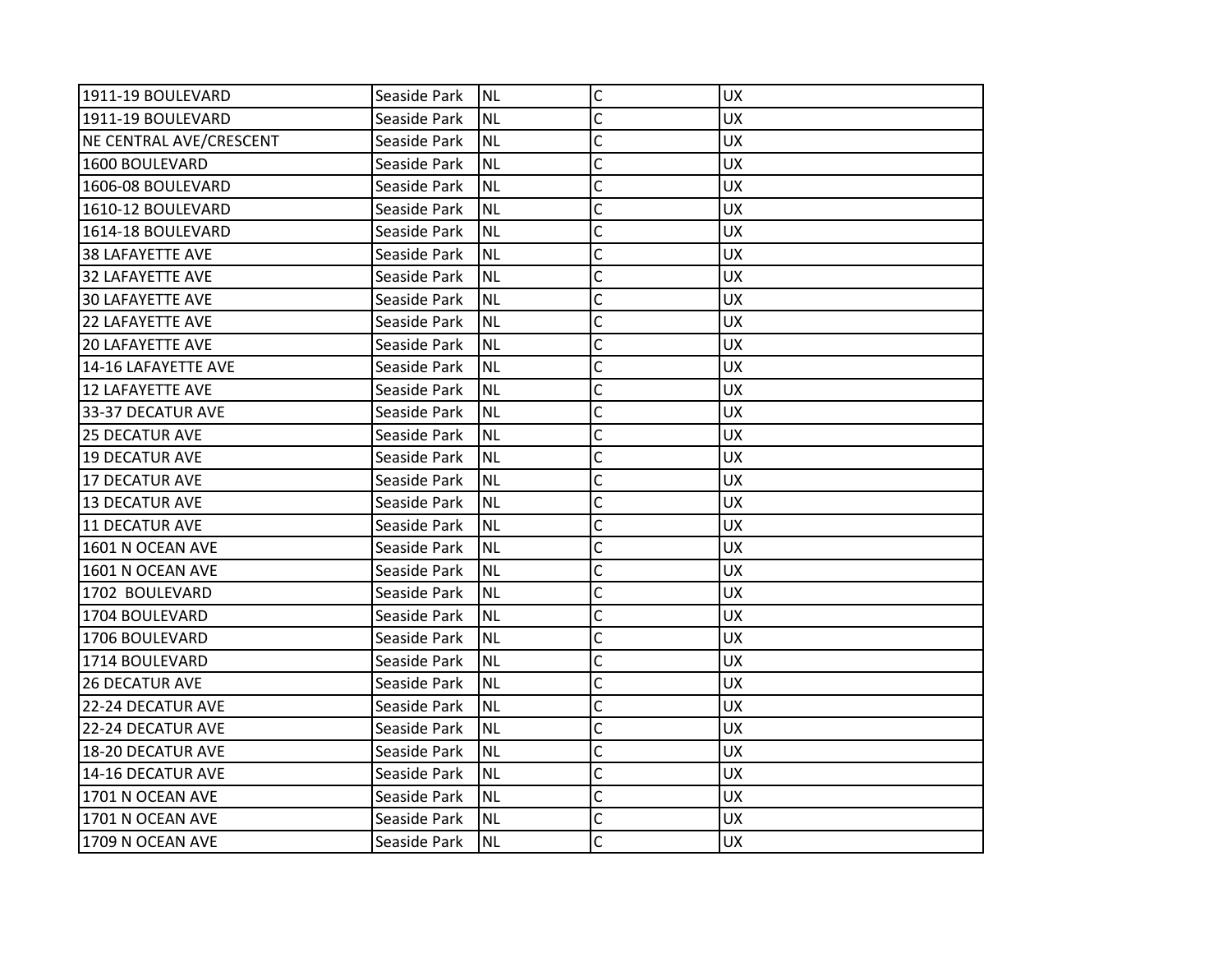| 1709 N OCEAN AVE              | Seaside Park | INL       | $\mathsf{C}$ | <b>UX</b> |
|-------------------------------|--------------|-----------|--------------|-----------|
| 1709 N OCEAN AVE              | Seaside Park | <b>NL</b> | C            | <b>UX</b> |
| <b>30 DECATUR AVE</b>         | Seaside Park | <b>NL</b> | C            | <b>UX</b> |
| <b>28 DECATUR AVE</b>         | Seaside Park | <b>NL</b> | C            | <b>UX</b> |
| <b>39 STOCKTON AVE UNIT 2</b> | Seaside Park | <b>NL</b> | Ċ            | <b>UX</b> |
| <b>39 STOCKTON AVE UNIT 3</b> | Seaside Park | <b>NL</b> | C            | UX        |
| 39 STOCKTON AVE UNIT 4        | Seaside Park | <b>NL</b> | Ċ            | <b>UX</b> |
| 39 STOCKTON AVE UNIT 5        | Seaside Park | <b>NL</b> | C            | <b>UX</b> |
| 1800 BOULEVARD                | Seaside Park | <b>NL</b> | C            | <b>UX</b> |
| 1802 BOULEVARD                | Seaside Park | <b>NL</b> | C            | <b>UX</b> |
| 1810-18 BOULEVARD             | Seaside Park | <b>NL</b> | C            | <b>UX</b> |
| <b>40 STOCKTON AVE</b>        | Seaside Park | <b>NL</b> | Ċ            | <b>UX</b> |
| <b>34 STOCKTON AVE</b>        | Seaside Park | <b>NL</b> | C            | <b>UX</b> |
| 37-39 FARRAGUT AVE            | Seaside Park | <b>NL</b> | Ċ            | <b>UX</b> |
| <b>35 FARRAGUT AVENUE</b>     | Seaside Park | <b>NL</b> | Ċ            | <b>UX</b> |
| 129 FARRAGUT AVE              | Seaside Park | <b>NL</b> | Ċ            | <b>UX</b> |
| <b>23 FARRAGUT AVE</b>        | Seaside Park | <b>NL</b> | Ċ            | <b>UX</b> |
| <b>21 FARRAGUT AVE</b>        | Seaside Park | <b>NL</b> | C            | <b>UX</b> |
| 19 FARRAGUT AVE               | Seaside Park | <b>NL</b> | C            | <b>UX</b> |
| 17 FARRAGUT AVE               | Seaside Park | <b>NL</b> | C            | <b>UX</b> |
| <b>32 STOCKTON AVE</b>        | Seaside Park | <b>NL</b> | C            | <b>UX</b> |
| <b>30 STOCKTON AVE</b>        | Seaside Park | <b>NL</b> | C            | <b>UX</b> |
| <b>28 STOCKTON AVE</b>        | Seaside Park | <b>NL</b> | Ċ            | <b>UX</b> |
| <b>26 STOCKTON AVE</b>        | Seaside Park | <b>NL</b> | C            | <b>UX</b> |
| <b>24 STOCKTON AVE</b>        | Seaside Park | <b>NL</b> | C            | UX        |
| <b>15 FARRAGUT AVE</b>        | Seaside Park | <b>NL</b> | Ċ            | <b>UX</b> |
| 1900 BOULEVARD                | Seaside Park | <b>NL</b> | C            | <b>UX</b> |
| 1904-06 BOULEVARD             | Seaside Park | <b>NL</b> | C            | <b>UX</b> |
| 1910 BOULEVARD                | Seaside Park | <b>NL</b> | C            | <b>UX</b> |
| 1916-18 BOULEVARD             | Seaside Park | <b>NL</b> | C            | <b>UX</b> |
| 1916-18 BOULEVARD             | Seaside Park | <b>NL</b> | C            | <b>UX</b> |
| 42 FARRAGUT AVE               | Seaside Park | <b>NL</b> | $\mathsf{C}$ | <b>UX</b> |
| <b>38 FARRAGUT AVE</b>        | Seaside Park | <b>NL</b> | C            | <b>UX</b> |
| <b>36 FARRAGUT AVE</b>        | Seaside Park | Inl       | C            | <b>UX</b> |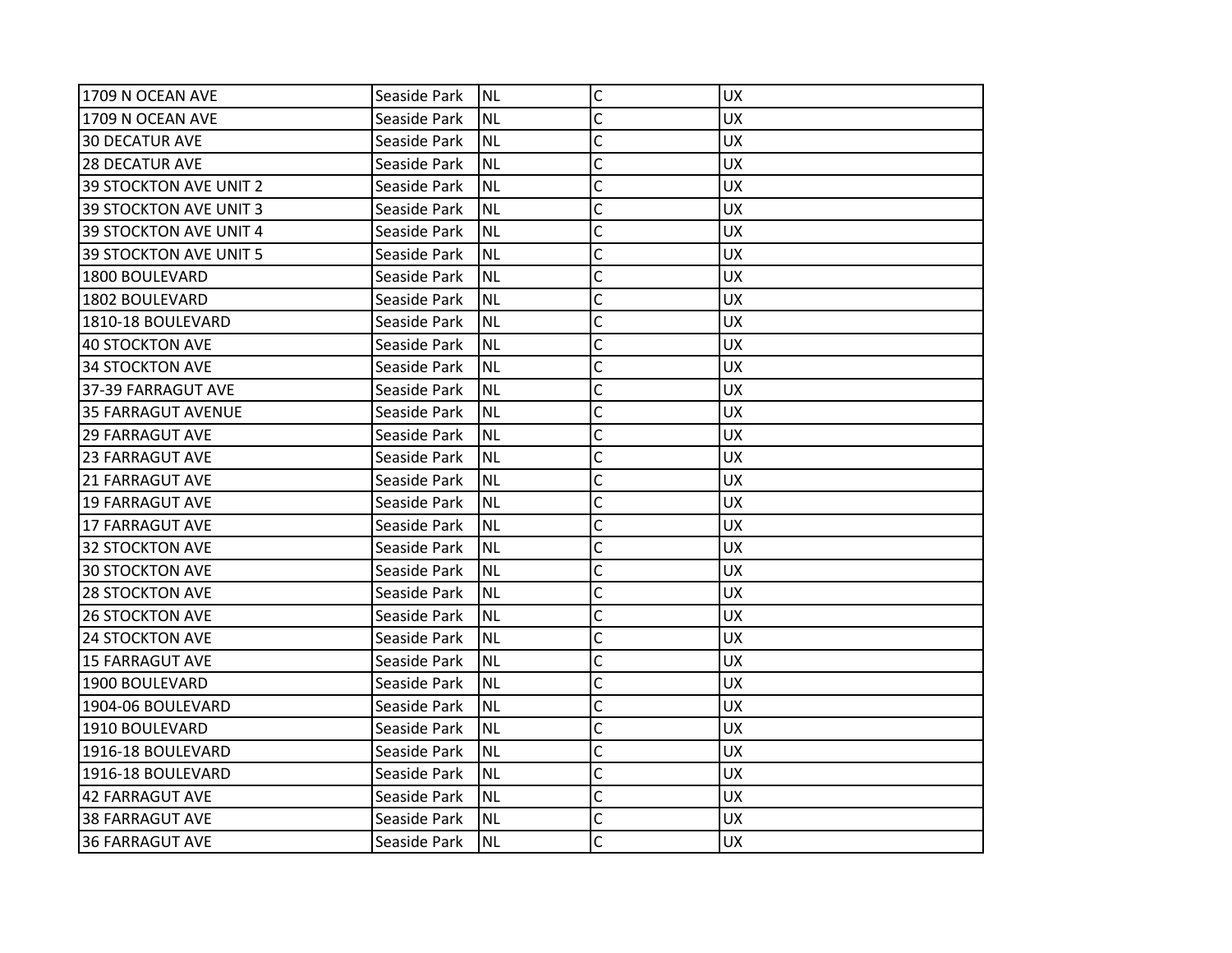| 34 FARRAGUT AVE        | Seaside Park | INL       | $\mathsf{C}$ | <b>UX</b> |
|------------------------|--------------|-----------|--------------|-----------|
| 32 FARRAGUT AVE        | Seaside Park | <b>NL</b> | C            | <b>UX</b> |
| <b>30 FARRAGUT AVE</b> | Seaside Park | <b>NL</b> | C            | <b>UX</b> |
| <b>26 FARRAGUT AVE</b> | Seaside Park | <b>NL</b> | C            | <b>UX</b> |
| <b>24 FARRAGUT AVE</b> | Seaside Park | <b>NL</b> | C            | <b>UX</b> |
| <b>20 FARRAGUT AVE</b> | Seaside Park | <b>NL</b> | C            | UX        |
| <b>39 PORTER AVE</b>   | Seaside Park | <b>NL</b> | Ċ            | <b>UX</b> |
| <b>37 PORTER AVE</b>   | Seaside Park | <b>NL</b> | C            | <b>UX</b> |
| <b>35 PORTER AVE</b>   | Seaside Park | <b>NL</b> | C            | <b>UX</b> |
| 33 PORTER AVE          | Seaside Park | <b>NL</b> | C            | <b>UX</b> |
| <b>OCEAN AVE</b>       | Seaside Park | <b>NL</b> | C            | <b>UX</b> |
| <b>OCEAN AVE</b>       | Seaside Park | <b>NL</b> | C            | <b>UX</b> |
| <b>OCEAN AVE</b>       | Seaside Park | <b>NL</b> | C            | <b>UX</b> |
| <b>OCEAN AVE</b>       | Seaside Park | <b>NL</b> | Ċ            | <b>UX</b> |
| <b>OCEAN AVE</b>       | Seaside Park | <b>NL</b> | Ċ            | <b>UX</b> |
| OCEAN AVE              | Seaside Park | <b>NL</b> | C            | <b>UX</b> |
| <b>OCEAN AVE</b>       | Seaside Park | <b>NL</b> | C            | <b>UX</b> |
| <b>OCEAN AVE</b>       | Seaside Park | <b>NL</b> | C            | <b>UX</b> |
| <b>OCEAN AVE</b>       | Seaside Park | <b>NL</b> | C            | <b>UX</b> |
| <b>OCEAN AVE</b>       | Seaside Park | <b>NL</b> | C            | <b>UX</b> |
| <b>OCEAN AVE</b>       | Seaside Park | <b>NL</b> | C            | <b>UX</b> |
| 1400 OCEAN AVE         | Seaside Park | <b>NL</b> | C            | <b>UX</b> |
| <b>OCEAN AVE</b>       | Seaside Park | <b>NL</b> | Ċ            | <b>UX</b> |
| 1800 N OCEAN AVE       | Seaside Park | <b>NL</b> | C            | <b>UX</b> |
| N SIDE STOCKTON AVE    | Seaside Park | <b>NL</b> | C            | UX        |
| N SIDE STOCKTON AVE    | Seaside Park | <b>NL</b> | C            | <b>UX</b> |
| N SIDE STOCKTON AVE    | Seaside Park | <b>NL</b> | C            | <b>UX</b> |
| N SIDE STOCKTON AVE    | Seaside Park | <b>NL</b> | C            | <b>UX</b> |
| N SIDE STOCKTON AVE    | Seaside Park | <b>NL</b> | C            | <b>UX</b> |
| N SIDE STOCKTON AVE    | Seaside Park | <b>NL</b> | C            | <b>UX</b> |
| N SIDE STOCKTON AVE    | Seaside Park | <b>NL</b> | C            | <b>UX</b> |
| 219 K ST               | Seaside Park | <b>NL</b> | $\mathsf{C}$ | <b>UX</b> |
| 217 K ST               | Seaside Park | <b>NL</b> | C            | <b>UX</b> |
| 215 K ST               | Seaside Park | Inl       | C            | <b>UX</b> |